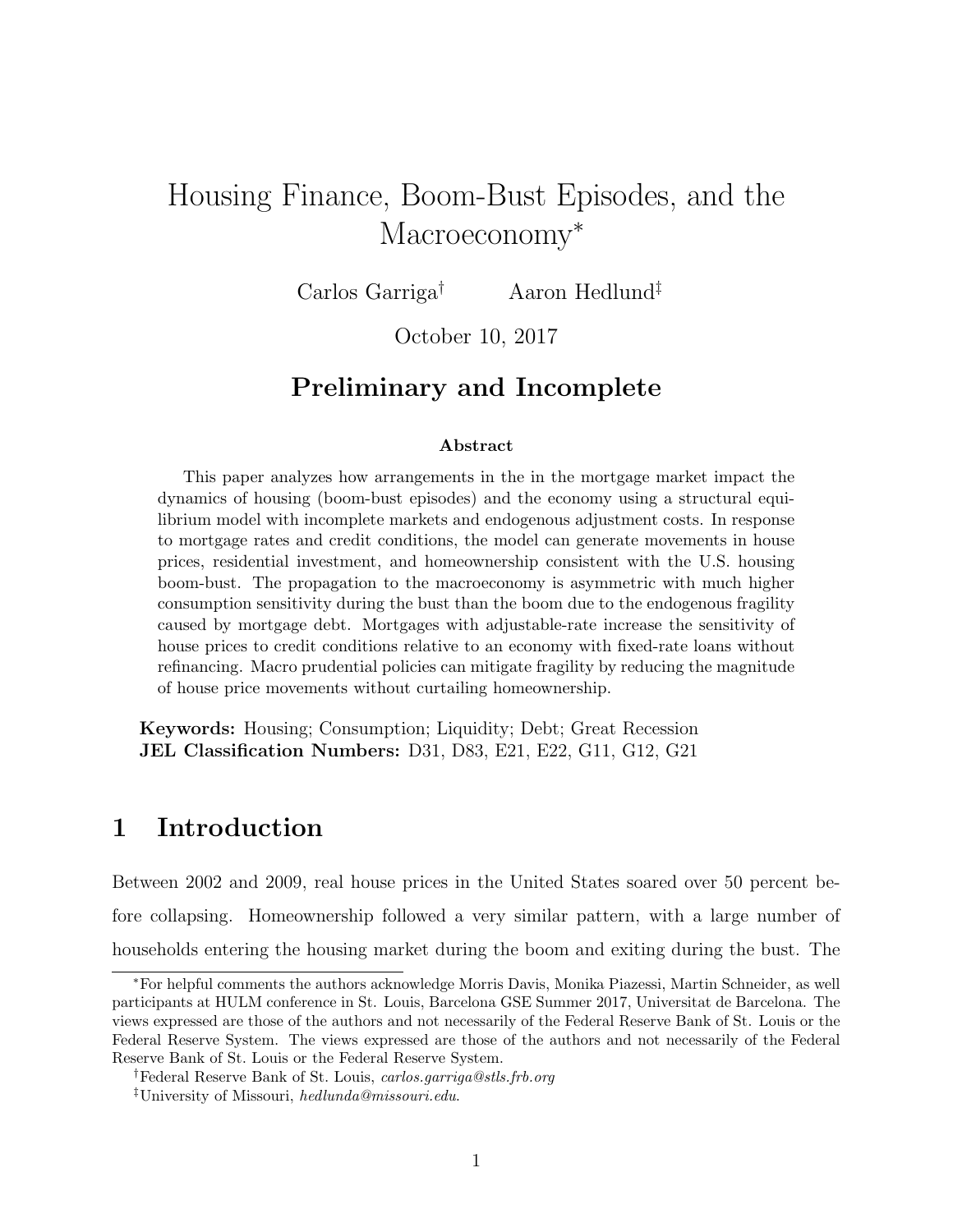increased access to owner-occupied housing was partially fueled by easy credit conditions in the mortgage market such as low mortgage rates and relaxed loan-to-values (LTV). These also allowed exiting homeowners to refinance their mortgage, extract home equity, and rebalance the household portfolio, or permit them to trade the existing housing unit for a different one. As a result, credit conditions not only affected new homebuyers, but also existing buyers as suggested by Greenspan and Kennedy (2007).

From a macroeconomic perspective, easy conditions in mortgage finance have a direct effect on residential investment, as new housing units are constructed when prices increase, and build-up mortgage debt as housing becomes more expensive. The expansion of mortgage debt not only increases the size of outstanding mortgage debt relative to household income, but also increases the fraction of households with high LTV making the economy more vunerable or fragile to changes in aggregate conditions such as income/employment risk or the cost of borrowing. Under this conditions, a decline in house prices can generate episodes with sizeable decline in economic activity followed by a slow recovery as the demand for new housing is low, but also the demand for non-housing goods as the existing homeowners have to adjust their balance sheets to reduce the debt burden. Some of the households reduce their debt balances by defaulting on their mortgage obligations, making credit on new borrowers more expensive. This narrative suggests that recessions that include sizeable decline in house prices, after a period of debt buildup, can be deeper and more prolongued is consistent with the empirical work of Martin, Munyan, and Wilson (2015) that analyze the path of recovery of developed economies (i.e. United States, European Union, Japan, etc) depending on the magnitude of the recession or the type of shock.

This paper explores the contribution of housing finance and mortgage arrangements in driving the housing market (i.e. house prices, homeownership) and the macroeconomy during the boom-bust episodes using a general equilibrium model. In order to provide a meaninfgul answer, it is important to depart from the canonical macro housing model with complete markets, as in this framework the tenure decision (i.e. renting vs owning) is indetermined as well as the capital structure of the households balance sheet (i.e. mortgage debt vs. home equity). To overcome a Modigliani-Miller irrelevance on the contract structure in the household sector it is important to introduce some important frictions such as incomplete markets,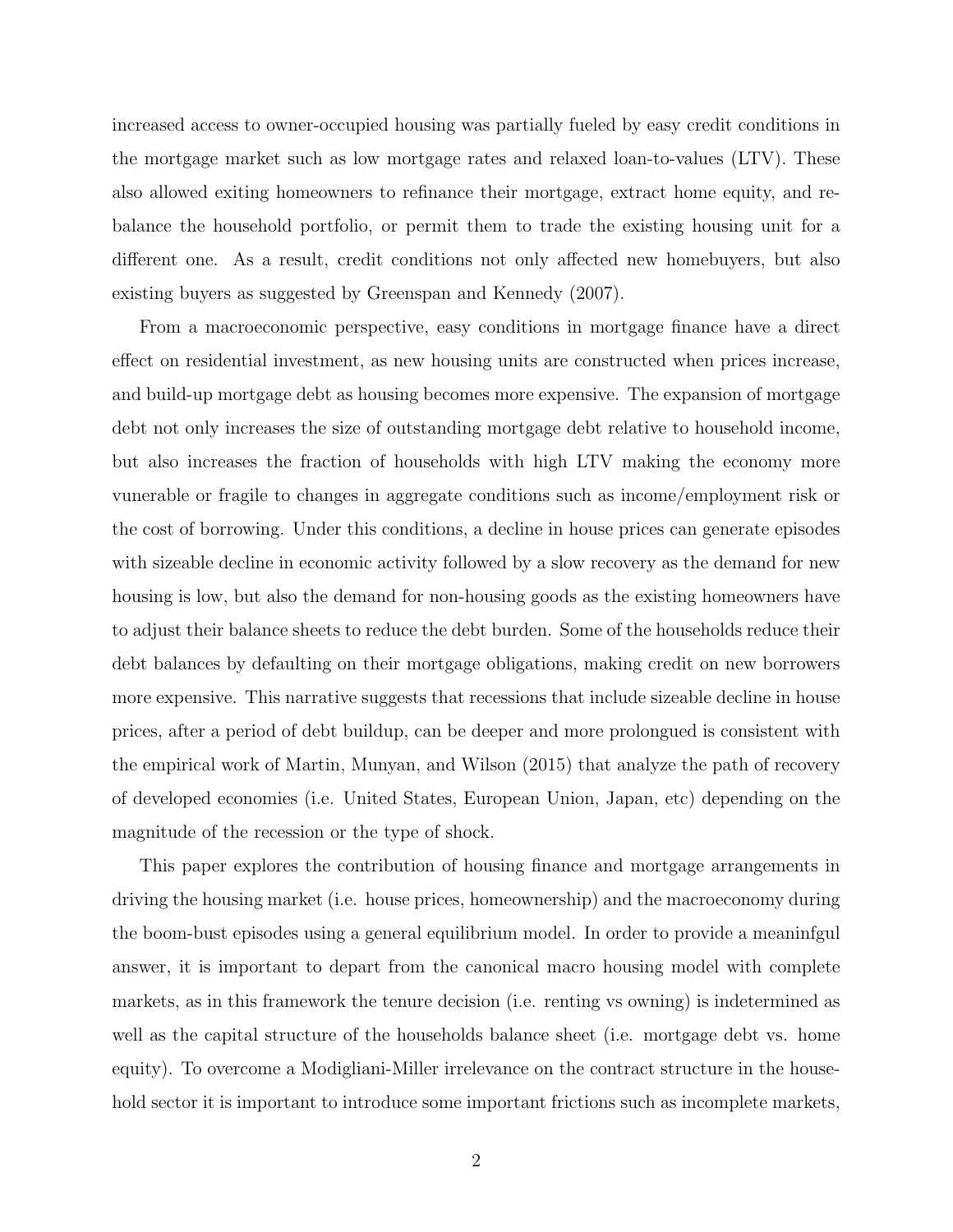mortgage default, and endogenous adjustment costs. In the economy, there is a continuum of individuals that in the tradition of models with incomplete markets face uninsurable income risk. The individuals need to purchase consumption goods and housing services. While consumption goods are purchased in the market every period, housing can rented each period or purchased as an invesment good. Consistent with the evidence in the U.S., the units that can be rented each period come in smaller sizes that owner-occupied housing. As a result, households with more resources will need to purchase the large units to enjoy more services. The house purchase can be financed using a long-term mortgage collateralized loan with a default option. In the baseline economy, the mortgage loan has a fixed interest rate (FRM) determined at origination, but alternative arrangements that allow adjustable interest rates (ARM) are also considered. To distinguish the importance of downpayment constraints on new purchases from collateral constraints on existing loans it is necessary to introduce refinancing. The baseline mortgage arrangements allow households to refinance their mortgage and withdraw home equity but this is costly. In the presence of income shocks and no unsecured credit, the option to refinance provides an additional motive to own a house as it provides insurance againts transitory income shocks. Everytime a loan is originated, in addition to the downpayment constraint, the borrowers face a payment-to-income constraint as in Greenwald (2016). This constraint ensures that the size of mortgage obligations does not exceed a fraction of the homeowners resources. The default option is price by the lenders and depends on the invididual risk at origination but also on the aggregate conditions on the housing market (i.e. the perspective to resale the reposed unit) . The housing market is subject to endogenous transaction costs formalized by a trading friction. As a result, the liquidity properties of the housing stock are endogenously determined allowing to capture extreme liquidity (or very low time in the market) during the peak of the housing market, and the illiquidity during the credit driven recessions generating an asymmetry between boom and bust.

The baseline version of the model is calibrated to replicate key features of the United States economy prior to the housing boom (circa 1998). The calibration puts heavy emphasis on matching key housing moments related to homeownership, sales, and foreclosures, but also important dimensions of the joint distribution of assets, housing wealth, and mortgage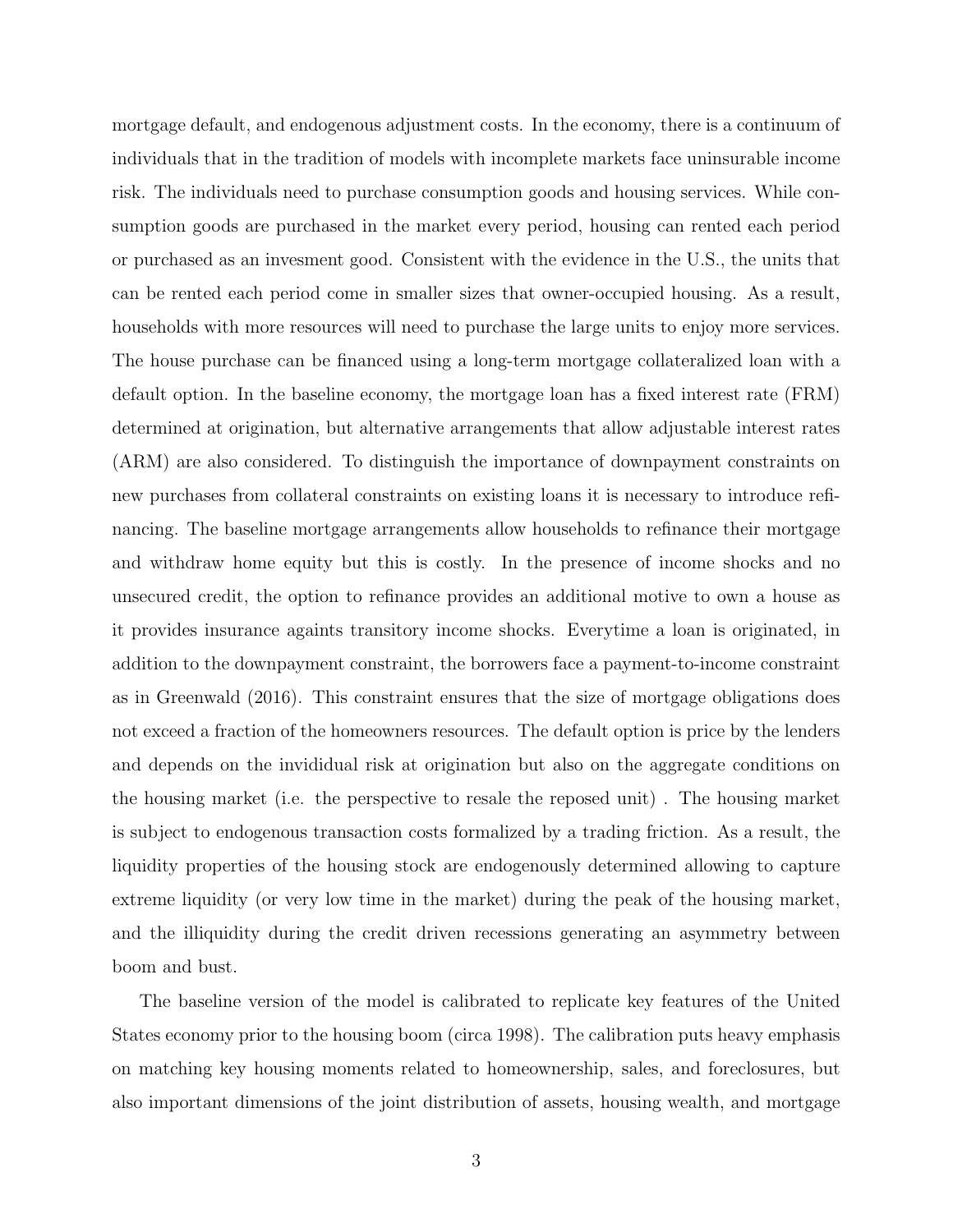debt. This allows to capture aggregate wealth in terms of financial assets and housing net of mortgages but also its distribution across households.

To evaluate the importance of housing finance and mortgage arrangements is necessary to shock the economy from the initial steady state. To generate movements in house prices the model is exposed to two series of unanticipated shocks on the real economy (i.e. productivity and income risk) and financial conditions (i.e. low mortgage rates and loose LTV and payment-to-income constraints). The initial shock displays a positive real shock and easy credit conditions in the mortgage market. Agents perceive these conditions as permanent, but they are again surprise by a reversal. Afterwards, the agents face a perfect foresight path.

In response to these shocks, the model can rationalize the performance of the housing market during the boom and the bust replicating the dynamics and magnitude of house prices, home ownership rates, housing defaults, and endogenous housing liquidity measured in terms of time-on-the-market (TOM). Analyzing this particular episode through the lens of the model provide some important lessons in terms of the quantitative importance of the various mechanism at play.

During the housing boom, the low mortgage rates, access to home equity and the ability to collateralize made homes a very attractive asset for many households that previously rented. Improvements in the mortgage market (i.e., lower mortgage rates and downpayment limits) drive all the income savings into housing as opposed to consumption. The collapse of the housing market wiped out the home equity of many homeowners, but also reduced the liquidity properties of the house. As a result, a significant number of households exited the owner-occupied housing market, via selling or defaulting, and had to adjust their consumption expenditures. Housing has favorable risk-sharing benefits in good times by allowing owners to extract equity through refinancing or selling, but it reverses when home equity and liquidity evaporate. This mechanism is the main driver of the asymmetric behavior of aggregate consumption dynamics, as aggregate consumption responds more strongly to house price movements during the crisis when equity extraction becomes more difficult/costly than during boom periods. During the housing bust, the model matches the consumption elasticity to house price movements as estimated by Mian, Rao and Sufi (2013).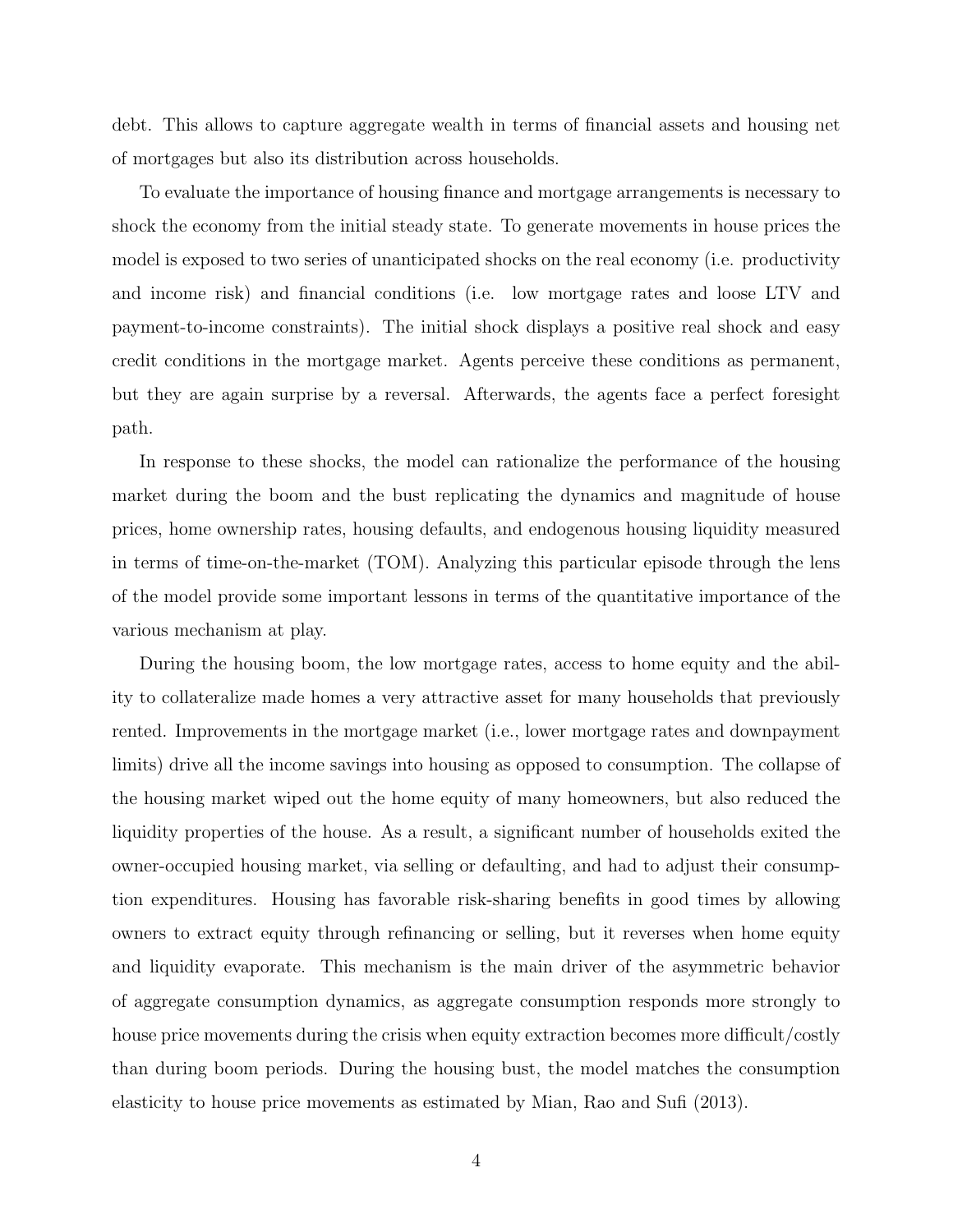In the baseline economy households use FRM with very low refinancing costs. This allows existing homeowners to take advantage of low mortgage without having to sell the house and/or withdraw equity during the housing boom. Eliminating the ability to refinance unables homeowners to exercise this option, and as a result dampens the size of the housing boom, but dramatically increases foreclosures and slows the recovery despite reducing the magnitude of the housing bust. This is an endogenous outcome as both economies are exposed to the same sequence of unanticipated shocks.

When the cost of refinancing FRM is low, there are mininal differences with ARM contracts during the boom episode as the passthrough of interest rates is very similar. To generate differences it is necessary to increase the cost of refinancing, hence reducing the fraction of homeowners that take advantage of lower rates in the FRM economy. In general, the presence of ARM contracts exposes homeowners to interest rate risk, therefore, recession with a tightening of interest rates exacerbate the crisis. This impact is particularly negative among homeowners with high-LTV.

The nature of long-term mortgages allows separating the stock of mortgage debt from the flow of new originations. Most macro models of housing assume one-period loans (see Piazessi and Schneider, 2016 for a summary of the literature). A version of the model with oneperiod loans generates similar price dynamics but larger propagation to sales, foreclosures, and consumption during the bust as rollover costs spike. This arrangement forces everyone to refinace-rollover the loan, but pay higher premiums when default risk is high. This risk is sizeable for high-LTV owners during the crisis period.

Macro prudential policies are often advocated as a tool that can/should mitigate the macroeconomic impact of housing crises. The model suggests that tighter LTV requirements significantly dampen the boom and the bust. This policies are particularly effective when the initial mortgage rate is low suggesting that the optimal LTV should not be invariant to the underlying cost of borrowing as this policy operates by reducing the financial fragility of the economy. The model also highlights that tightening payment-to-income constraints can dampen the appreciation of house values without curtailing homeownership.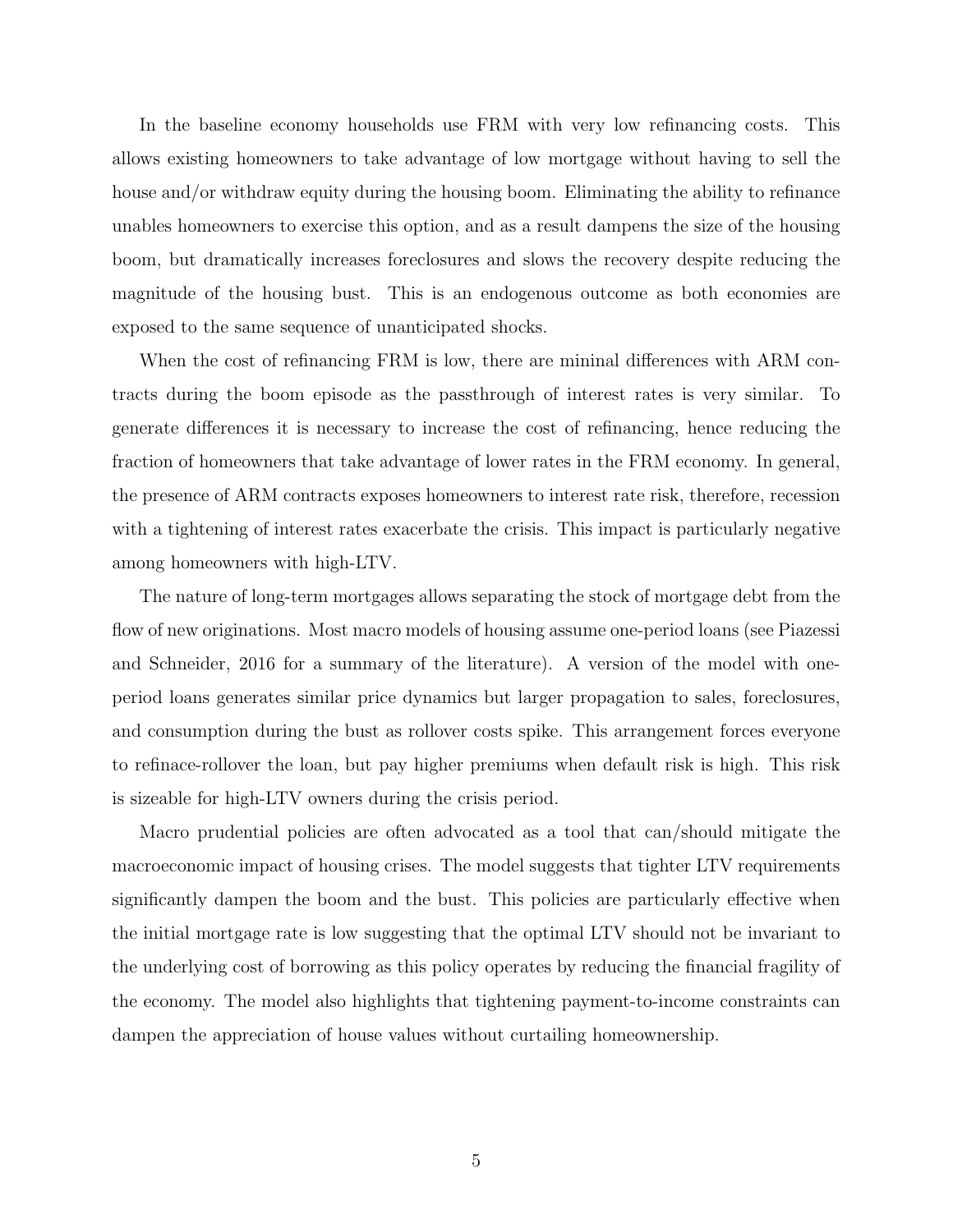#### 1.1 Related Literature

There is a growing literature that emphasizes the connection between the housing market and the macroeconomy. Some examples include Iacoviello (2005), Davis and Heathcote (2005), Leamer (2007). An extensive summary of the literature is provided by Davis and Van Nieuwerburgh (2015) and Piazessi and Schneider (2016). While these papers measure the contribution of housing to the traditional business cycle, none of them specifically addresses the episode of the Great Recession.

One of the main challenges to understand this episode was the dramatic boom-bust in valuation of the housing stock and leverage cycle of mortgage debt. With this regard, traditional macroeconomic models of housing have serious challenges to replicate the observed patters of prices and quantities during this episode. As a result, the majority of the research on the Great Recession is making advances by analyzing different aspects of this event.

To understand the dynamics of house prices during the boom and the bust Garriga, Manuelli, and Peralta-Alva (2012) develop a stylized macroeconomic model of market segmentation that generates sizable movement in house values, about 50 percent, driven by changes in housing finance. In their economy, the collapse of house prices, inducing a large and persistent recession through the deleveraging process and decline in non-housing consumption. This paper shares similar features in the process of engineering a housing crisis as unanticipated set of events, but the mechanisms are different allow the intensive and extensive margin of homeownership are considered. In addition, homeowners can choose to deleverage by repaying the loan or default. The choice of deleverage has important implications for the path the consumption of the homeowners during the boom and the bust.

One can interpret the decline in house prices as a shock to households net worth. There is also an extensive literature that analyzes the response of consumption to negative shocks in the balance sheet or income. For example, Iacoviello and Pavan (2013) argue that a tightening of households budget, due to the drop in real estate wealth, can generate a sharp decline in aggregate consumption. Huo and Ros-Rull (2016) also analyze this issue in an economy with a continuum of agents and frictions on the goods market. In their economy goods are produced in a market with frictions and as a result, a negative wealth effects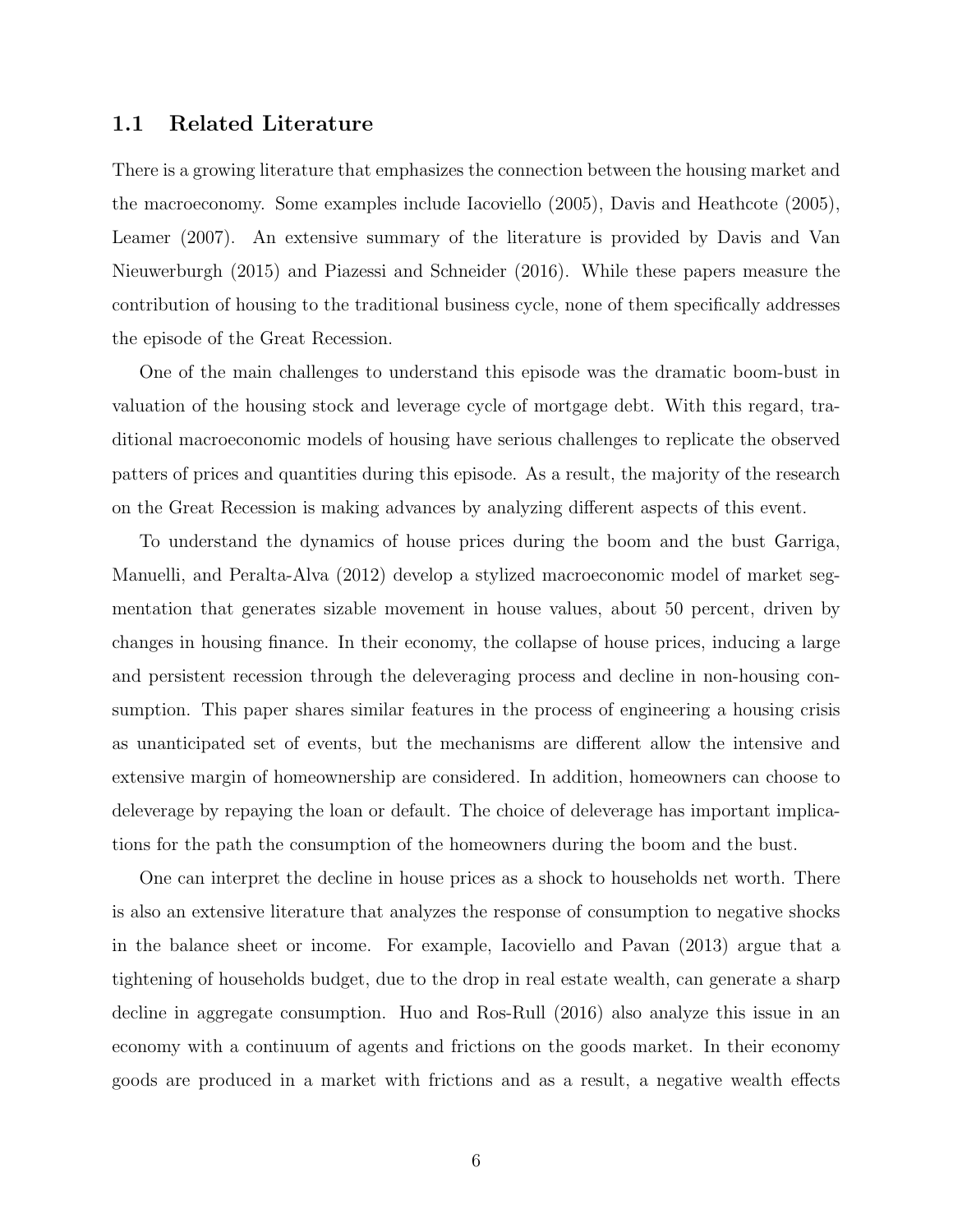effectively reduces aggregate demand generating a significant decline in consumption and output. However, households can readjust their portfolios instantly without incurring a cost and the houses not subject to any form of transaction costs.

To amplify the response to shocks recently Kaplan and Violante (2014) have argued that in the presence of illiquid assets, the response of consumption to unanticipated shocks can be substantially larger. When households have a substantial fraction of their wealth tied up in an illiquid asset, they behave as wealthy hand-to-mouth agents with relatively high marginal propensities to consume. This sensitivity affects income shocks but also shocks to interest rate as discuss by Kaplan, Moll and Violante (2016). The notion of liquidity in these models is not tight to the macroeconomic performance, rather exogenous transaction costs. In this paper, a decline in the house price endogenously reduces the liquidity properties of some assets, in this case homes. This mechanism significantly amplifies the response of consumption to house price shocks.

There is an important literature that explores the increase in foreclosure dynamics during the Great Recession. To simplify the problem a number of papers consider an exogenous change in house prices to analyze the dynamics of defaults (i.e. Such as Guler (2014), Corbae and Quintin (2014), Campbell and Cocco (2014), and Hatchondo et. al. (2014)). Other papers endogenize both Garriga and Schlagenghauf (2009), Chatterjee and Eyigungor (2014), Arsland, Guler, and Temel (2015), but housing liquidity is exogenous.

The heterogeneity in the model has clear testable data implications. The ability of the model to match the empirical counterparts as suggested by the works of Mian, Rao, and Sufi (2013), Mian and Sufi (2014), Petev, Pistaferri, and Eksten (2011), and Parker and Vissing-Jorgensen (2009) among other is discussed in the results section.

## 2 The Model

#### 2.1 Households

Households are infinitely lived and have preferences over consumption  $c$  and housing services  $c_h$ . Agents obtain housing services either as homeowners or apartment dwellers. Apartment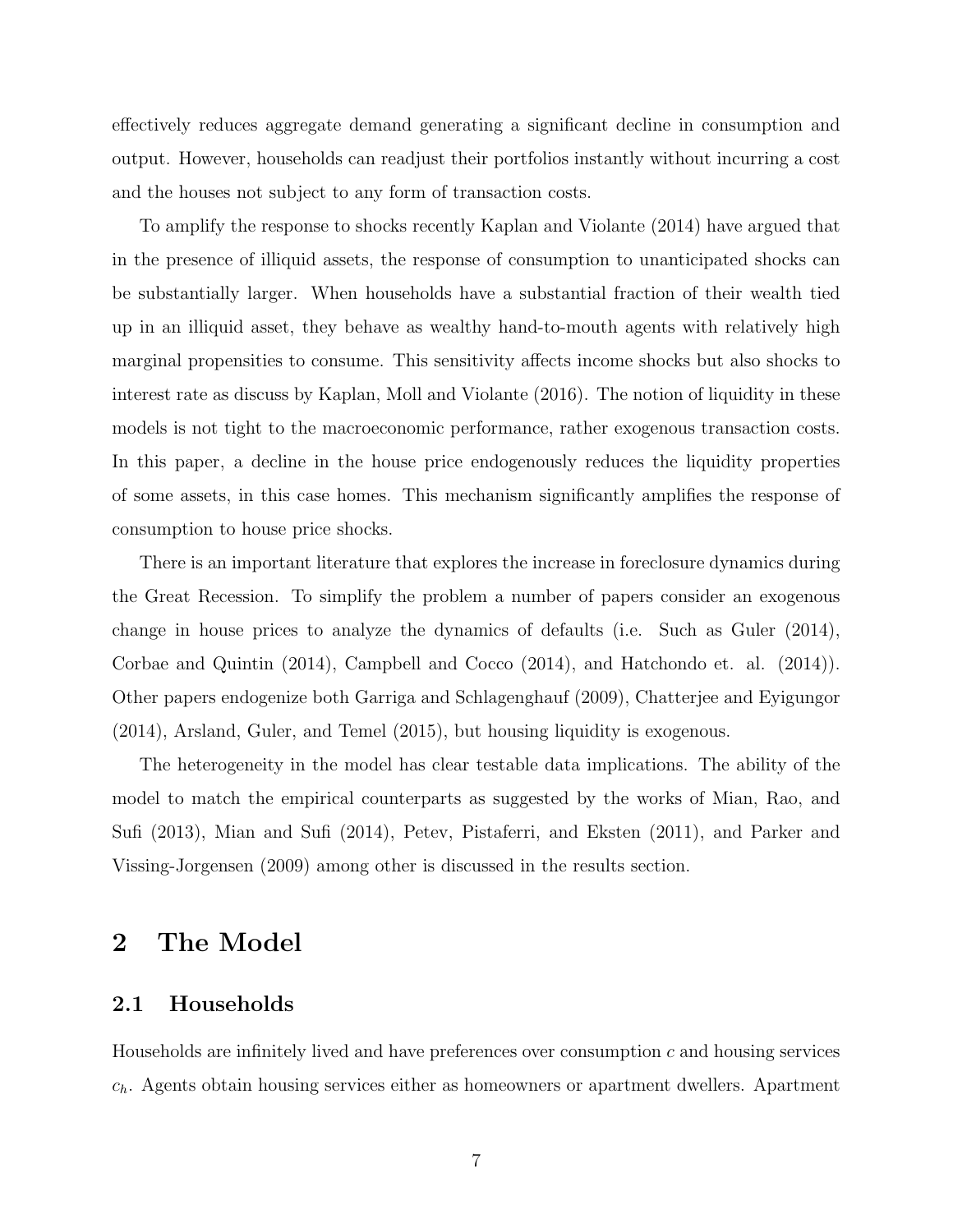dwellers, or "renters," purchase apartment space  $a \leq \overline{a}$  and consume  $c_h = a$  each period at a cost of  $r_a$  per unit. Agents become homeowners by purchasing a house  $h \in H$  that generates  $c_h = h$  housing services each period. The housing market is physically segmented, i.e.  $\overline{a} < \underline{h}$ . In other words, large units are only available for purchase.<sup>[1](#page-7-0)</sup> Owners are not permitted to possess multiple houses or to have tenants.

Households supply a stochastic labor endowment  $e \cdot s$  to the labor market. The persistent component  $s \in S$  follows a Markov chain  $\pi_s(s'|s)$ , and households draw the transitory  $e \in E \subset \mathbb{R}_+$  from the distribution  $F(e)$ .

#### 2.2 Technology

The economy has a production sector for consumption goods and for houses. In the consumption sector, goods are produced according to a linear technology using labor,  $Y_c = A_c N_c$ .

A linear reversible technology converts consumption into apartment services at the rate  $A_a$ . Thus, apartment services have price  $r_a = 1/A_a$ <sup>[2](#page-7-1)</sup>.

Builders construct new houses using land L, structures  $S_h$ , and labor  $N_h$  using a constant returns to scale technology  $Y_h = F_h(L, S_h, N_h)$ . Builders purchase structures  $S_h$  from the consumption sector, and as in [Favilukis, Ludvigson and Van Nieuwerburgh](#page-30-0) [\(2016\)](#page-30-0), the government supplies new permits  $\overline{L} > 0$  each period and consumes the revenues. Houses depreciate with probability  $\delta_h$ , and there are no construction delays. Thus, the end of period stock of housing H follows

$$
H' = (1 - \delta_h)H + Y'_h.
$$

#### 2.3 Housing Market

Buyers and sellers of houses trade in a decentralized housing market and direct their search by house size and transaction price. Sellers of house  $h \in H$  choose a list price  $p_s$  and face an equilibrium trade-off between higher prices and longer expected time on the market. Buyers who direct their search to house h and price  $p<sub>b</sub>$  face an equilibrium trade-off between lower

<span id="page-7-0"></span><sup>&</sup>lt;sup>1</sup>This segmentation is consistent with the empirical evidence in the U.S. showing that the average rental unit is approximately half the size of the average owner-occupied unit.

<span id="page-7-1"></span><sup>2</sup>[Sommer, Sullivan and Verbrugge](#page-31-0) [\(2013\)](#page-31-0) and [Davis, Lehnert and Martin](#page-30-1) [\(2008\)](#page-30-1) report that rents have remained flat over the past 30 years, independent of house price swings.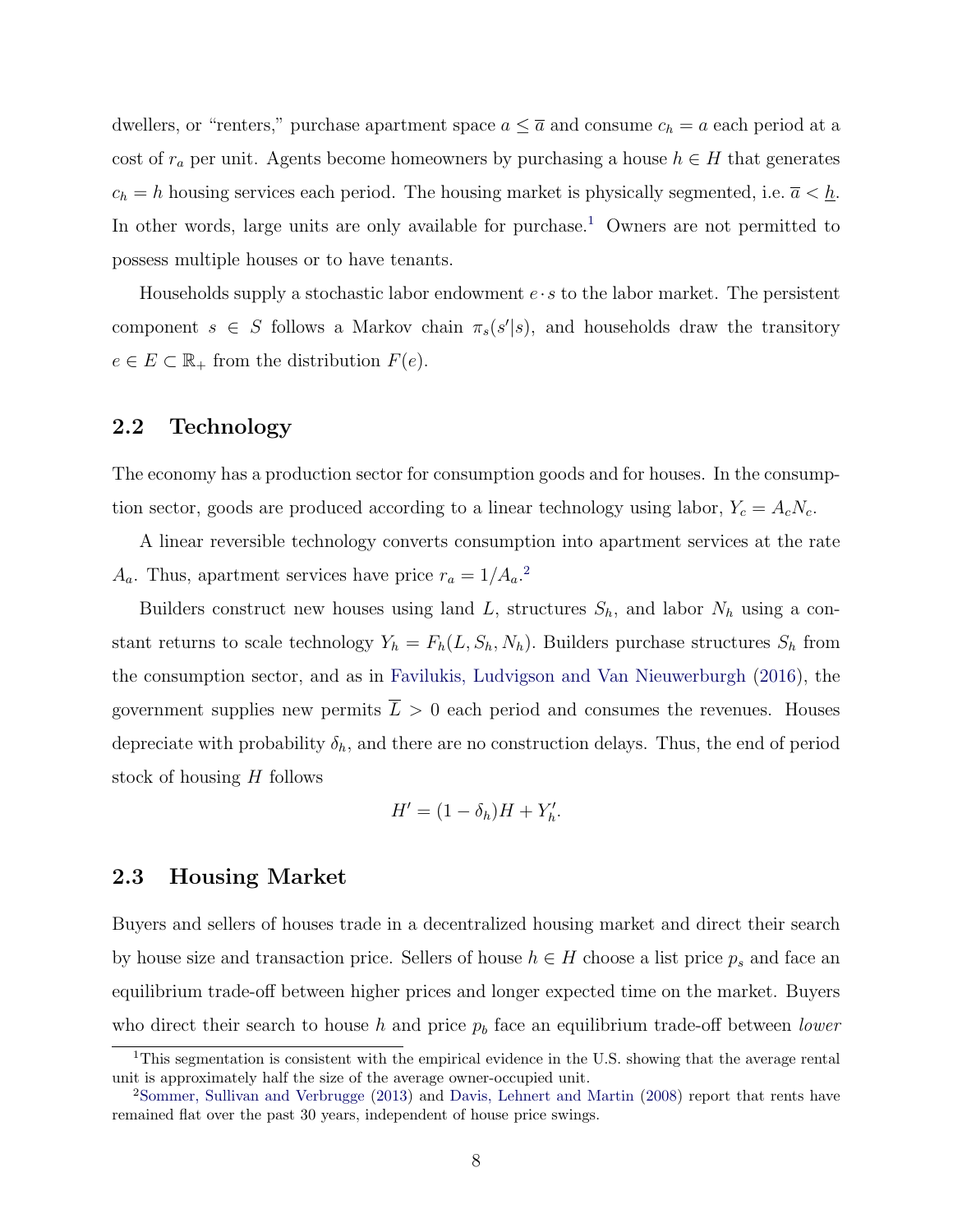prices and longer expected time searching. Housing illiquidity is reflected by the trade-off between price and trading probability and the presence of failures to trade.

In general, the presence of heterogeneous buyers and sellers (in terms of assets, income, and debt) with directed search creates an intractable dynamic sorting problem. To circumvent this issue, market makers, referred to here as real estate brokers, are introduced as a modeling device. These brokers intermediate trades by first matching with sellers, purchasing their houses, and then matching with buyers who purchase the houses. Brokers can frictionlessly trade houses with each other at cost  $p(h) = ph$  and purchase newly built housing.<sup>[3](#page-8-0)</sup> Brokers do not have the ability to speculate against housing dynamics, as they are not permitted to hold onto housing inventories. The only inventories are houses that owners and banks fail to sell.

#### 2.3.1 Directed Search in the Housing Market

Buyers direct their search by choosing a submarket  $(p_b, h) \in \mathbb{R}_+ \times H$ . With probability  $\eta_b(\theta_b(p_b, h))$ , the buyer matches with and purchases house  $h \in H$  from a broker at cost  $p_b$ , where  $\theta_b(p_b, h)$  is the ratio of brokers to buyers, i.e. the market tightness. Each period, sellers of house  $h \in H$  choose a list price  $p_s \geq 0$  and enter selling submarket  $(p_s, h)$ . With probability  $\eta_s(\theta_s(p_s, h))$ , the seller matches with and sells their house to a broker for  $p_s$ , where  $\theta_s$  is the ratio of brokers to sellers. To prevent excessive time on the market, owners that try and fail to sell pay a small utility cost  $\xi$ .

Brokers find buyers and sellers with probabilities  $\alpha_b$  and  $\alpha_s$ , respectively, which are both decreasing functions of the market tightness. Brokers incur entry costs each period of  $\kappa_b h$ and  $\kappa_s h$  in the buying and selling submarkets, respectively. On both sides of the market, all participants take submarket tightnesses as given.

<span id="page-8-0"></span>The profit maximization conditions of the real estate brokers (some of whom meet with

<sup>&</sup>lt;sup>3</sup>Here, brokers trade discrete houses with buyers and sellers but divisible units of housing stock with each other. A generalized case would segment by h, in which case  $p(h) = p_h h$ .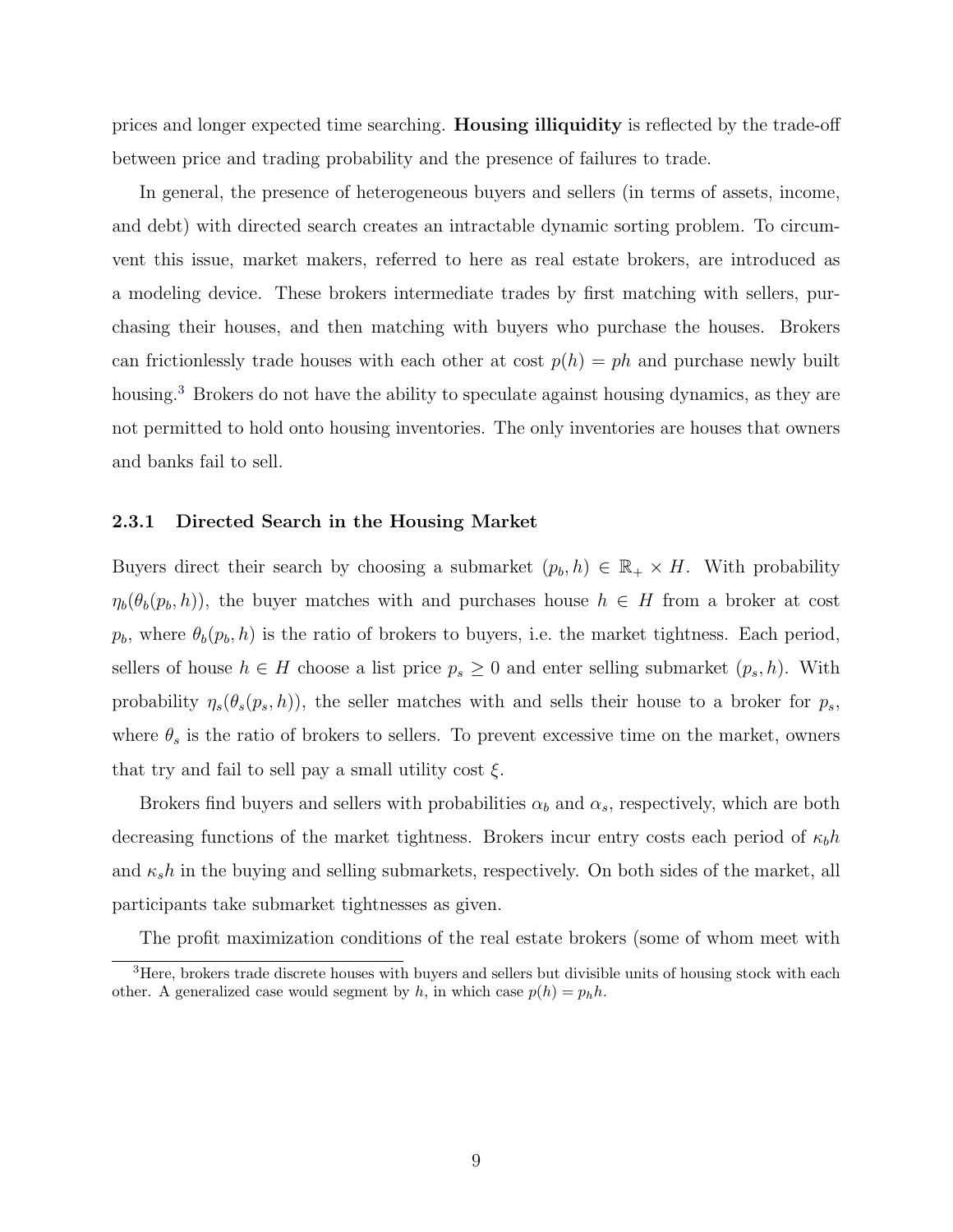sellers, and some of whom meet with buyers) are

$$
\kappa_b h \ge \overbrace{\alpha_b(\theta_b(p_b, h))}^{\text{prob of match broken revenue}}(1)
$$

$$
\kappa_s h \ge \underbrace{\alpha_s(\theta_s(p_s, h))}_{\text{prob of match}} \underbrace{(p(h) - p_s)}_{\text{broken revenue}} \tag{2}
$$

where the conditions hold with equality in active submarkets.

The revenue to a broker that purchases a house from a seller is  $p(h) - p_s$ . Therefore, brokers continue to enter submarket  $(p_s, h)$  until the cost  $\kappa_s h$  exceeds the expected revenue. An analogous process occurs for buyer-brokers.

#### 2.3.2 Block Recursivity

In [Menzio and Shi](#page-31-1) [\(2010\)](#page-31-1), block recursivity completely eliminates the need to keep track of the cross-sectional distribution when solving for equilibrium labor market dynamics. However, in this framework with housing, the presence of brokers as market makers simplifies the dynamic sorting problem but still leaves some dependence of market tightnesses  $\theta_s$  and  $\theta_b$  on the distribution  $\Phi$  of income, assets, and debt, i.e.  $\theta_b(p_b, h; \Phi)$  and  $\theta_s(p_s, h; \Phi)$ . With brokers, however, market tightnesses only depends on the distribution through its impact on p, i.e.  $p(h)(\Phi) = p(\Phi)h$ .

<span id="page-9-0"></span>
$$
\theta_b(p_b, h; \Phi) = \alpha_b^{-1} \left( \frac{\kappa_b h}{p_b - p(h)(\Phi)} \right)
$$
\n(3)

<span id="page-9-1"></span>
$$
\theta_s(p_s, h; \Phi) = \alpha_s^{-1} \left( \frac{\kappa_s h}{p(h)(\Phi) - p_s} \right) \tag{4}
$$

Absent the brokers, market tightnesses would depend nonparametrically on  $\Phi$ , and households would need to forecast the evolution of each tightness independently. Thus, block recursivity simplifies the problem to solving for the dynamics of  $p(h)(\Phi)$  and substituting into  $(3) - (4)$  $(3) - (4)$  $(3) - (4)$ , all without altering the underlying economics of household buying and selling behavior.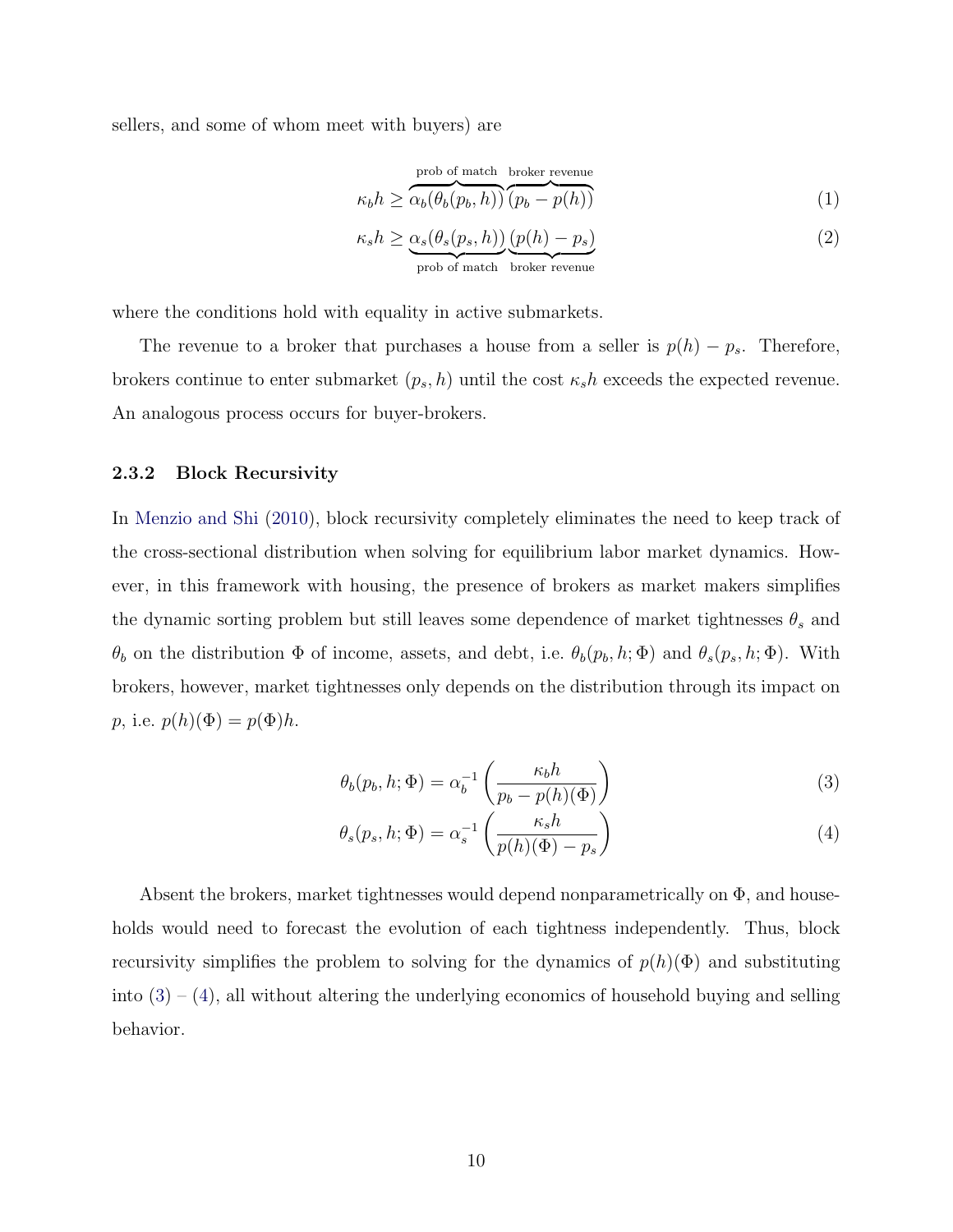### 2.4 Financial Markets

Households save using one period bonds which trade in open financial markets at an exogenous risk-free rate r. In addition, homeowners can borrow in the form of long term, fixed rate mortgage contracts with a default option where housing serves as collateral.<sup>[4](#page-10-0)</sup>

#### 2.4.1 Mortgages

Banks price default risk into new mortgage contracts. As such, this economy features credit illiquidity. Specifically, when a borrower with bonds  $b'$ , house  $h$ , and persistent labor efficiency s takes out a mortgage of size  $m'$  at rate  $r_m$ , the bank delivers  $q_m^0((r_m, m'), b', h, s)m'$ units of the composite consumption good to the borrower at origination, where  $r_m$  remains fixed for the duration of the loan. Mortgages in the model stand in for all forms of mortgage debt (beyond 30-year first liens) by not having a predefined maturity date, and as a result, amortization is endogenous. Homeowners can prepay without penalty but must pay a cost to extract equity through refinancing.

Banks incur an origination cost  $\zeta$  and servicing costs  $\phi$  over the life of each mortgage. During repayment, banks have exposure to two risks. First, if the house depreciates with probability  $\delta_h$ , the bank must forgive the loan.<sup>[5](#page-10-1)</sup> Second, homeowners can default in a given period by not making a payment. In this situation, the lender forecloses on the borrower with probability  $\varphi$  and repossesses the house. With probability  $1 - \varphi$ , the lender ignores the skipped payment until the next payment comes due.

Perfect competition assures zero ex-ante profits loan-by-loan. Banks price all individual default risk into  $q_m^0$  at origination, but the fixed rate  $\bar{r}_m$  reflects depreciation risk, servicing costs, and long-term financing costs  $r^*$ , which depend on the future path  $r_t$  of the short term rate. A borrower with contract  $(\bar{r}_m, m)$  that chooses a new balance of  $m' > m$  pays off m and refinances to a new, re-priced loan of balance  $m'$ . Otherwise, borrowers with debt m choose a payment  $l \geq \frac{\bar{r}_m}{1+\bar{r}}$  $\frac{\bar{r}_m}{1+\bar{r}_m}m$ , and their debt evolves according to  $m' = (m - l)(1 + \bar{r}_m)$ .

<span id="page-10-0"></span><sup>4</sup>Section [5.3](#page-23-0) explores the implications of fixed vs. adjustable rate mortgages.

<span id="page-10-1"></span><sup>&</sup>lt;sup>5</sup>This assumption prevents the model from generating artificially high foreclosure rates.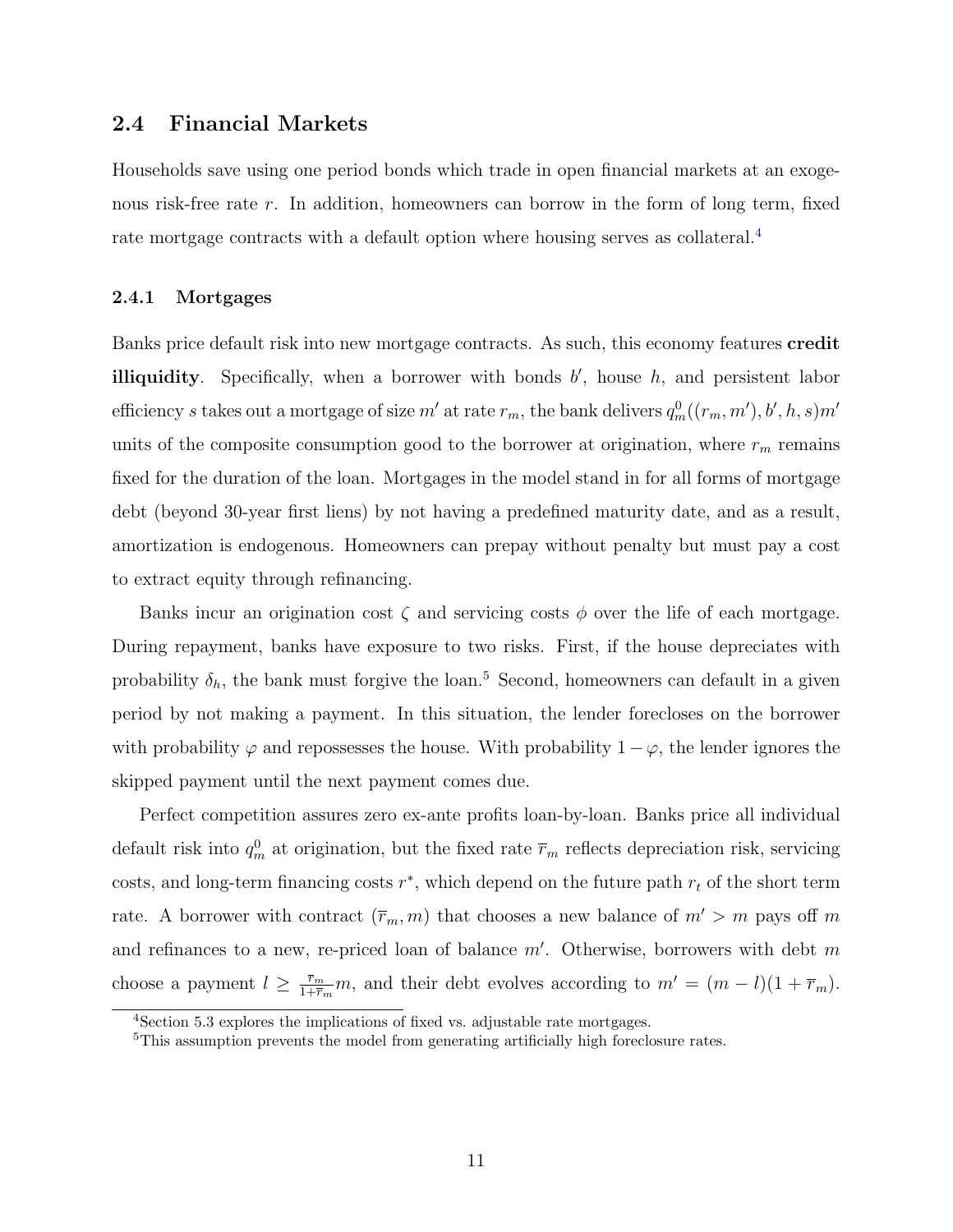The fixed rate satisfies

$$
1 + r_m = \underbrace{\left(\frac{1+\phi}{1-\delta_h}\right)}_{\text{spread}} \underbrace{1+r^*}_{\text{time risk-free rate}}.
$$
 (5)

Mortgage prices satisfy the following recursive relationship:

$$
q_m^0((\overline{r}_m, m'), b', h, s)m' = \frac{1 - \delta_h}{(1 + \zeta)(1 + \phi)(1 + r)} \mathbb{E} \left\{ \overbrace{\eta_s(\theta_s(p'_s, h))m'}^{\text{self + repay}} + \overbrace{\left[1 - \eta_s(\theta_s(p'_s, h))\right]}^{\text{no sale (do not try/fail)}} \right\}
$$

$$
\times \left[ \underbrace{d'\varphi \min \{J_{REO}(h), m'\}}_{\text{default + repossession}} + \underbrace{d'(1 - \varphi)}_{\text{no repossession}} \left( -\phi m' + \underbrace{(1 + \zeta)(1 + \phi)q_m^0((\overline{r}_m, m'), b'', h, s')m'}_{\text{continuation value of current } m'} \right)
$$

$$
+ (1 - d') \left\{ m' \mathbf{1}_{[\text{Refl}]} + \mathbf{1}_{[\text{No Ref]}} \left( \underbrace{l - \frac{\phi}{1 + \overline{r}_m} m''}_{\text{payment - serviceing costs}} + \underbrace{(1 + \zeta)(1 + \phi)q_m^0((\overline{r}_m, m''), b'', h, s')m''}_{\text{continuation value of new } m''} \right) \right\} \right\} \right\}
$$
(6)

where  $p'_s$ , d', b'', l, and  $m''$  are the policies for list price, default, bonds, payment, and debt, respectively, and  $J_{REO}$  is the value of repossessed housing.

The long term nature of the contract is apparent in the continuation values, although the refinance option shortens the effective duration. Default risk depresses mortgage prices to the extent that  $J_{REO}(h)$  falls below m' after foreclosure, and because delinquent borrowers are not immediately evicted. Lastly, illiquidity from selling delays increases the risk of default.

#### 2.4.2 Foreclosure Process

Banks sell repossessed houses (REO properties) in the decentralized housing market and lose a fraction  $\chi$  of proceeds as the cost of selling foreclosed houses. Banks absorb losses but must pass profits to the borrower.

The value to a lender in repossessing a house  $h$  is

$$
J_{REO}(h) = R_{REO}(h) - \gamma p(h) + \frac{1 - \delta_h}{1 + r} J_{REO}(h)
$$

$$
R_{REO}(h) = \max \left\{ 0, \max_{p_s \ge 0} \eta_s(\theta_s(p_s, h)) \left[ (1 - \chi)p_s - \left( -\gamma p(h) + \frac{1 - \delta_h}{1 + r} J_{REO}(h) \right) \right] \right\}
$$
(7)

where  $\gamma$  represents holding costs (maintenance, property taxes, etc.).

The forgiveness of debt from foreclosure entails other penalties besides the repossession of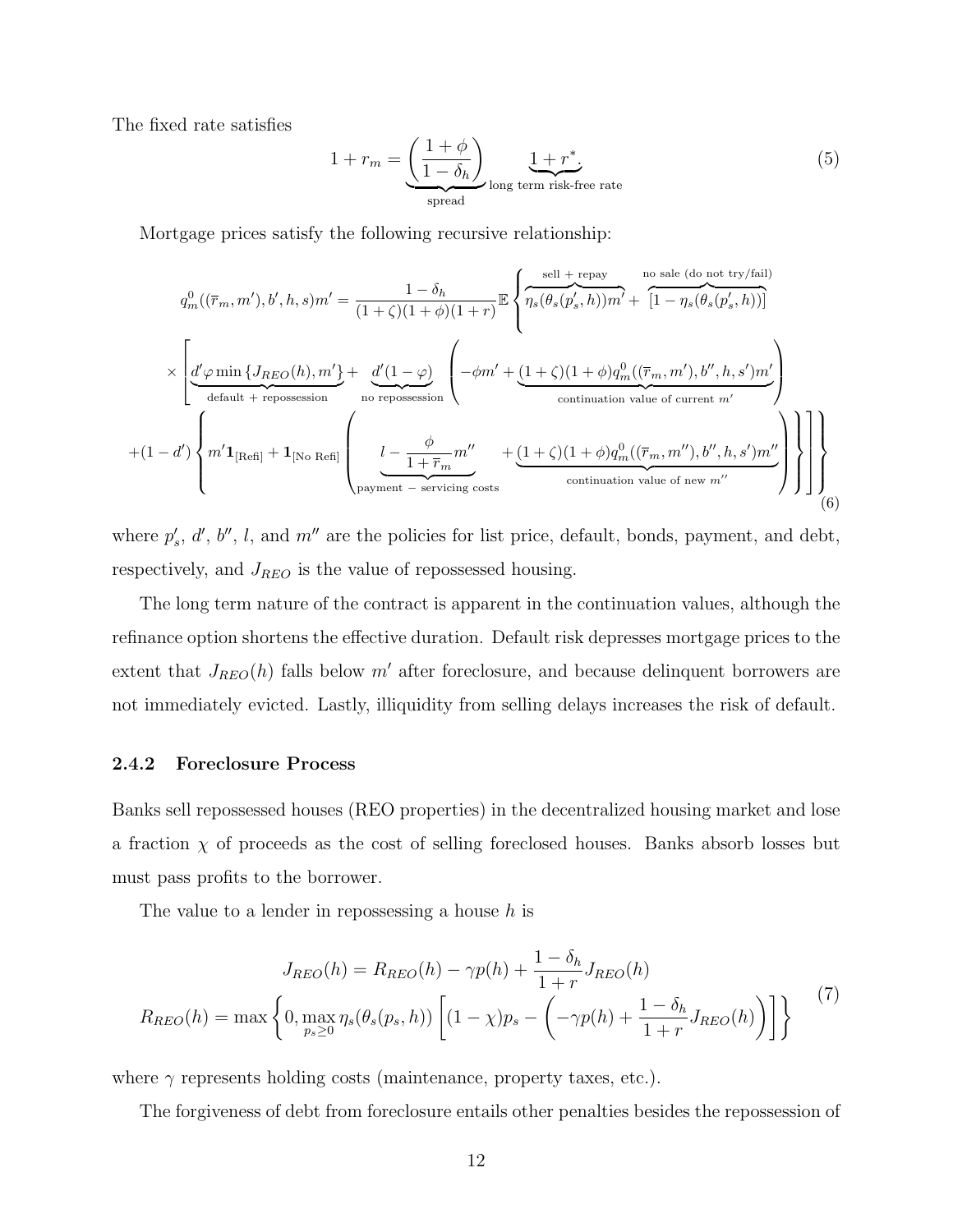the house. Specifically, defaulters receive a flag  $f = 1$  on their credit record that shuts them out of the mortgage market. Flags persist to the next period with probability  $\gamma_f \in (0,1)$ .

### 2.5 Household Problem

Each period contains three subperiods. First, households learn their labor efficiency  $e \cdot s$  and their flag  $f \in \{0, 1\}$ . An owner's state is cash at hand y, mortgage rate  $\overline{r}_m$  and balance m, house  $h$ , and labor shock s. A renter's state is  $(y, s, f)$ . The household problem is solved backwards:

#### 2.5.1 Subperiod 3: Consumption/Saving

End-of-period owner expenditures consist of consumption, holdings costs, bond purchases, and mortgage payments. Household resources come from labor income, savings, and equity extraction. Owners with good credit  $(f = 0)$  who refinance have value function

$$
V_{own}^{R}(y, (\overline{r}_{m}, m), h, s, 0) = \max_{m', b', c \ge 0} u(c, h) + \beta \mathbb{E}\left[\frac{(1 - \delta_{h})(W_{own} + R_{sell})(y', (r_{m}, m'), h, s', 0)}{+\delta_{h}(V_{rent} + R_{buy})(y', s', 0)}\right]
$$

subject to

$$
c + \gamma p(h) + q_b b' + m \leq y + q_m^0((r_m, m'), b', h, s)m'
$$
  

$$
q_m^0((r_m, m'), b', h, s)m' \leq \vartheta p(h)
$$
  

$$
y' = we's' + b'
$$
 (8)

where  $\vartheta$  is the collateral constraint for new loans,  $q_m^0$  reflects the mortgage re-pricing, and the updated rate is  $r_m$ . The terms  $W_{own} + R_{sell}$  and  $V_{rent} + R_{buy}$  are subperiod 1 utilities for owners and renters, respectively.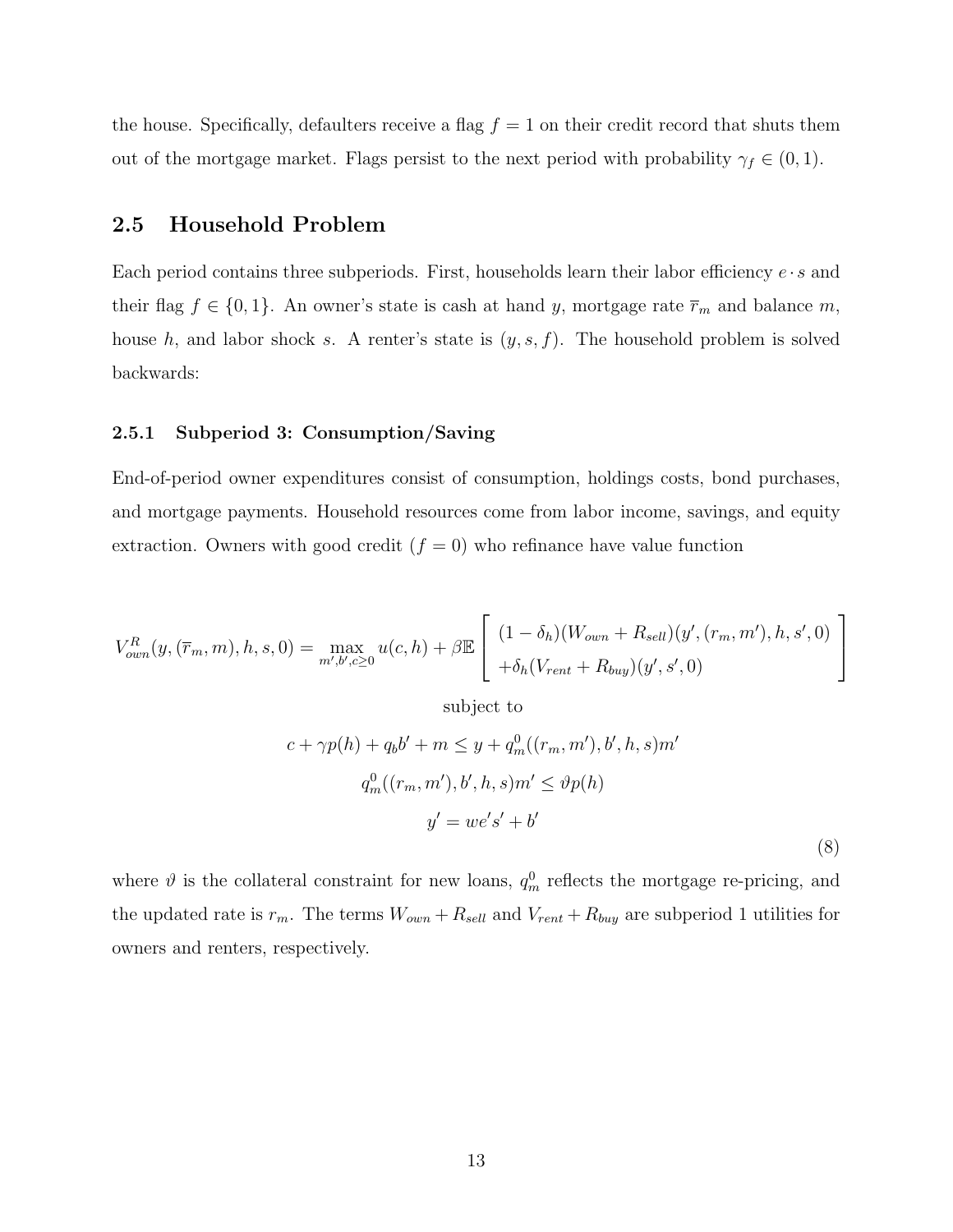Owners who make a payment l on their existing mortgage solve

$$
V_{own}^{C}(y, (\overline{r}_m, m), h, s, 0) = \max_{l, b', c \ge 0} u(c, h) + \beta \mathbb{E}\left[\begin{array}{l} (1 - \delta_h)(W_{own} + R_{sell})(y', (\overline{r}_m, m'), h, s', 0) \\ + \delta_h(V_{rent} + R_{buy})(y', s', 0) \end{array}\right]
$$

subject to

$$
c + \gamma p(h) + q_b b' + l \leq y
$$
  
\n
$$
l \geq \frac{\overline{r}_m}{1 + \overline{r}_m} m
$$
  
\n
$$
m' = (m - l)(1 + \overline{r}_m)
$$
  
\n
$$
y' = we's' + b'
$$
\n(9)

Borrowers must make at least an interest payment, and any larger payment reduces principal  $m'$ . Owners with bad credit solve a similar problem but lack access to mortgages. Renters face the following constraint:  $c+r_a a+q_b b' \leq y$ . [A](#page-32-0)ppendix A gives their detailed optimization problem.

#### 2.5.2 Subperiod 2: House Buying

Buyers direct their search by choosing a submarket  $(p_b, h)$ . Buyers with bad credit are bound by the constraint  $y-p_b \ge 0$ , while buyers with good credit are bound by  $y-p_b \ge \underline{y}(s,(h,1)),$ where  $y < 0$  captures their ability to take out a mortgage in subperiod 3. The option value  $R_{buy}$  of buying is as follows:

$$
R_{buy}(y,s,0) = \max\{0, \max_{\substack{h \in H, \\ p_b \le y-y}} \eta_b(\theta_b(p_b,h))[V_{own}(y-p_b,0,h,s,0) - V_{rent}(y,s,0)]\}
$$
(10)

$$
R_{buy}(y,s,1) = \max\{0, \max_{\substack{h \in H, \\ p_b \le y}} \eta_b(\theta_b(p_b,h))[V_{own}(y-p_b,0,h,s,1) - V_{rent}(y,s,1)]\}
$$
(11)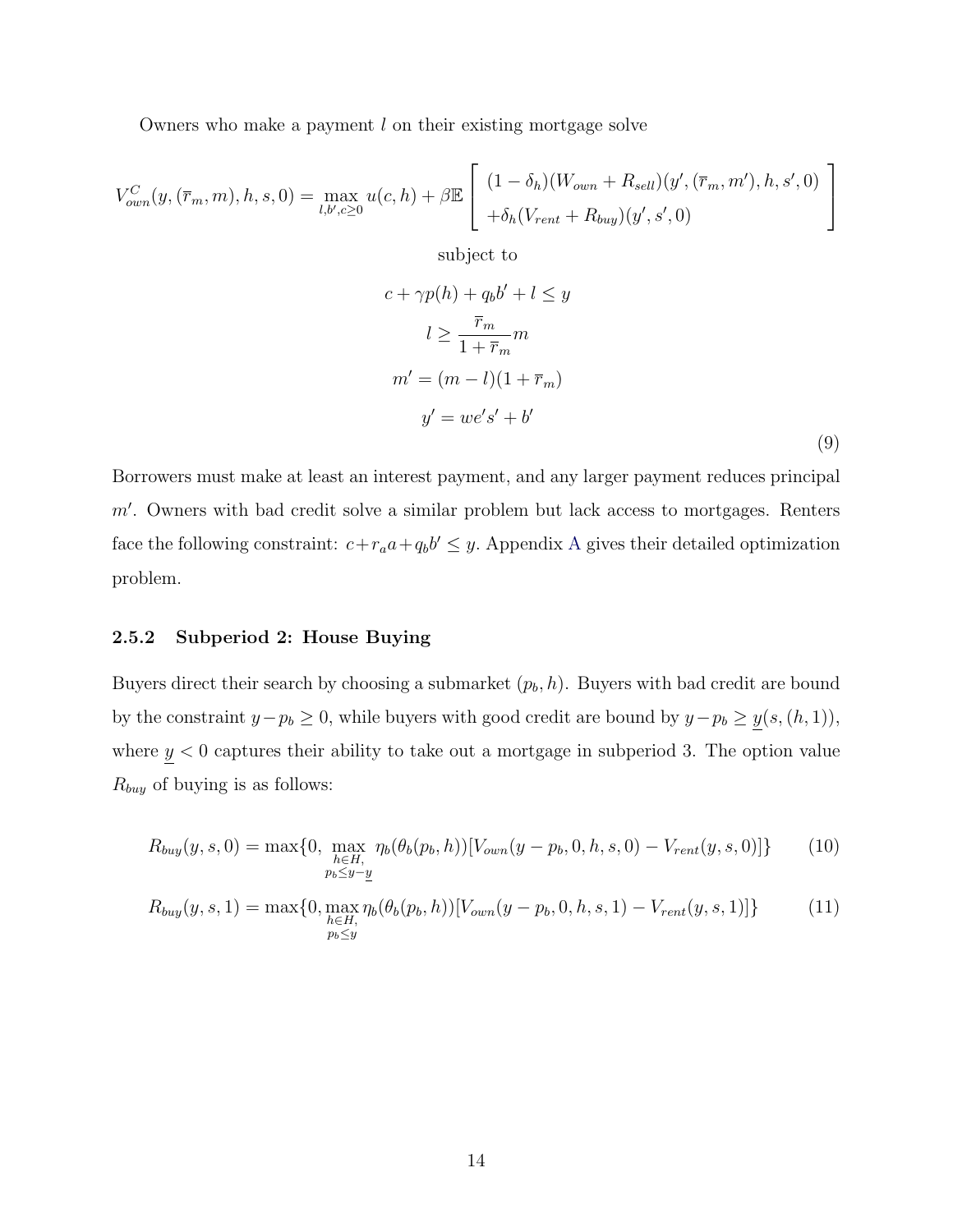#### 2.5.3 Subperiod 1: Selling and Default Decisions

An owner deciding whether to default, refinance, or make a payment has utility

$$
W(y, (\overline{r}_m, m), h, s, 0) = \max \{ \varphi(V_{rent} + R_{buy}) (y + \max \{0, J_{REO}(h) - m\}, s, 1) + (1 - \varphi) V_{own}^d(y, (\overline{r}_m, m), h, s, 0), V_{own}(y, (\overline{r}_m, m), h, s, 0) \}
$$
\n(12)

where the value associated with defaulting but not being foreclosed on is

$$
V_{own}^{d}(y, (\overline{r}_{m}, m), h, s, 0) = \max_{b', c \ge 0} u(c, h) + \beta \mathbb{E}\left[\begin{array}{l} (1 - \delta_{h})(W_{own} + R_{sell})(y', (\overline{r}_{m}, m), h, s', 0) \\ + \delta_{h}(V_{rent} + R_{buy})(y', s', 0) \end{array}\right]
$$

subject to

$$
c + \gamma p(h) + q_b b' \le y
$$
  

$$
y' = we's' + b'
$$
 (13)

Owners of house h who wish to sell choose a list price  $p_s$ . The option value  $R_{sell}$  of selling for an owner with good credit is

$$
R_{sell}(y, (\bar{r}_m, m), h, s, 0) = \max\{0, \max_{p_s} \eta_s(\theta_s(p_s, h)) \left[ (V_{rent} + R_{buy}) (y + p_s - m, s, 0) - W_{own}(y, (\bar{r}_m, m), h, s, 0) \right] + [1 - \eta_s(\theta_s(p_s, h))] (-\xi) \} \text{ subject to } y + p_s \ge m
$$
\n(14)

Debt overhang emerges when highly leveraged owners are forced to set high prices to pay off their debt, thereby resulting in long selling delays.

#### <span id="page-14-0"></span>2.5.4 Equilibrium

A stationary equilibrium is value/policy functions for households and banks; market tightness functions  $\theta_s$  and  $\theta_b$ ; prices w,  $p_h$ ,  $q_m^0$ ,  $q_b$ , and  $r_a$ ; and stationary distributions  $\Phi$  of households and  $H_{REO}$  of REO housing stock that solve the relevant optimization problems and clear the markets for housing and factor inputs. Appendix [A](#page-32-0) provides the detailed equilibrium conditions.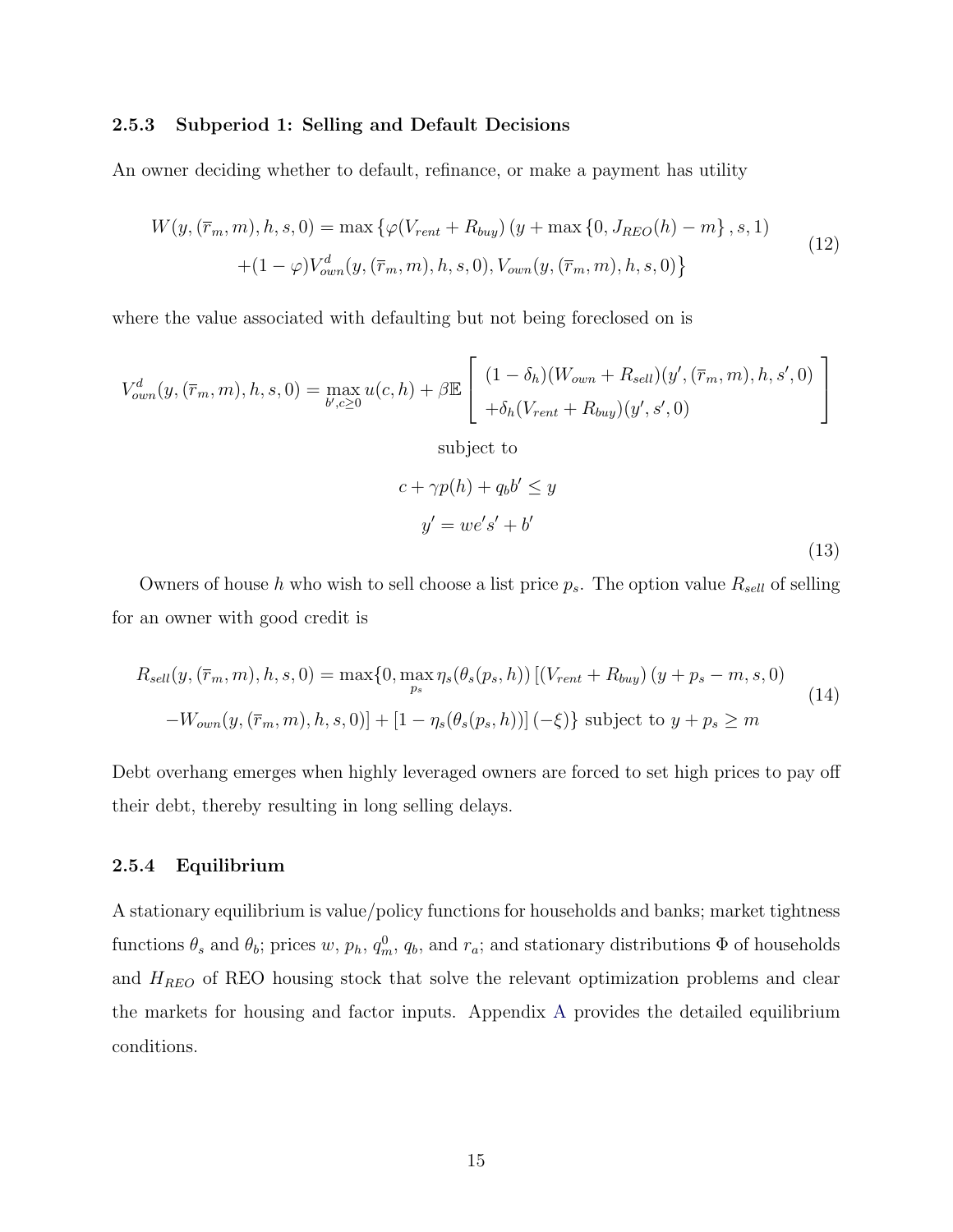## <span id="page-15-1"></span>3 Parametrizing the Model

The model is calibrated to replicate key features of the United States economy during 2003 – 2005, prior to the Great Recession. The calibration puts heavy emphasis on matching key housing moments related to sales, time on the market, and foreclosures, as well as important dimensions of the joint distribution of assets, housing wealth, and mortgage debt.

#### 3.1 Independent Parameters

The first set of parameters come from the literature or other external sources. On the household side, the labor efficiency process is adapted from [Storesletten, Telmer and Yaron](#page-31-2) [\(2004\)](#page-31-2) in the same way as done in [Garriga and Hedlund](#page-31-3) [\(2017\)](#page-31-3). In addition, households have constant relative risk aversion preferences with  $\sigma = 2$  and CES period utility with an intratemporal elasticity of substitution of  $\nu = 0.13$ . The discount factor  $\beta$  and weight  $\omega$  on non-housing consumption are determined jointly.

In terms of production, total factor productivity is set to normalize annual earnings to 1. Housing construction is Cobb-Douglas with a structures share of  $\alpha_S = 0.3$  and a land share of  $\alpha = 0.33$ , consistent with evidence from the Lincoln Institute of Land Policy. Meanwhile, housing depreciates at an annual rate of 1.4%, and the apartment technology  $A_h$  is set to generate an annual rent-price ratio of 5%, consistent with [Sommer et al.](#page-31-0) [\(2013\)](#page-31-0).

Matching is Cobb-Douglas in the frictional housing market, and the joint calibration determines the entry costs, Cobb Douglas parameters, and disutility of attempting to sell. Holding costs (maintenance, property taxes, etc.) are  $\eta = 0.007$ .

Pertaining to financial markets, the real risk-free rate is set to 2%, the mortgage origination cost is 0.4%, and the mortgage servicing cost  $\phi$  is set to bring the real mortgage rate to 5%. Furthermore, the exogenous LTV limit is  $\vartheta = 1.25$  (125%), which makes it non-binding initially.<sup>[6](#page-15-0)</sup> Lastly, the persistence of bad credit flags is  $\gamma_f = 0.95$ , and the REO discount  $\chi$  is determined in the joint calibration.

<span id="page-15-0"></span> $6$ See [Herkenhoff and Ohanian](#page-31-4) [\(2015\)](#page-31-4) for discussion of cash-out refinancing in the 2000s.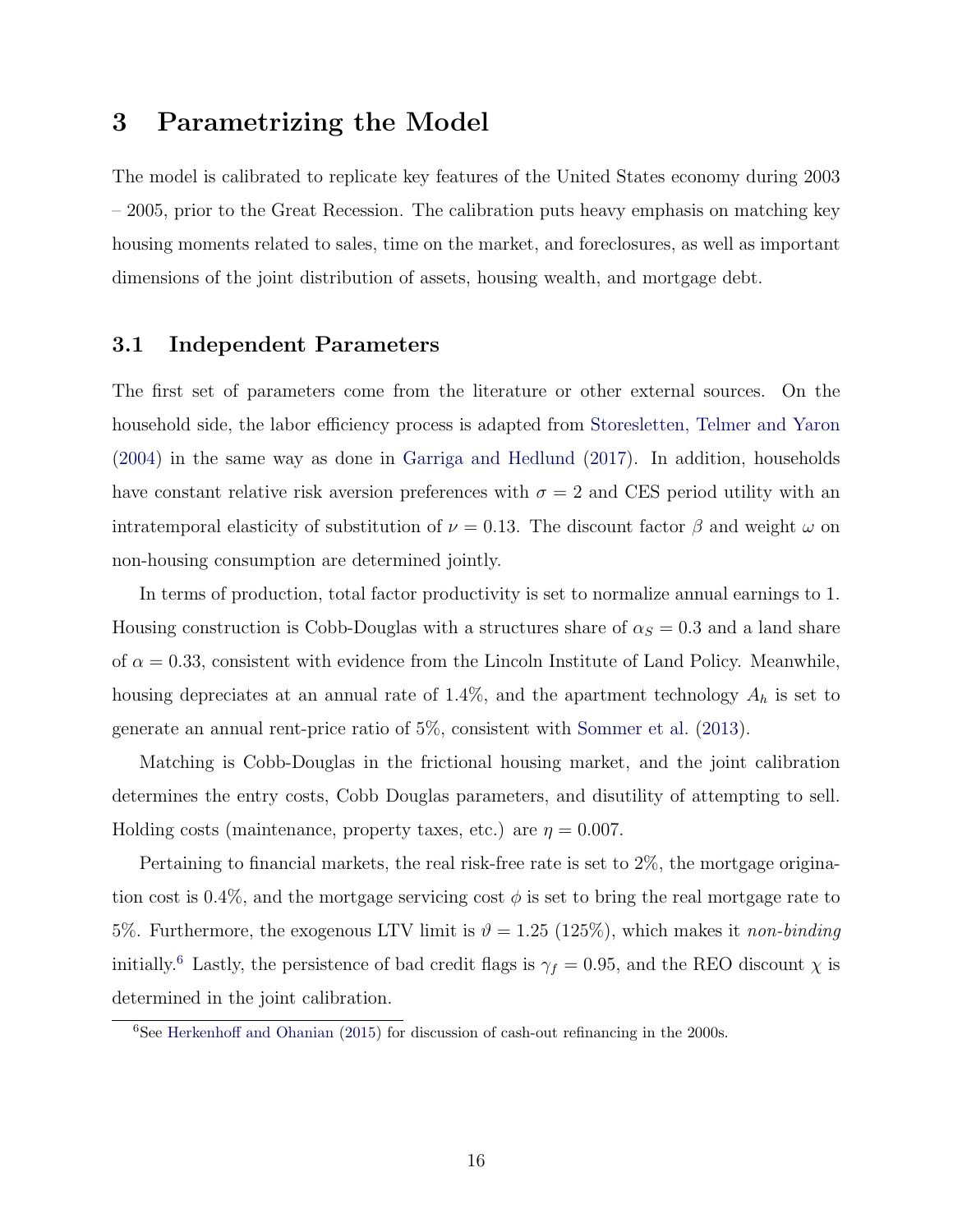<span id="page-16-0"></span>

| Description                                       | Parameter           | Value          | Target | Model    | Source/Reason              |  |  |  |  |  |
|---------------------------------------------------|---------------------|----------------|--------|----------|----------------------------|--|--|--|--|--|
| <b>Calibration: Independent Parameters</b>        |                     |                |        |          |                            |  |  |  |  |  |
| Autocorrelation                                   | $\rho$              | 0.952          |        |          | Storesletten et al. (2004) |  |  |  |  |  |
| SD of Persistent Shock                            | $\sigma_{\epsilon}$ | 0.17           |        |          | Storesletten et al. (2004) |  |  |  |  |  |
| SD of Transitory Shock                            | $\sigma_e$          | 0.49           |        |          | Storesletten et al. (2004) |  |  |  |  |  |
| Intratemp. Elas. of Subst.                        | $\boldsymbol{\nu}$  | 0.13           |        |          | Flavin and Nakagawa (2008) |  |  |  |  |  |
| Risk Aversion                                     | $\sigma$            | $\overline{2}$ |        |          | Various                    |  |  |  |  |  |
| Structure Share                                   | $\alpha_S$          | 30%            |        |          | Favilukis et al. (2016)    |  |  |  |  |  |
| Land Share                                        | $\alpha_L$          | 33%            |        |          | Lincoln Inst Land Policy   |  |  |  |  |  |
| <b>Holding Costs</b>                              | $\gamma$            | 0.7%           |        |          | Moody's                    |  |  |  |  |  |
| Depreciation (Annual)                             | $\delta_h$          | 1.4%           |        |          | <b>BEA</b>                 |  |  |  |  |  |
| Rent-Price Ratio (Annual)                         | $r_h$               | $5\%$          |        |          | Sommer et al. (2013)       |  |  |  |  |  |
| Risk-Free Rate (Annual)                           | $\boldsymbol{r}$    | 2.0%           |        |          | Federal Reserve Board      |  |  |  |  |  |
| Servicing Cost (Annual)                           | φ                   | 3.1%           |        |          | 5.0% Real Mortgage Rate    |  |  |  |  |  |
| Mortgage Origination Cost                         | ζ                   | 0.4%           |        |          | <b>FHFA</b>                |  |  |  |  |  |
| Maximum LTV                                       | 1I                  | 125\%          |        |          | Fannie Mae                 |  |  |  |  |  |
| Prob. of Repossession                             | $\varphi$           | 0.5            |        |          | 2008 OCC Mortgage Metrics  |  |  |  |  |  |
| Credit Flag Persistence                           | $\lambda_f$         | 0.9500         |        |          | Fannie Mae                 |  |  |  |  |  |
| <b>Calibration: Jointly Determined Parameters</b> |                     |                |        |          |                            |  |  |  |  |  |
| Homeownership Rate                                | $\overline{a}$      | 2.005          | 66.7%  | 66.7%    | Census                     |  |  |  |  |  |
| <b>Starter House Value</b>                        | $h_1$               | 2.4250         | 1.75   | 1.75     | American Housing Survey    |  |  |  |  |  |
| Housing Wealth (Owners)                           | $\omega$            | 0.8177         | 2.49   | 2.49     | 1998 SCF                   |  |  |  |  |  |
| Median LTV                                        | β                   | 0.9657         | 62.90% | 63.38%   | 1998 SCF                   |  |  |  |  |  |
| Months of Supply*                                 | ξ                   | 0.0016         | 5.30   | $5.32\,$ | Nat'l Assoc of Realtors    |  |  |  |  |  |
| Avg. Buyer Search (Weeks)                         | $\gamma_b$          | 0.0940         | 10.00  | 10.04    | Nat'l Assoc of Realtors    |  |  |  |  |  |
| Maximum Bid Premium                               | $\kappa_b$          | 0.0171         | 2.5%   | $2.5\%$  | Gruber and Martin (2003)   |  |  |  |  |  |
| Maximum List Discount                             | $\kappa_s$          | 0.1029         | 15%    | 15%      | RealtyTrac                 |  |  |  |  |  |
| Foreclosure Discount                              | $\chi$              | 0.0980         | 21\%   | 21\%     | Pennington-Cross (2006)    |  |  |  |  |  |
| Foreclosure Starts (Annual)                       | $\gamma_s$          | 0.6550         | 1.60%  | 1.61%    | Nat'l Delinquency Survey   |  |  |  |  |  |
| Model Fit                                         |                     |                |        |          |                            |  |  |  |  |  |
| Borrowers with $LTV \geq 70\%$                    |                     |                | 40.00% | 40.61%   | 1998 SCF                   |  |  |  |  |  |
| Borrowers with $LTV \geq 80\%$                    |                     |                | 25.00% | 22.81%   | 1998 SCF                   |  |  |  |  |  |
| Borrowers with $LTV > 90\%$                       |                     |                | 14.50% | 11.31%   | 1998 SCF                   |  |  |  |  |  |
| Borrowers with $LTV \geq 95\%$                    |                     |                | 9.20%  | 9.15%    | 1998 SCF                   |  |  |  |  |  |
| Median Owner Liq. Assets                          |                     |                | 0.25   | 0.23     | 1998 SCF                   |  |  |  |  |  |

Table 1: Model Calibration

<sup>∗</sup>Months of supply is inventories divided by the sales rate and proxies for time on the market.

### 3.2 Joint Calibration

The joint calibration determines the remaining parameters to match key aggregates, such as the homeownership rate, the value of gross housing wealth to income, median liquid assets, and the foreclosure rate. In addition, it is important that the model reasonably approximate the distribution of mortgage leverage, particularly at the upper end, as these homeowners are the most borrowing constrained and susceptible to shocks. Table [1](#page-16-0) shows that the model successfully matches the targets and replicates other untargeted portfolio statistics from the 1998 Survey of Consumer Finances.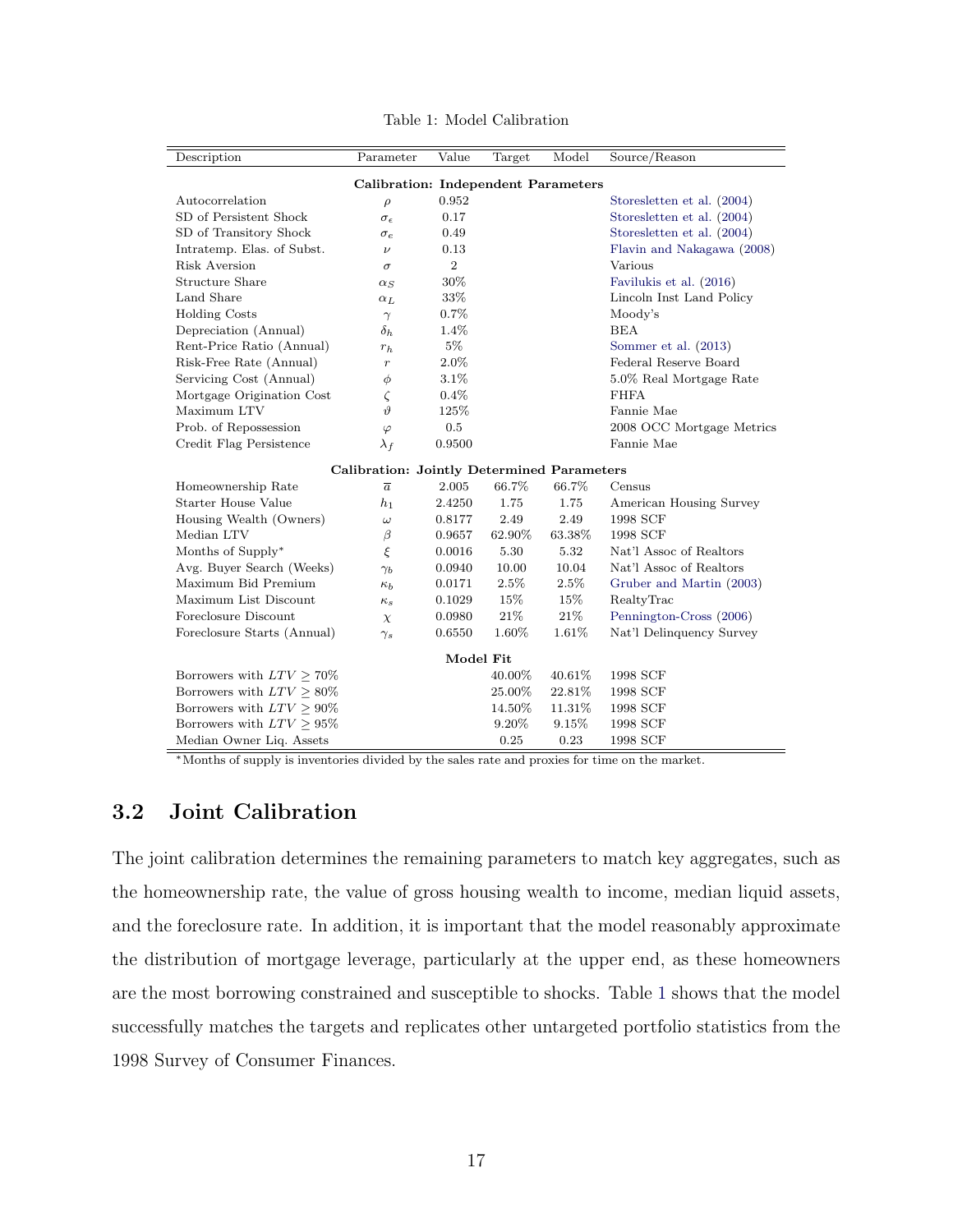<span id="page-17-0"></span>

Figure 1: The effect of a 5% productivity boom for high rates/tight down payments (productivity boom only) vs. low rates/loose down payments (credit boom).

## <span id="page-17-2"></span>4 Anatomy of the Housing Boom

Although the U.S. has witnessed considerable regional swings in real house prices, the pronounced boom in national house prices from 2001 – 2006 stands out as unique and bears exploring. During this period, the national economy was in an expansion period, both in real activity and in the availability of cheap credit.

#### 4.1 Productivity Booms vs. Credit Booms

To disentangle the economic expansion from the credit expansion, the structural model is used to assess the relative contributions of higher productivity and cheaper credit to the housing boom. Figure [1](#page-17-0) shows that typical business cycles do not produce large booms in house prices. By itself, even a large, permanent 5% increase in wages from higher productivity causes only a 10% rise in house prices. However, if accompanied by a 200 basis point mortgage rate decline and lax down payment requirements—consistent with the U.S. experience in the early 2000s—the model matches the  $45\%$  house price boom from the data.<sup>[7](#page-17-1)</sup>

Contrary to conventional wisdom, looser credit need not stimulate higher homeownership. Inspection of the middle panel of figure [1](#page-17-0) shows that the productivity boom drives an increase in homeownership from 67% to 68% with or without the credit expansion. In a partial equilibrium sense, looser credit does indeed make homeownership cheaper and more

<span id="page-17-1"></span><sup>&</sup>lt;sup>7</sup>In the productivity-only boom, real mortgage rates are  $5.6\%$  and households face a 20% down payment requirement. In the full boom, mortgage rates fall to 3.6% and households do not have to make any down payment (and can even engage in cash-out refinancing at up to 125% cumulative loan-to-value).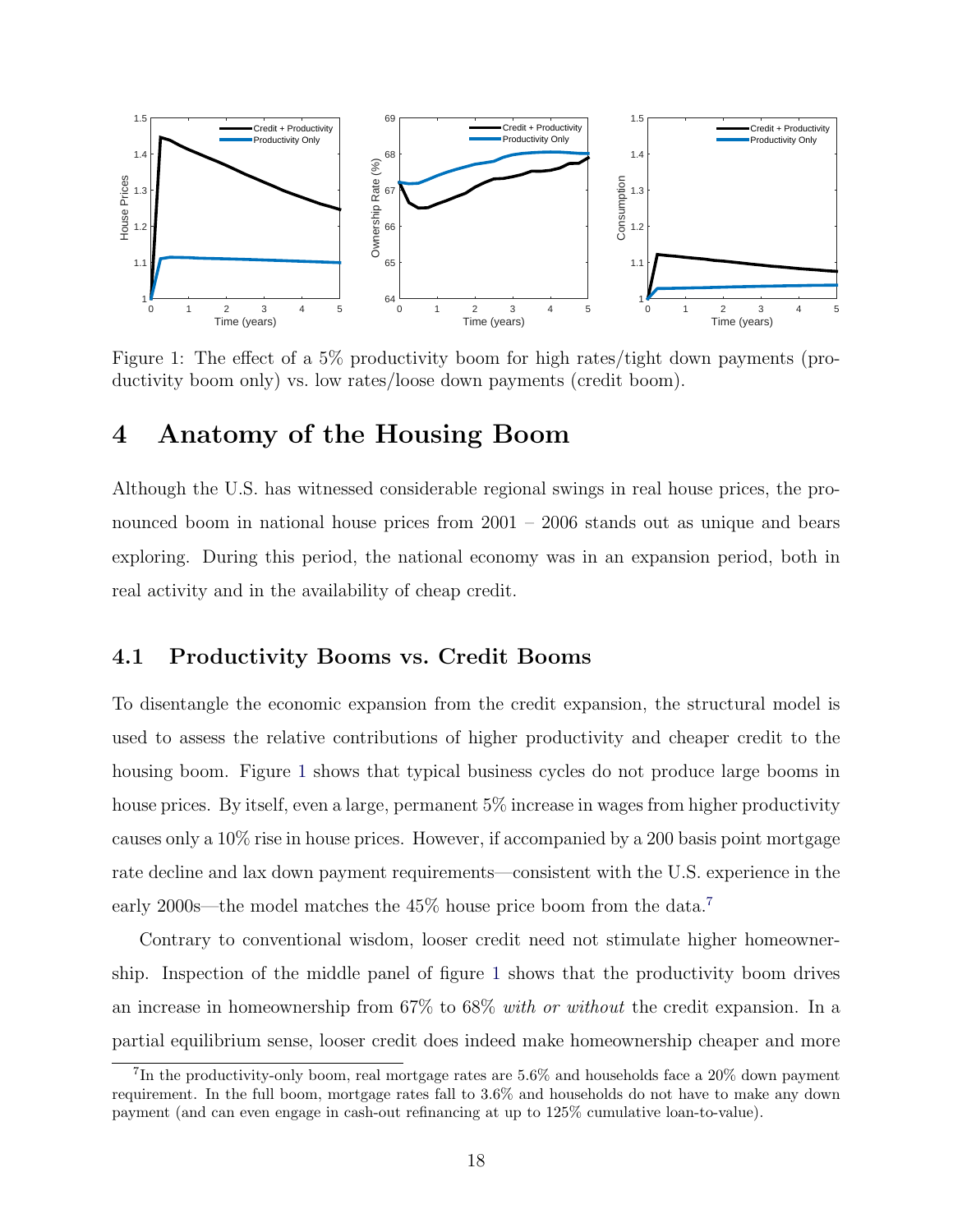<span id="page-18-0"></span>

|                           | Low Income | Middle Income | High Income |
|---------------------------|------------|---------------|-------------|
| Average Borrower LTV      |            |               |             |
| Pre-Boom                  | $59.3\%$   | $61.3\%$      | 70.3\%      |
| Productivity Only         | 56.4\%     | 58.9%         | 57.1\%      |
| $Productivity + Credit$   | $60.9\%$   | 65.8%         | 69.3%       |
| $\triangle Credit$        | $+4.5\%$   | $+6.9\%$      | $+12.2\%$   |
| $High-LTV$ $Share^*$      |            |               |             |
| Pre-Boom                  | 13.9%      | 14.6\%        | 36.3%       |
| $Productivity + Credit$   | 16.7%      | 22.7\%        | $31.1\%$    |
| <i>Consumption Change</i> |            |               |             |
| Productivity Only         | 4.8\%      | $4.2\%$       | $1.3\%$     |
| $Productivity + Credit$   | $6.0\%$    | 11.7%         | 13.3%       |
| $\triangle Credit$        | $+1.2\%$   | $+7.5\%$      | $+12.0\%$   |

Table 2: The Broad-Based Expansion of Credit

<sup>∗</sup>The percentage of borrowers with mortgage debt exceeding 80% loan-to-value.

attractive. However, the dramatic equilibrium increase in house prices neutralizes the direct effect of cheaper credit on homeownership and even creates an initial dip.

The credit expansion also has broader macroeconomic consequences by amplifying the boom in aggregate consumption from 3% to over 10%. As section [5](#page-19-0) discusses, the ability to use houses as an ATM is an important driver of housing market and consumption dynamics.

### 4.2 Credit Booms and the "New Narrative"

Consistent with the "new narrative" of [Adelino, Schoar and Severino](#page-30-3) [\(2016\)](#page-30-3), [Foote, Loewen](#page-31-7)[stein and Willen](#page-31-7) [\(2016\)](#page-31-7), and [Albanesi, DeGiorgi and Nosal](#page-30-4) [\(2016\)](#page-30-4), the credit boom fuels a broad-based increase in borrowing, homeownership, and consumption across the income distribution that differs from the subprime narrative popularized by [Mian and Sufi](#page-31-8) [\(2009\)](#page-31-8). According to table [2,](#page-18-0) the productivity boom causes a modest decrease in leverage across the income distribution for low-income and middle-income borrowers and a steep drop for those with high incomes. Furthermore, when higher incomes are accompanied by lower mortgage rates and loose down payments, leverage increases across all income groups and not just among "subprime" borrowers.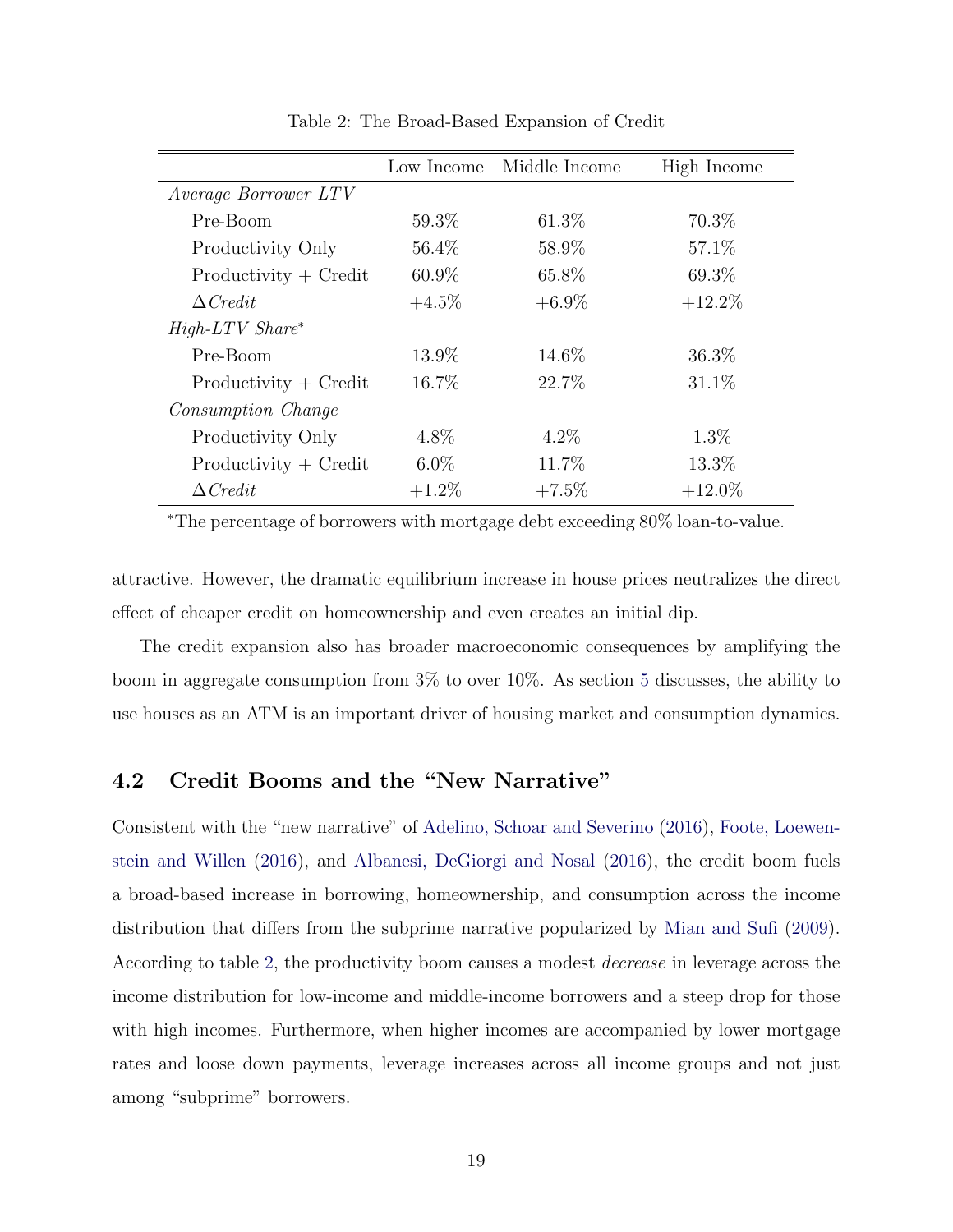Effects on the Housing Ladder As described previously, the credit boom does not lead to any additional homeownership on the extensive margin relative to the productivity boom alone. However, the credit boom amplifies the shift in ownership toward larger houses. The one percentage point increase in the homeownership rate masks the fact that 13% of smallhouse owners move up the ladder in response to the productivity boom, and the credit boom raises that share to 22% of small-house owners.

Consumption Spillovers Contrary to the subprime narrative, the credit boom actually increases consumption disproportionately among middle-income and high-income households. For low-income households, the productivity boom alone fuels a 4.8% rise in consumption, and the expansion of credit creates an additional 1.2% jump in consumption. The corresponding impact on consumption of the credit expansion for middle-income and high-income households is a much larger  $7.5\%$  and  $12\%$ , respectively.

## <span id="page-19-0"></span>5 The Non-Neutrality of Mortgage Structure

Under certain assumptions, the Modigliani-Miller theorem shows the irrelevance of corporate capital structure, but less is known about the importance of contract structure in the household sector. In the United States, thirty-year fixed-rate mortgages have traditionally been predominant, but alternative products gained in popularity during the housing boom. Furthermore, there is considerable cross-country variation in the design of mortgage contracts. This section analyzes the macroeconomic importance of these institutional arrangements through the lens of the recent U.S. experience.

#### 5.1 The Boom, Bust, and Recovery

The housing boom, bust, and recovery are simulated using the model in three steps. Starting from the steady state calibrated to the late 1990s, the economy is shocked by the productivity boom and credit boom described in section [4.](#page-17-2) Agents perceive these shocks to be permanent but are surprised five years into the housing boom when the economy is hit by a surprise sequence of negative shocks that create a temporary but deep housing crash and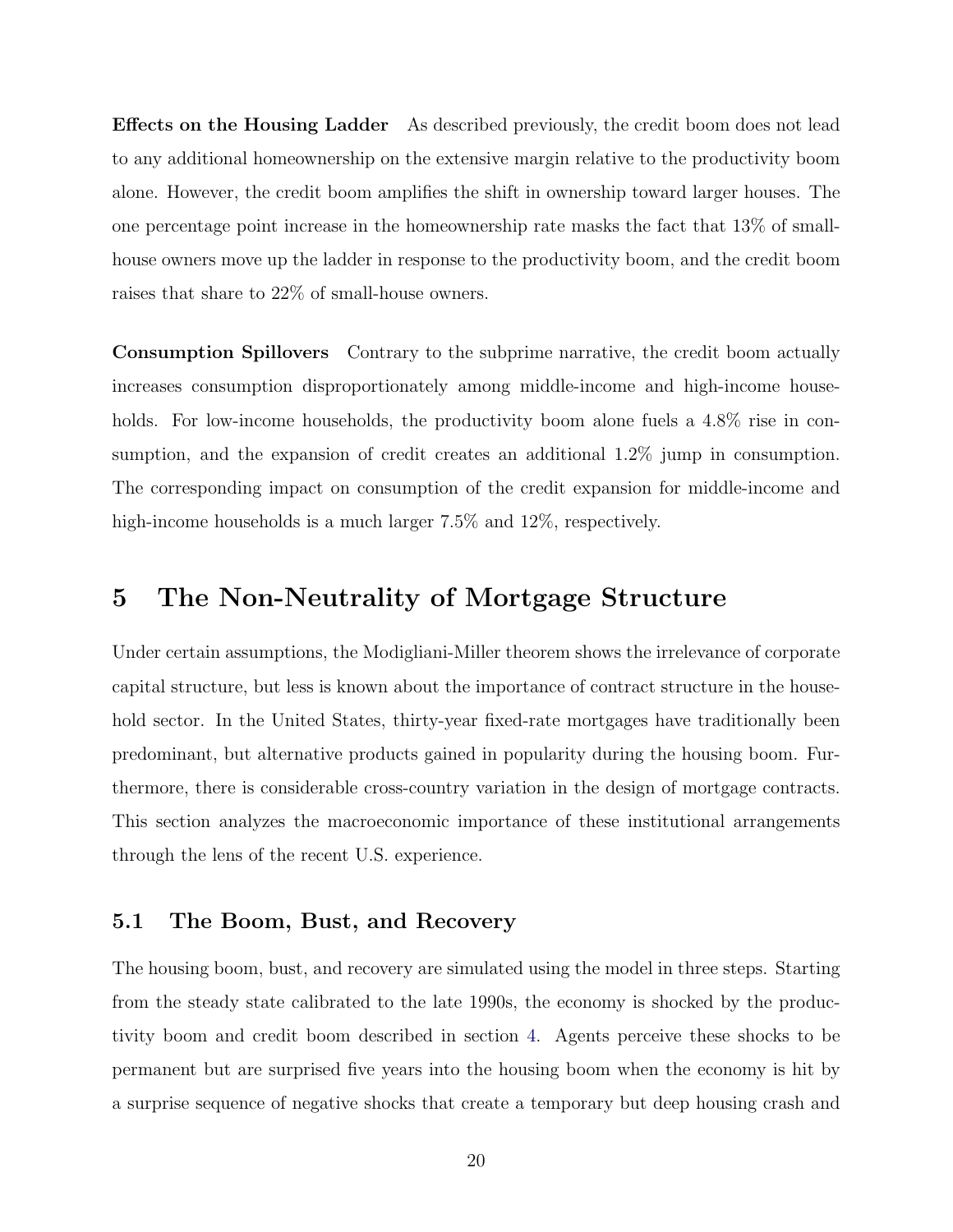|       |           |           |        | $\Delta \text{Price}_{boom}$ $\Delta C_{boom}$ $\text{Own}_{boom}$ $\Delta \text{Price}_{burst}$ $\Delta C_{burst}$ |           | $\text{Own}_{burst}$ |
|-------|-----------|-----------|--------|---------------------------------------------------------------------------------------------------------------------|-----------|----------------------|
| Model | $+44.6\%$ | $+12.2\%$ | 68.1\% | $-24.5\%$                                                                                                           | $-18.5\%$ | 64.3\%               |
| Data  | $+41.9\%$ | $+5.1\%$  | 69.2\% | $-25.9\%$ $-15.0\%$                                                                                                 |           | 64.2\%               |

Table 3: The Housing Boom and Bust

Sources: (House Prices) FHFA purchase index. (Consumption) Detrended per-capita nondurable consumption. (Ownership) Census Bureau.

recession. Shortly after the onset of the recession, agents are surprised one last time by an unexpected decrease in mortgage rates corresponding to the unprecedented mortgage interventions undertaken during the crisis.

Downside Uncertainty and Tighter Credit [Garriga and Hedlund](#page-31-3) [\(2017\)](#page-31-3) show that tighter down payment constraints and higher downside uncertainty in the form of left tail labor income shocks are the two key drivers of the housing crash. Other shocks, such as a large productivity decline or rise in interest rates, cannot reproduce the steep decline in house prices, sales, and homeownership or the spike in foreclosures. Thus, these same shocks are used here with one key difference. Whereas [Garriga and Hedlund](#page-31-3) [\(2017\)](#page-31-3) initialize the economy in 2006, here the model is calibrated to the 1990s, which means that the state of the economy (e.g. the leverage distribution) when the recession strikes is endogenous.

Asymmetric Balance Sheet Effects Figure [2](#page-21-0) shows the impact of house price movements on consumption during the boom and bust. During the boom, the vast majority of the increase in consumption occurs because of the direct impact of higher productivity and looser credit, even if house prices were to remain flat (dashed line). The 45% equilibrium jump in house prices causes only a modest further increase in consumption, which is manifested by the 0.13 elasticity of consumption to house prices shown in the top-right panel.

However, consumption becomes much more sensitive to house prices during the bust. The 25% drop in house prices almost doubles the decline in consumption relative to the isolated direct effect of higher uncertainty and tighter credit. As a result, the elasticity of consumption to house prices is 0.3—over double the elasticity in the boom.

This asymmetry in balance sheet effects arises from state-dependent nonlinearities in the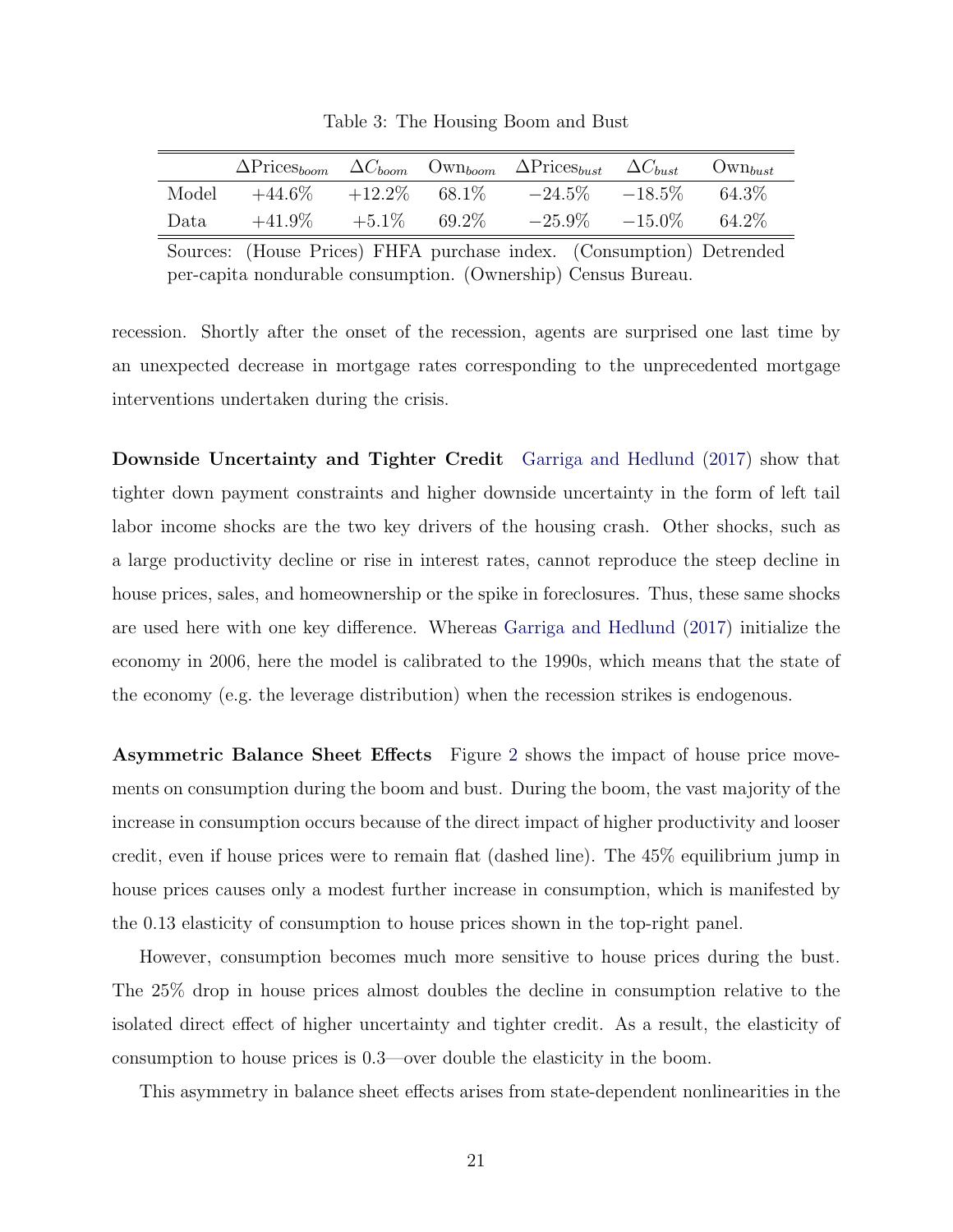<span id="page-21-0"></span>

Figure 2: The asymmetric effect of house price movements on consumption during the boom and bust. Prices and consumption are re-normalized at the onset of the crash.

response of liquidity in the housing and credit markets. Housing illiquidity, as measured by average selling delays for houses on the market, is already low in the initial steady state and falls by only a few weeks during the boom. Similarly, pre-boom foreclosure activity is already quite low, which means that banks are willing to lend at a low default premium. However, during the bust, debt overhang pushes up time on the market from under 20 weeks to nearly a full year, and the annual foreclosure rate spikes from less than 0.5% to over 3.5%. The combined difficulty of selling and inability to extract equity at a reasonable cost pushes households to more severely cut their consumption. If house prices were to remain stable despite these shocks, homeowners could use the equity to better smooth consumption. Thus, the evaporation of equity during the bust has a much larger impact on consumption than does the increase in equity during the boom.

#### 5.2 Equity Extraction and the Ability to Refinance

Not only does the relaxation in credit facilitate the purchase of larger houses during the boom, but it also allows new and existing owners to extract equity to fuel greater consumption.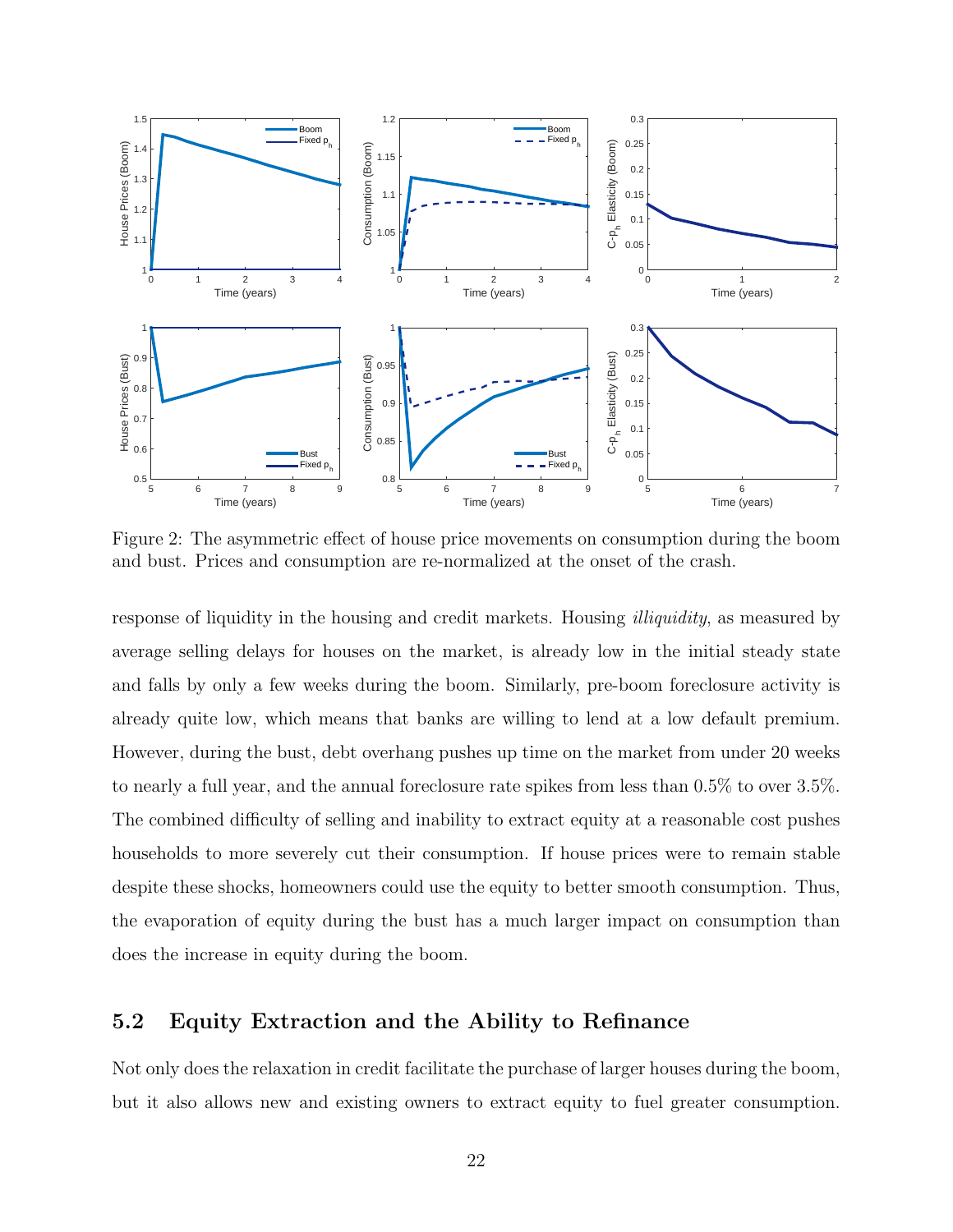<span id="page-22-0"></span>

Figure 3: How the ability to refinance affects house price and consumption dynamics.

In fact, [Gerardi, Lehnert, Sherlund and Willen](#page-31-9) [\(2008\)](#page-31-9) document a substantial rise in the use of secondary "piggyback loans" with high leverage ratios during this period. By 2006, this type of lending accounted for approximately 50% of new originations and featured an average cumulative loan-to-value of 98.8%. Prior to the recent housing boom, owners did not have the ability to engage in such high leverage cash-out refinancing, and in some other countries, refinancing of any form is extremely rare and difficult.

The model predicts that removing the option to refinance cuts the boom in house prices nearly in half from 45% to just 27%, as shown in figure [3.](#page-22-0) The consumption boom would also become much smaller and more gradual. Removing the ability to refinance moderates the house price boom for two reasons. First, the value of housing as an ATM is diminished. Second, because housing and consumption are complements, a smaller consumption boom causes homeowners to demand less housing. This smaller house price boom further reduces the increase in consumption because of the previously described balance sheet channel. Note that the difference in consumption dynamics between the baseline economy and the economy with no refinancing is concentrated among homeowners. Consumption of renters is unaffected by the ability of homeowners to refinance, whereas the boom in consumption for highly leveraged homeowners shrinks by over 50%.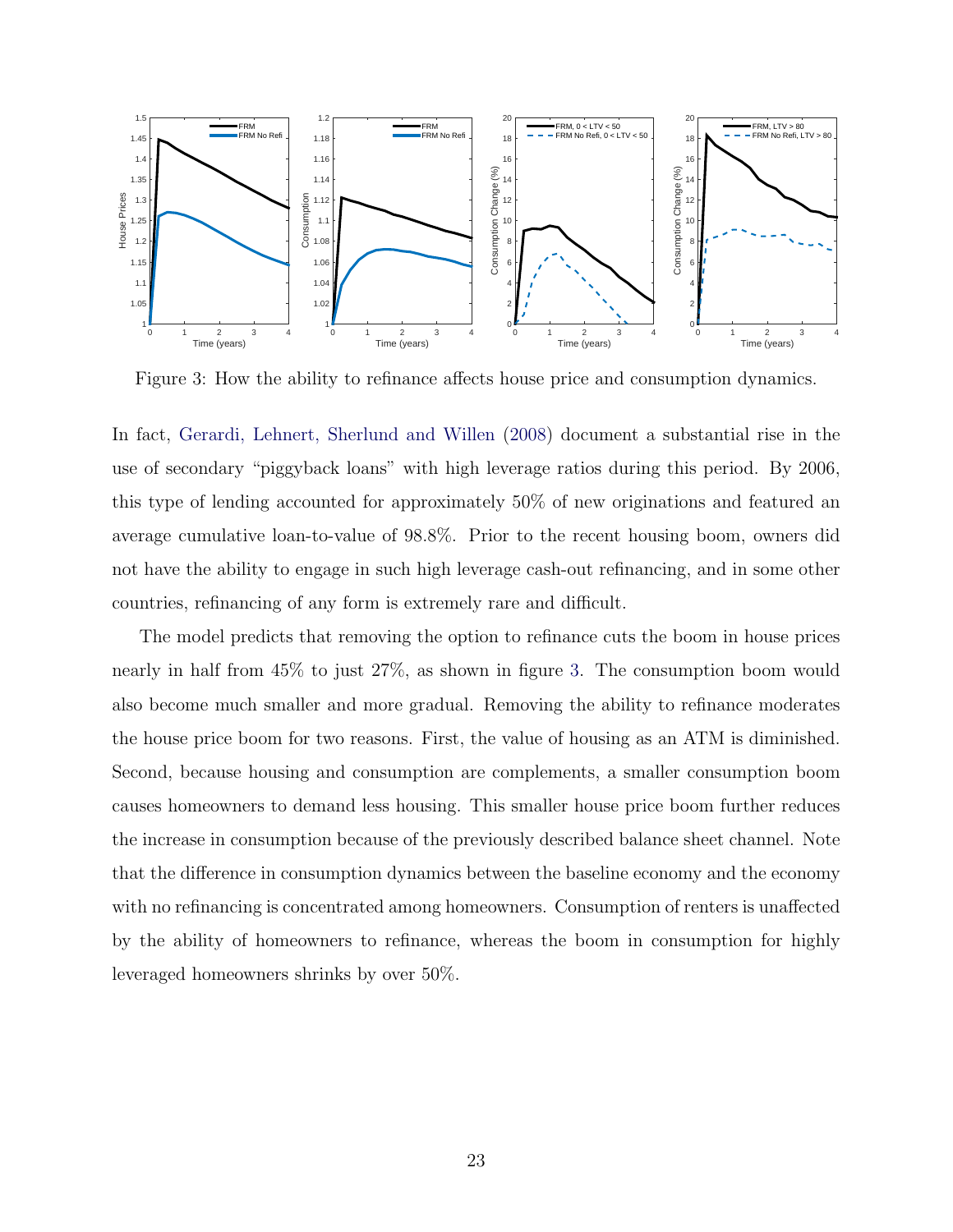<span id="page-23-1"></span>

Figure 4: Fixed-rate vs. adjustable-rate regime.

### <span id="page-23-0"></span>5.3 Fixed-Rate vs. Adjustable-Rate Mortgages

The prevalence of the 30-year, fixed-rate mortgage is a unique staple of the United States housing market. In many other countries, adjustable-rate mortgages are the dominant contract. The advantage to fixed-rate contracts it that they provide insurance to borrowers during times of rising rates, but costly refinancing increases the difficulty for borrowers to take advantage of declining rates. The model approaches the comparison of fixed-rate and adjustable-rate mortgages by simulating two different regimes. In one regime, only fixed-rate mortgages are available, and in the other, only adjustable-rate mortgages are available.

The Boom Note that fixed-rate mortgages are only a one-sided commitment, because borrowers have the option to prepay their existing loan and take out a new mortgage at a lower rate if rates are falling. Because of this ability to refinance, the housing boom is identical in the fixed-rate and adjustable-rate regimes. If refinancing is not allowed, however, adjustable rate mortgages amplify the house price boom by just under 9%.

The Bust One component of the credit tightening that precipitates the housing bust is an initial increase in short term interest rates. In the fixed-rate regime, borrowers are shielded from higher borrowing costs, as the temporary increase in short rates does not pass through to mortgage rates. However, in the adjustable-rate regime, borrowers are faced with a rate reset that leads to a steep increase in monthly payments. Therefore, unlike during the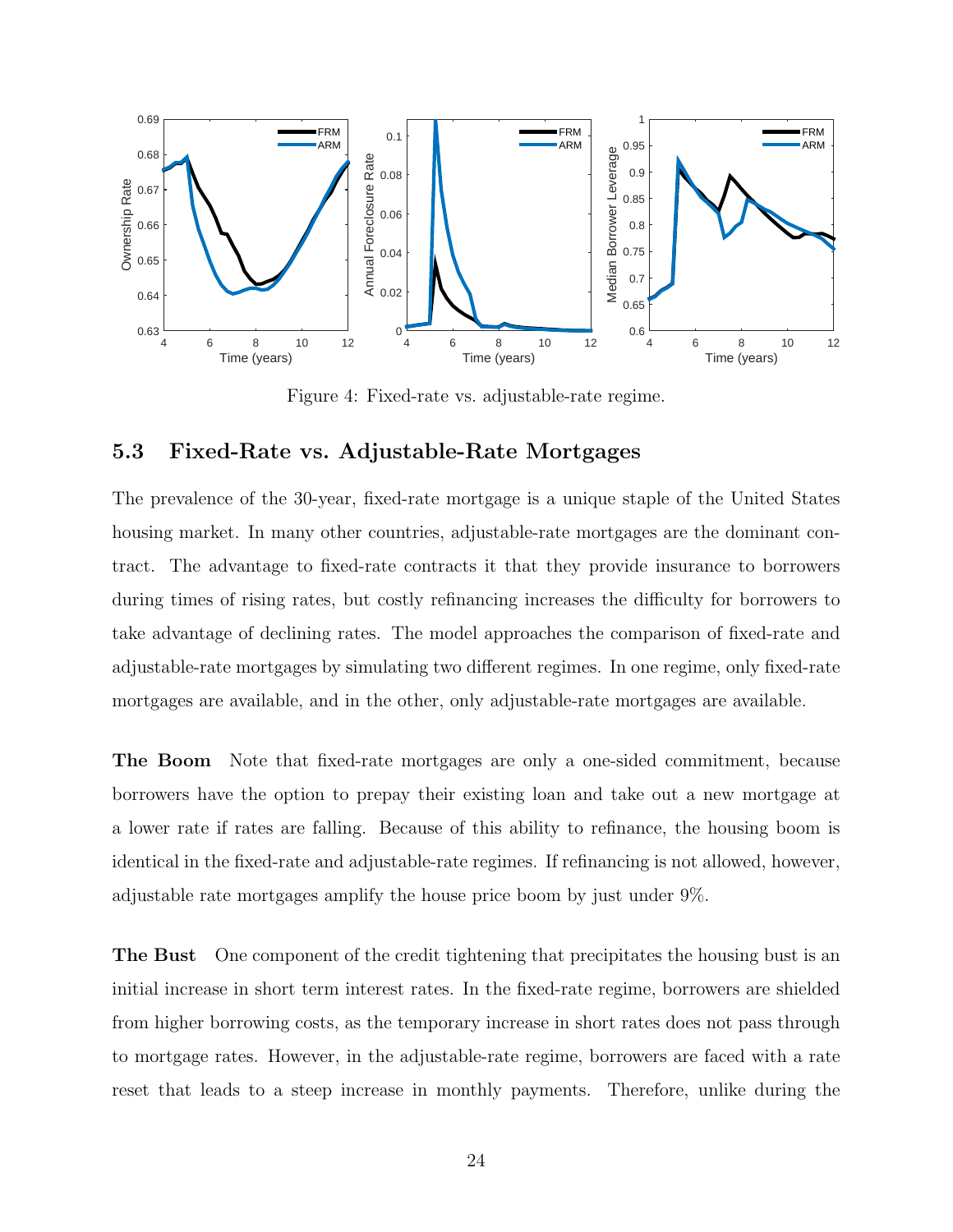<span id="page-24-0"></span>

Figure 5: Consumption with FRMs and ARMs.

boom, the adjustable-rate economy responds much differently than the fixed-rate economy. As shown in figure [4,](#page-23-1) homeownership falls much more rapidly with adjustable rates, in no small part because there is nearly triple the amount of foreclosure activity. The result is that adjustable rates magnify the house price decline by 8.8%.

The mortgage rate structure also impacts consumption behavior. In the aggregate, adjustable rates magnify the consumption decline by almost 13%, but the amplification is not uniform. Renters, naturally, are indifferent to whether mortgages are fixed-rate or adjustablerate contracts. However, the same is also true of homeowners with significant equity. By contrast, highly leveraged homeowners respond strongly to the rate resets in the adjustable rate consumption by substantially cutting consumption, as shown in figure [5.](#page-24-0)

The Recovery The downside of adjustable rate mortgages is that they increase the sensitivity of consumption to interest rate hikes. However, their advantage is that interest rate declines also immediately pass through to borrowers' balance sheets. With fixed-rate mortgages, the only way borrowers can take advantage of lower rates is to engage in costly refinancing. This distinction explains the divergent paths of leverage shown in the third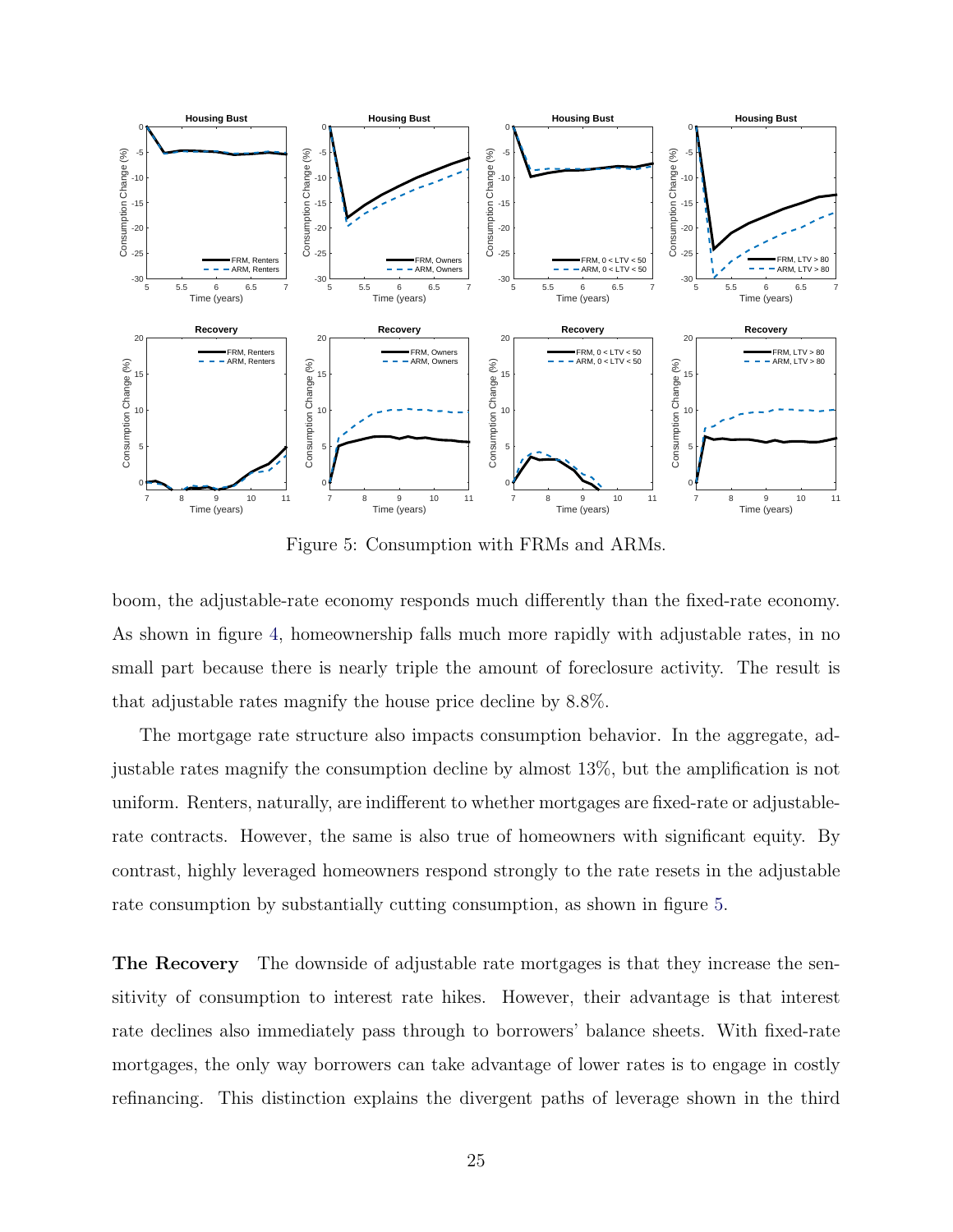<span id="page-25-0"></span>

Figure 6: The impact of rollover risk with short-term debt.

panel of figure [4](#page-23-1) following the post-intervention decline in mortgage rates. Leverage falls mechanically in the adjustable rate economy because equilibrium house prices increase in response to lower borrowing costs. In the fixed rate economy, a subset of homeowners responds to the decline in mortgage rates by refinancing and extracting equity. Already highly leveraged homeowners, however, are unable to extract any additional equity, which explains the larger consumption response shown in the bottom right panel of figure [5.](#page-24-0)

#### 5.4 Rollover Risk and Mortgage Duration

Besides providing protection against interest rate risk, thirty-year mortgages also provide important insurance against rollover risk. Whenever households take out a new loan, banks set the cost of credit to correspond with the borrower's expected default risk. With shortterm debt, borrowers who wish to roll over their existing balance into a new loan must go through underwriting again. If that period of underwriting happens to coincide with an unexpected negative income shock or drop in house prices, it is possible that the borrower may not be able to take out a new loan large enough to cover their existing debt. Long term debt, however, allows borrowers to lock-in their default premium at origination.

To assess the economic importance of this rollover insurance, the baseline economy is com-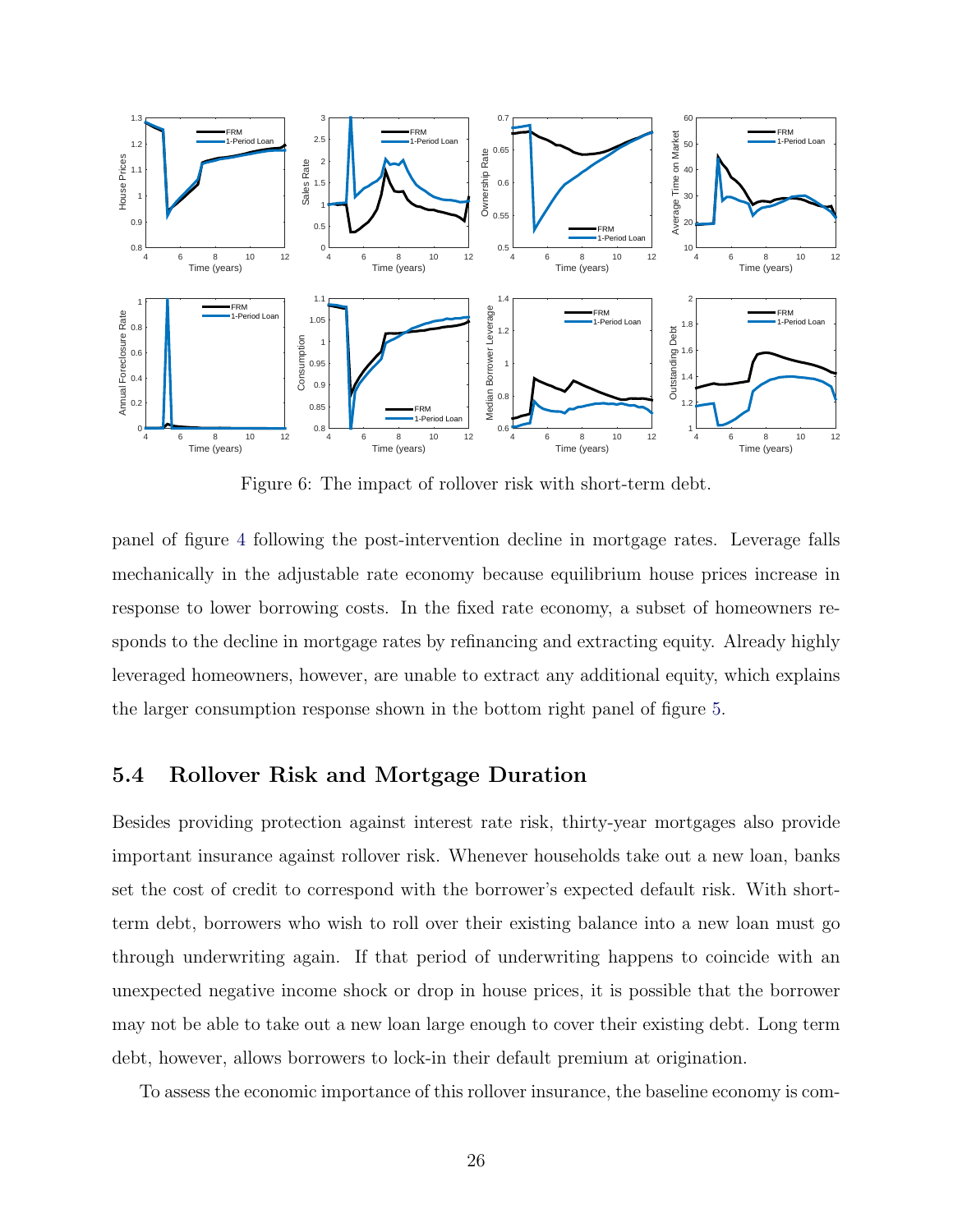<span id="page-26-0"></span>

Figure 7: Consumption with rollover risk.

pared to a version of the model with short-term debt. During the boom, the two economies perform identically because rising home equity from high house prices render default risk nearly nonexistent. However, during the housing bust the two economies behave quite differently along certain margins, as shown in figure [6.](#page-25-0) In the economy with short-term debt, homeowners who find themselves underwater are unable to roll over their debt and immediately go into default, which causes the homeownership rate to plunge. By contrast, in the baseline economy with long-term debt, sales fall as houses become more illiquid and sit on the market for an extended period of time. Because sellers do not face rollover risk in the baseline economy, they can afford to ride out the crisis for longer in the hopes that they find a willing buyer. Thus, extended time on the market from debt overhang only exists when debt is long term. With short term debt, overhang is immediately resolved through default. This divergence explains why mortgage debt remains steady in the baseline economy (bottom-right panel) but falls with short-term debt.

The inability to roll over debt with short-term mortgages amplifies the consumption decline by 44% during the crisis. Again, this amplification is not uniform across households. For homeowners with substantial equity, the consumption response is nearly indistinguishable between the two economies. In fact, because homeowners endogenously increase savings during the boom to partially self-insure against rollover risk, their consumption actually falls by less than in the baseline economy. However, figure [7](#page-26-0) reveals that highly leveraged homeowners experience a consumption disaster in the economy with short-term debt.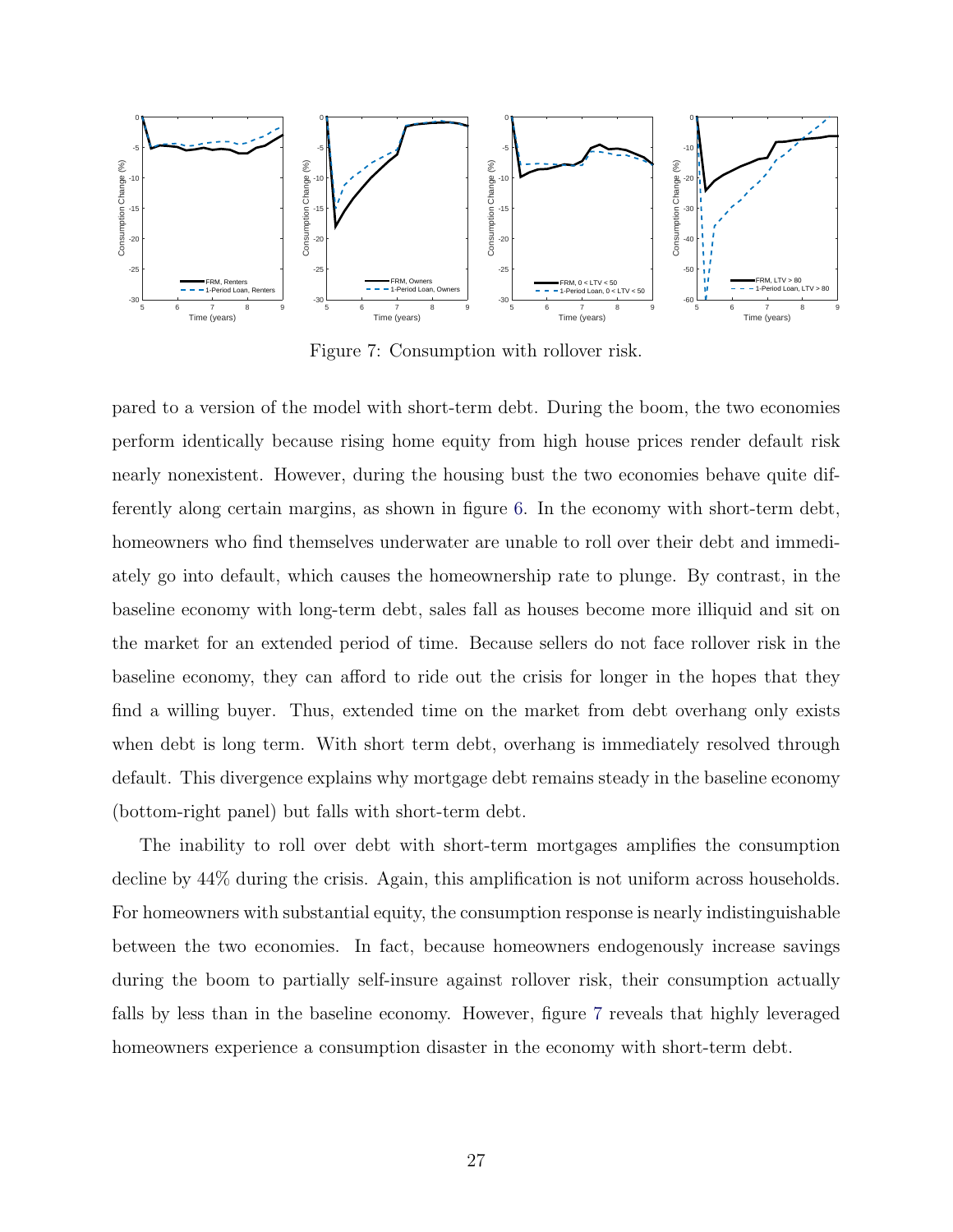<span id="page-27-0"></span>

Figure 8: The effect of loan-to-value and payment-to-income requirements.

## 6 The Impact of Macroprudential Policies

During the housing boom, mortgage borrowing generates a new distribution of leverage that makes the economy more exposed and fragile to unanticipated credit reversals. Macro prudential policies are often advocated as a tool that can/should mitigate the macroeconomic impact of housing crises by taking the appropriate action, so in response to the same shocks the outcomes are different. Ensuring that homeowners have enough wealth or income, to absorb a negative house price shock, can reduce the foreclosure rate during a housing crash retaining a larger number of homeowners in their property. In equilibrium, the lower foreclosure rates and reduce number of units for sale could reduces, relative to the baseline, the default premiums and the endogenous transaction costs associated to trade houses (i.e. TOM). Two distinct macroprudential tools are considered: LTV caps to limit the amount of borrowing and payment-to-income (PTI) caps to ensure that the fraction of income allocated to meet mortgage obligations is not too high.

#### 6.1 Loan-to-Value Constraints

A direct implication of introducing LTV caps is that significantly dampens the size of the housing boom. Households face the same initial drivers higher permanent income and lower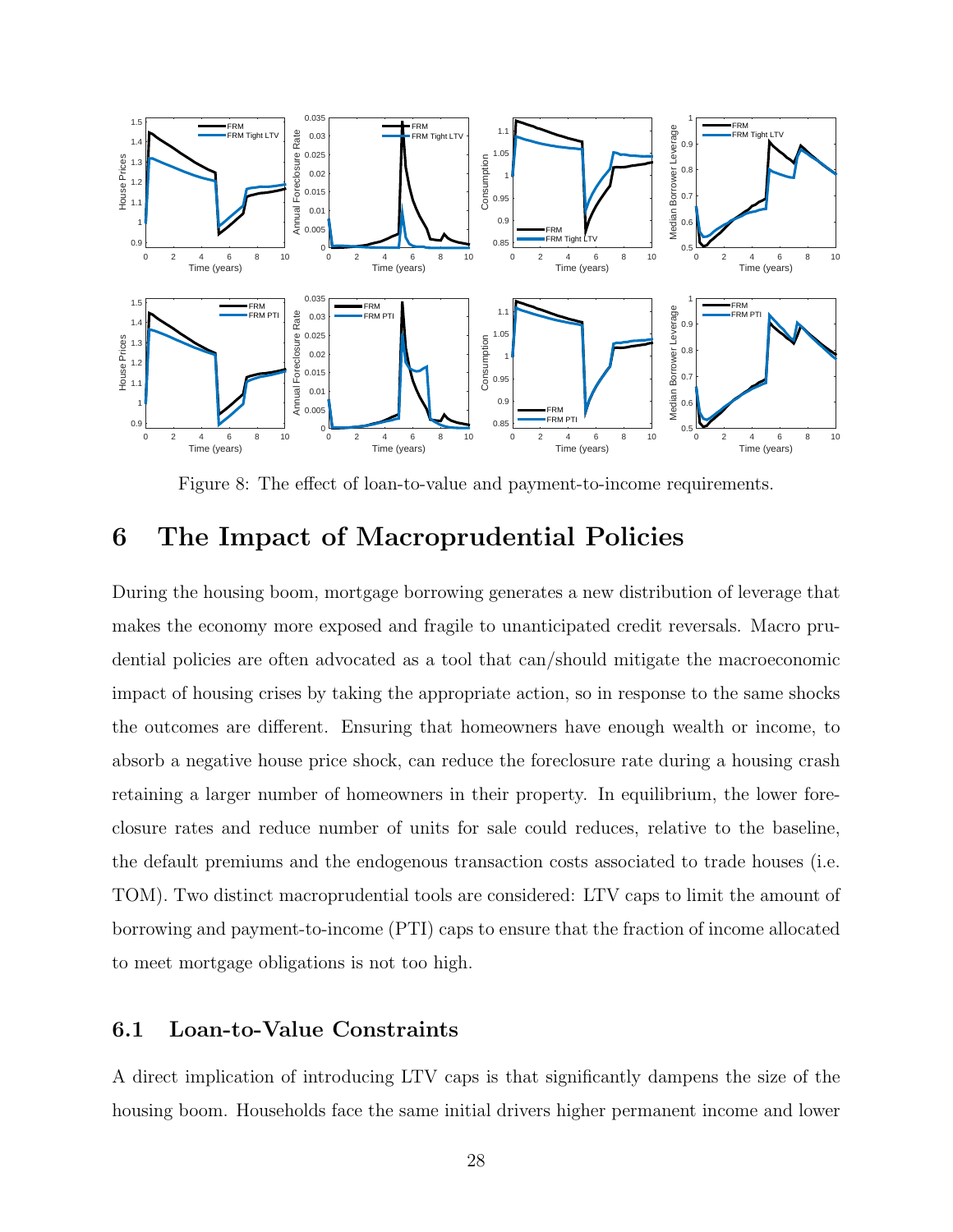mortgage rates but the tighter LTV limits their ability to capitalize it by borrowing and spend it on housing. The size of the boom is reduced by a third (30 percent instead of 45 percent) making housing relatively more affordable thus increasing the homeownership rate. The tighter credit limits combined with a more modest housing appreciation reduces the response of non-housing consumption. The model points out that expanding credit is not a necessary condition to increase homeownership, what it matters its the levels of borrowing relative to the dynamics of house prices. Notice that both economies share a very similar leverage distribution (mortgage debt to house values), however, the level of mortgage debt relative to income is lower making the economy less fragile and exposed to credit reversals.

In response to the same negative credit contraction, the endogenous decline in house prices is substantially reduced. The combination of a smaller bust, relative to the baseline case without macroprudential policy, and less exposure to shocks in the households balance sheet substantially reduces the foreclosures spike during the crisis. The implications are not limited to the housing market, as more households stay in their house, but also for the macroeconomy, as aggregate consumption does not fall as much with the credit contraction. The combined macro effects are driven by a lower sensitivity of aggregate consumption to income increases and cheap credit easing during the boom, and less credit outstanding (new loans and home equity lines of credit) during the bust.

LTV caps are particularly effective when the initial mortgage rate is low suggesting that the optimal LTV should not be invariant to the underlying cost of borrowing as this policy operates by reducing the financial fragility of the economy.

#### 6.2 Payment-to-Income Constraints

A complementary macroprudential policy could place limits in the fraction of income devoted to mortgage payments. In the baseline economy, the cap is set to 50 percent, but the fraction of homeowners that exceed more than 40 percent is smaller than XX percent. To explore the direct impact of payment-to-income constraints as a policy tool, it is useful to reduce the size of the cap to 35 percent but maintaining the LTV constraint limit in the baseline level. As can be seen in figure [8,](#page-27-0) the tightening payment-to-income constraints can dampen the appreciation of house values by 22 percent but the magnitude is not quite as large as with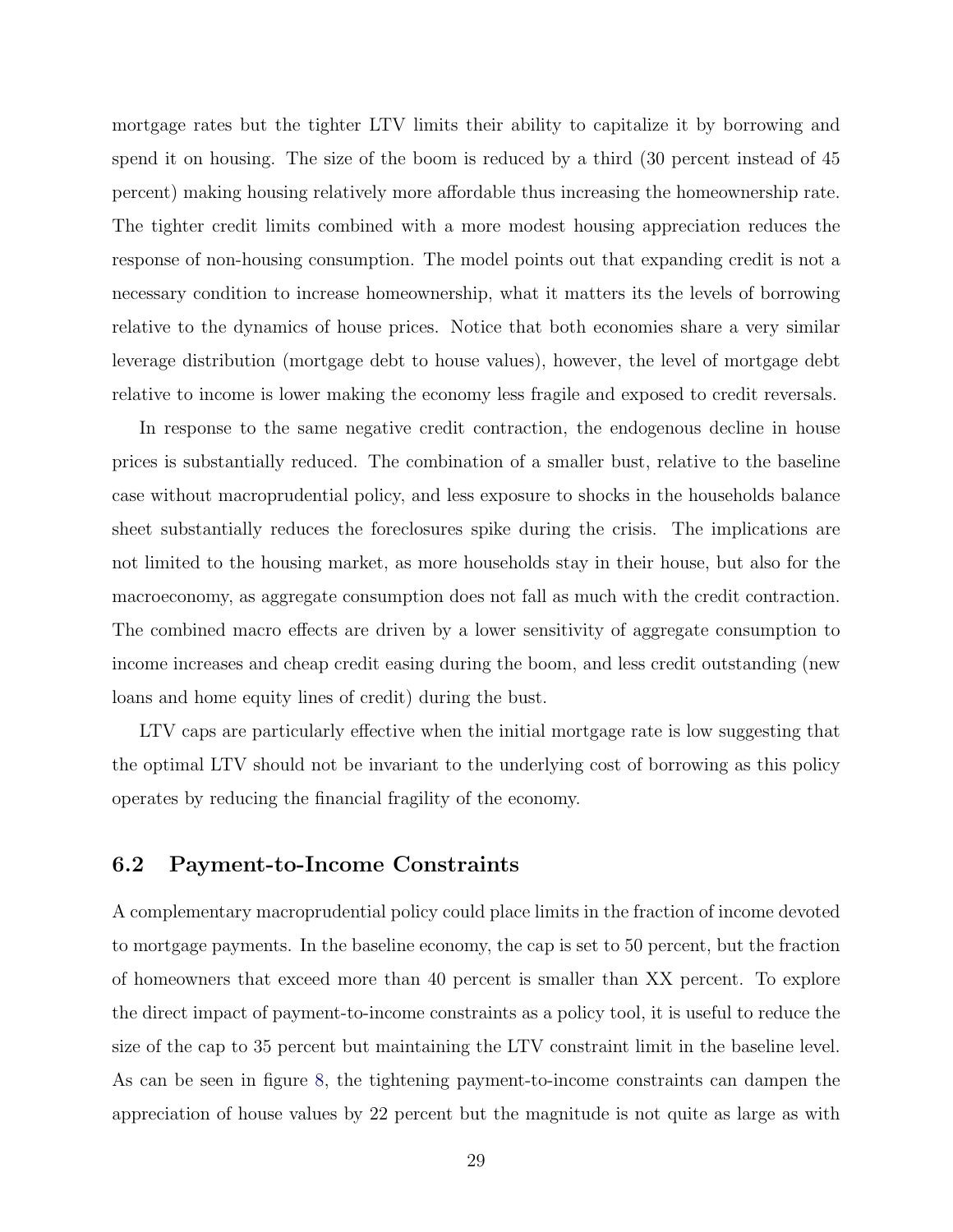LTV caps. The smaller boom is clearly driven by limiting the size of mortgage borrowing via payments. Lower mortgage rates and higher income reduce the severity of the constraint, hence the house price appreciation, but the size of mortgage debt is curtail relative to the baseline. Perhaps surprisingly, this policy significantly increases the homeownership rate due to the broad limitations in housing spending.

However, the payment-to-income limit still induces too much credit relative to LTV caps (i.e. 22 percent increase in outstanding mortgage debt instead of a 12 percent), and does not reduce the fragility to credit reversals. While the endogenous response in aggregate credit is not as large as the baseline, it is certainly spread out over a larger fraction of households because at the peak the fraction of homeowners is 70 percent instead of 68 percent. As a result, the same credit tightening generates a sizeable decline in house prices and a large spike in foreclosure. The lower fraction of income devoted to mortgage payments imposed at origination is not sufficient to discourage indebted homeowners to default. Even when homeowners have a relatively small commitment in terms of mortgage payments and flexible repayment options, as the minimum requirement is to pay interest on the principal, a large fraction still finds beneficial to adjust their balance sheet by defaulting instead of reducing the mortgage balance. The aggregate deleverage is a combination of defaults, mortgage liquidations via selling the houses, and portfolio rebalances. The payment-toincome constraint is insufficient to deter the decline in aggregate consumption during the housing bust.

The macroprudential effect of both policies is clearly distinct, as LTV caps have a more direct effect on the expansion of credit along the extensive and intensive margins. Nevertheless, the equilibrium feedback, in each case, generates a smaller housing boom that does not prevent homeownership.

## 7 Conclusion

This paper shows that arrangements in the mortgage market have a substantial impact on the dynamics of housing and the macroeconomy during episodes of booms and busts. Shocks to the cost and availability of credit fuel much larger housing booms than do typ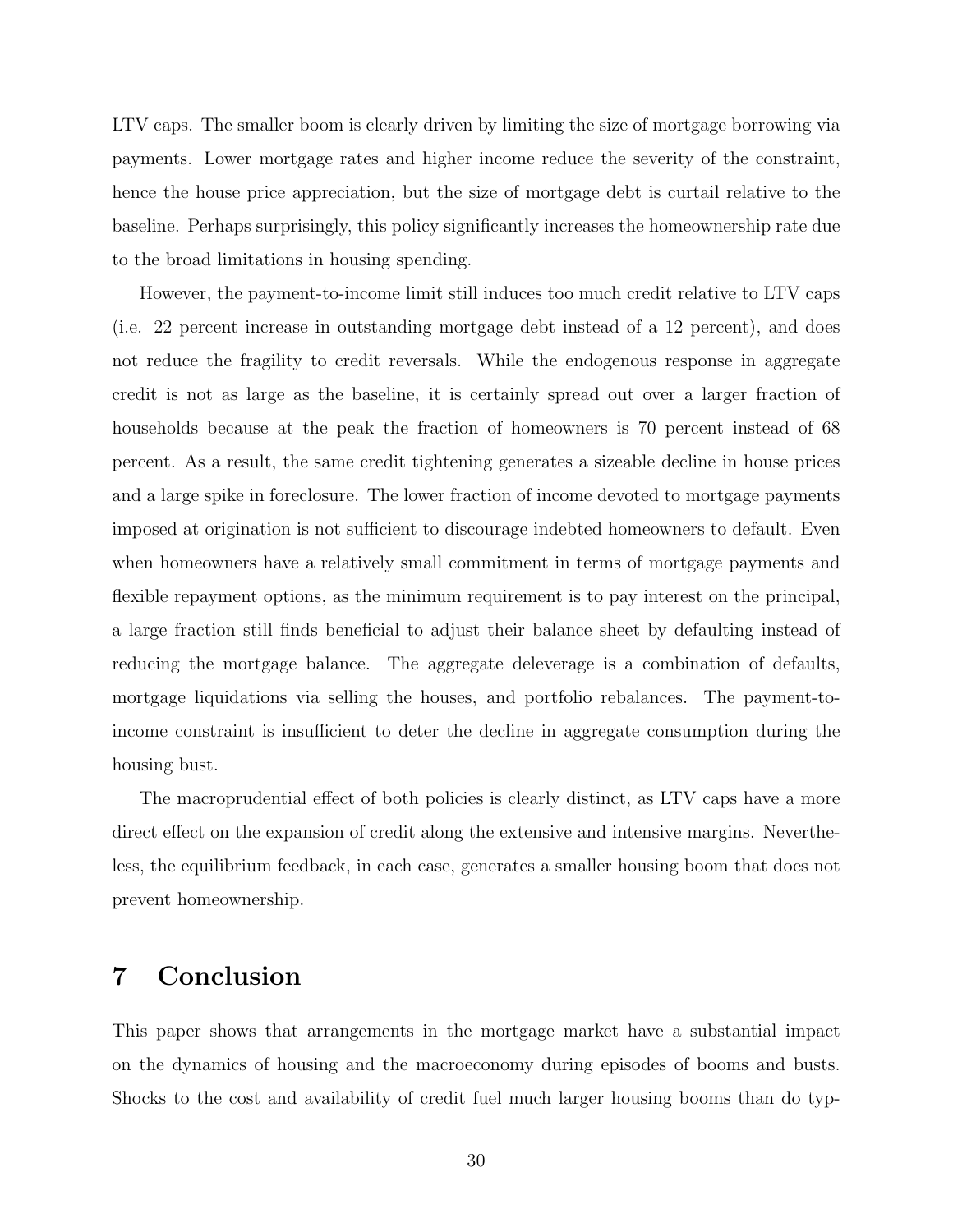ical productivity shocks, and these large swings in the housing market feed through into consumption. During downturns, the balance sheet channel that connects housing market behavior to consumption is even more sensitive to credit conditions. There are also several important lessons to be learned about mortgage design. First, the ease of equity extraction has first-order implications for the size of housing booms and busts. Second, economies with a high concentration of adjustable rate mortgages experience large house price swings and are more likely to go through periods of high foreclosure activity. However, these economies are also more responsive to policy interventions to stimulate the housing market and consumption. Third, long-term provides substantial insurance against rollover risk in a way that significantly mitigates the response of homeownership, foreclosures, and consumption during a housing bust. Lastly, by altering the endogenous fragility of the economy, macroprudential policies like loan-to-value and payment-to-income constraints are effective at moderating swings in the housing market and consumption.

## References

- <span id="page-30-3"></span>Adelino, Manuel, Antoinette Schoar, and Felipe Severino, "Loan Originations and Defaults in the Mortgage Crisis: The Role of the Middle Class," 2016. Working Paper.
- <span id="page-30-4"></span>Albanesi, Stefania, Giacomo DeGiorgi, and Jaromir Nosal, "Credit Growth and the Financial Crisis: A New Narrative," 2016. Working Paper.
- <span id="page-30-1"></span>Davis, Morris A., Andreas Lehnert, and Robert F. Martin, "The Rent-Price Ratio for the Aggregate Stock of Owner-Occupied Housing," Review of Income and Wealth, 2008, 54 (2), 279–284.
- <span id="page-30-0"></span>Favilukis, Jack, Sydney C. Ludvigson, and Stijn Van Nieuwerburgh, "The Macroeconomic Effects of Housing Wealth, Housing Finance, and Limited Risk-Sharing in General Equilibrium," Journal of Political Economy, Forthcoming 2016.
- <span id="page-30-2"></span>Flavin, Marjorie and Shinobu Nakagawa, "A Model of Housing in the Presence of Adjustment Costs: A Structural Interpretation of Habit Persistence," American Economic Review, Mar. 2008, 98 (1), 474–495.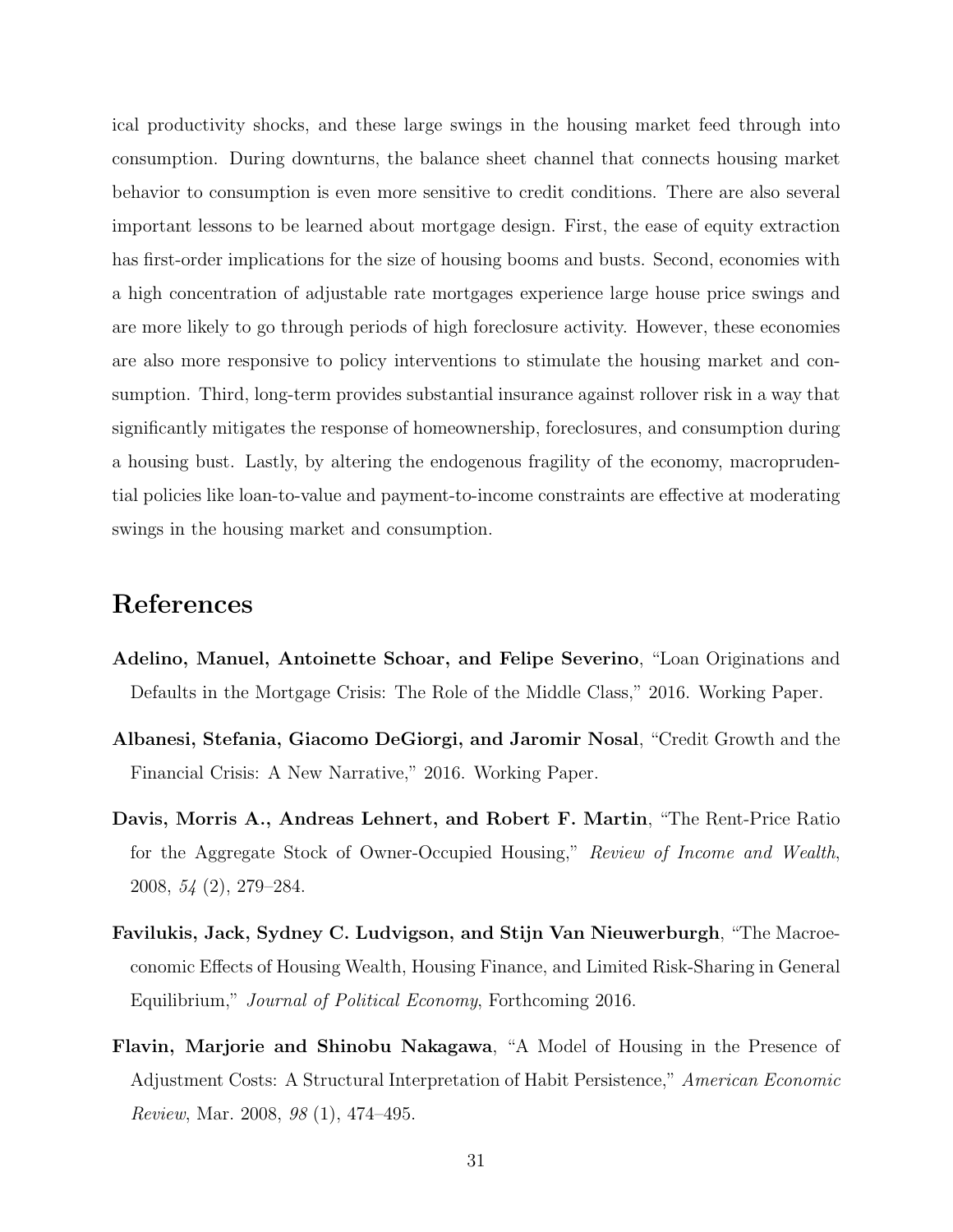- <span id="page-31-7"></span>Foote, Christopher L., Lara Loewenstein, and Paul S. Willen, "Cross-Sectional Patterns of Mortgage Debt during the Housing Boom: Evidence and Implications," 2016. Working Paper.
- <span id="page-31-3"></span>Garriga, Carlos and Aaron Hedlund, "Mortgage Debt, Consumption, and Illiquid Housing Markets in the Great Recession," 2017. Working Paper.
- <span id="page-31-9"></span>Gerardi, Kristopher, Andreas Lehnert, Shane M. Sherlund, and Paul Willen, "Making Sense of the Subprime Crisis," Brookings Papers on Economic Activity, 2008.
- <span id="page-31-5"></span>Gruber, Joseph and Robert F. Martin, "The Role of Durable Goods in the Distribution of Wealth: Does Housing Make Us Less Equal?," 2003. Working Paper.
- <span id="page-31-4"></span>Herkenhoff, Kyle and Lee Ohanian, "Foreclosure Delay and U.S. Unemployment," 2015. Working Paper.
- <span id="page-31-1"></span>Menzio, Guido and Shouyong Shi, "Block Recursive Equilibria for Stochastic Models of Search on the Job," Journal of Economic Theory, July 2010, 145 (4), 1453–1494.
- <span id="page-31-8"></span>Mian, Atif and Amir Sufi, "The Consequences of Mortgage Credit Expansion: Evidence from the U.S. Mortgage Default Crisis," Quarterly Journal of Economics, 2009, 124, 1449– 1496.
- <span id="page-31-6"></span>Pennington-Cross, Anthony, "The Value of Foreclosed Property," JRER, 2006, 28 (2), 193–214.
- <span id="page-31-0"></span>Sommer, Kamila, Paul Sullivan, and Randal Verbrugge, "The Equilibrium Effect of Fundamentals on House Prices and Rents," Journal of Monetary Economics, 2013, 60 (7), 854–870.
- <span id="page-31-2"></span>Storesletten, Kjetil, Chris I. Telmer, and Amir Yaron, "Cyclical Dynamics in Idiosyncratic Labor Market Risk," Journal of Political Economy, June 2004, 112 (3), 695–717.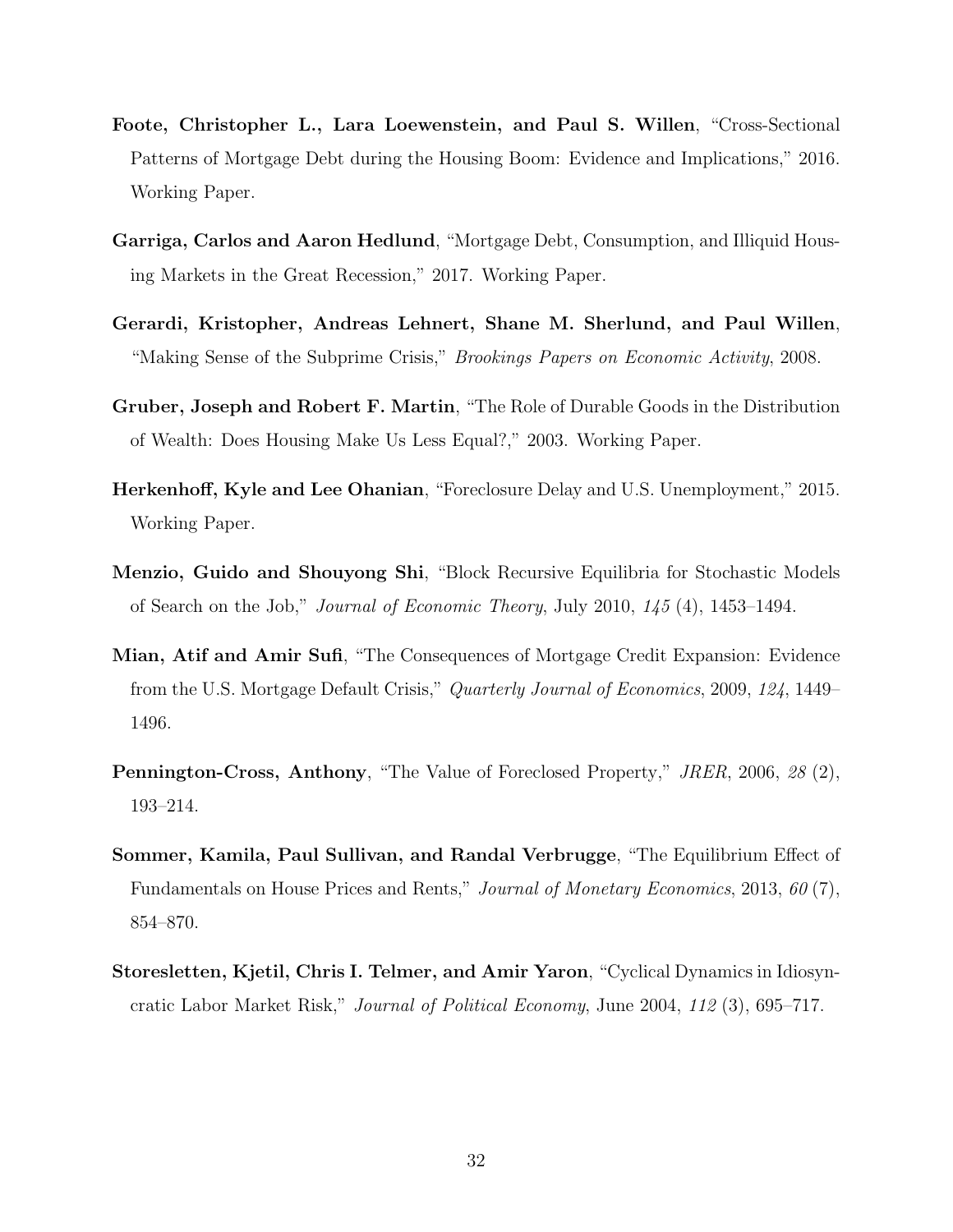# <span id="page-32-0"></span>A Summary of Equilibrium Conditions

This section gives the complete definition of equilibrium from section [2.5.4.](#page-14-0)

### A.1 Household Value Functions

### A.1.1 Subperiod 3 Value Functions

Homeowners with good credit who refinance:

<span id="page-32-1"></span>
$$
V_{own}^{R}(y, (\overline{r}_m, m), h, s, 0) = \max_{m', b', c \ge 0} u(c, h) + \beta \mathbb{E}\left[\begin{array}{l} (1 - \delta_h)(W_{own} + R_{sell})(y', (r_m, m'), h, s', 0) \\ + \delta_h(V_{rent} + R_{buy})(y', s', 0) \end{array}\right]
$$

subject to

$$
c + \gamma p(h) + q_b b' + m \leq y + q_m^0((r_m, m'), b', h, s)m'
$$
  

$$
q_m^0((r_m, m'), b', h, s)m' \leq \vartheta p(h)
$$
  

$$
y' = we's' + b'
$$
 (15)

Homeowners with good credit who make a regular payment:

$$
V_{own}^{C}(y, (\overline{r}_m, m), h, s, 0) = \max_{l, b', c \ge 0} u(c, h) + \beta \mathbb{E}\left[\begin{array}{l} (1 - \delta_h)(W_{own} + R_{sell})(y', (\overline{r}_m, m'), h, s', 0) \\ + \delta_h(V_{rent} + R_{buy})(y', s', 0) \end{array}\right]
$$

subject to

$$
c + \gamma p(h) + q_b b' + l \leq y
$$
  
\n
$$
l \geq \frac{\overline{r}_m}{1 + \overline{r}_m} m
$$
  
\n
$$
m' = (m - l)(1 + \overline{r}_m)
$$
  
\n
$$
y' = we's' + b'
$$
\n(16)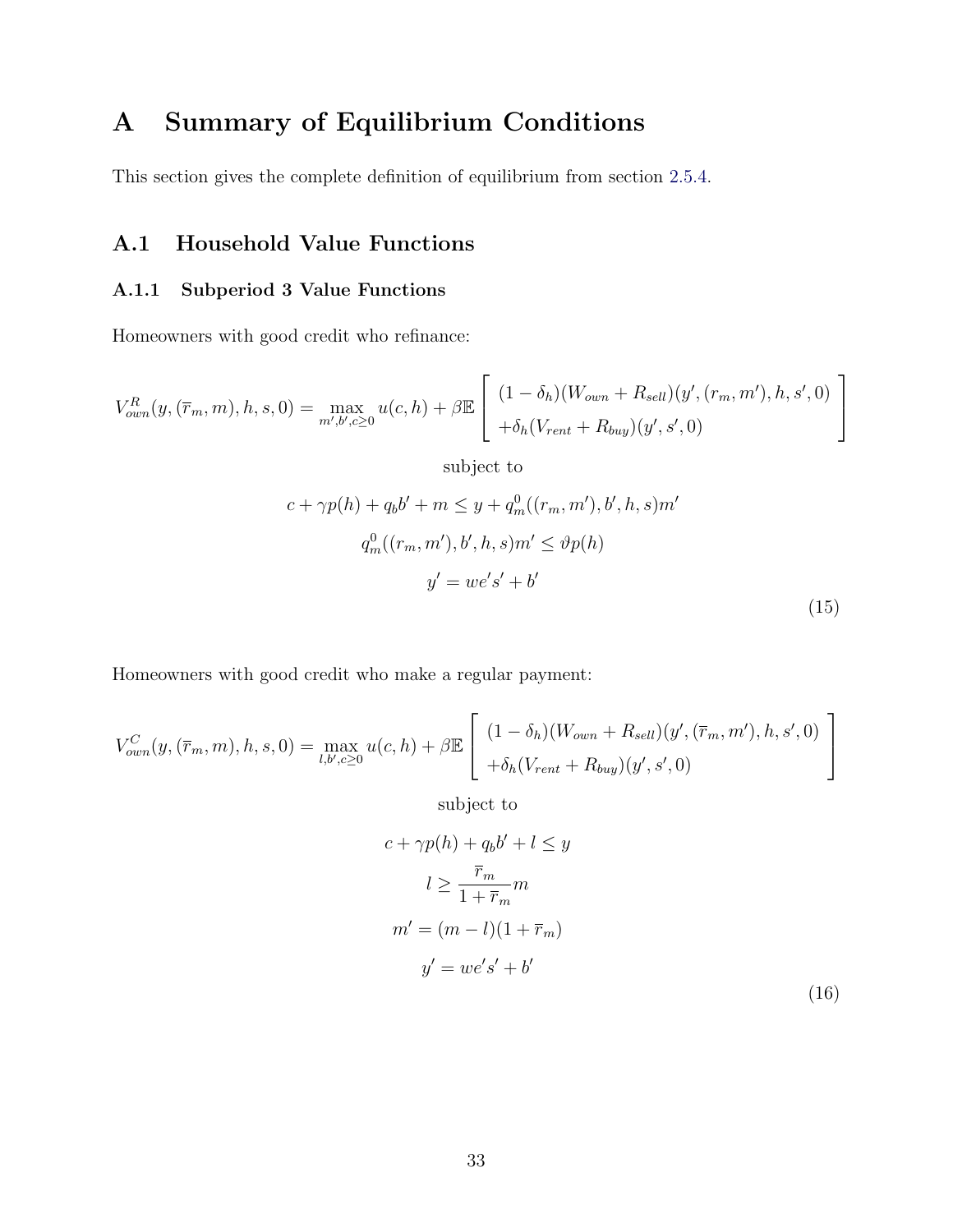Homeowners with bad credit:

$$
V_{own}(y, 0, h, s, 1) = \max_{b', c \ge 0} u(c, h) + \beta \mathbb{E} \left[ \begin{array}{l} (1 - \delta_h)(W_{own} + R_{sell})(y', 0, h, s', f') \\ + \delta_h(V_{rent} + R_{buy})(y', s', f') \end{array} \right]
$$
  
subject to  

$$
c + \gamma p(h) + q_b b' \le y
$$

$$
y' = we's' + b'
$$
 (17)

Apartment-dwellers with good credit:

$$
V_{rent}(y, s, 0) = \max_{b', c \ge 0, a \le \overline{a}} u(c, a) + \beta \mathbb{E} \left[ (V_{rent} + R_{buy})(y', s', 0) \right]
$$
  
subject to  

$$
c + q_b b' + r_a a \le y
$$

$$
y' = we's' + b'
$$
 (18)

Apartment-dwellers with bad credit:

<span id="page-33-0"></span>
$$
V_{rent}(y, s, 1) = \max_{b', c \ge 0, a \le \overline{a}} u(c, a) + \beta \mathbb{E} \left[ (V_{rent} + R_{buy})(y', s', f') \right]
$$
  
subject to  

$$
c + q_b b' + r_a a \le y
$$

$$
y' = we's' + b'
$$
 (19)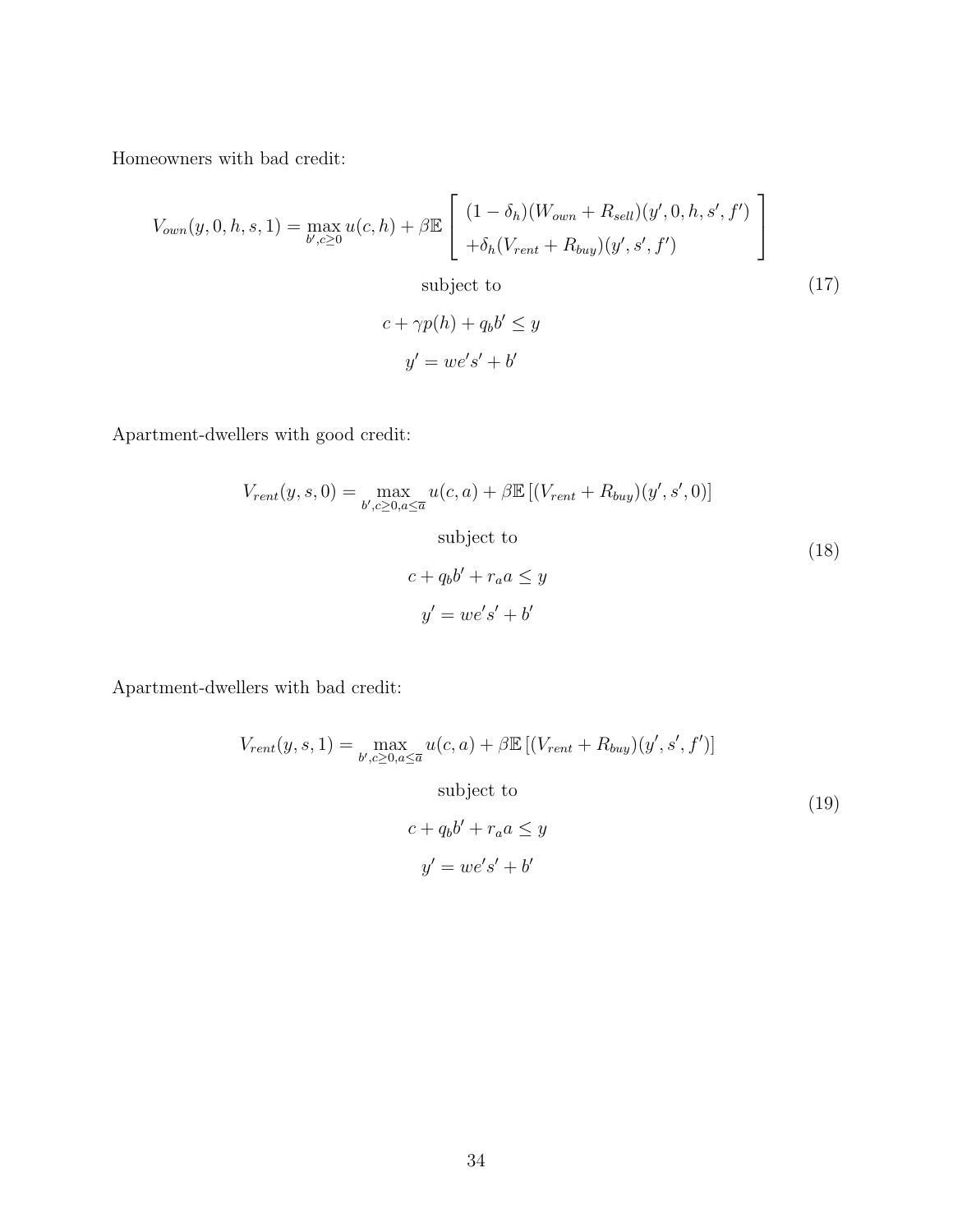### A.1.2 Subperiod 2 Value Functions

The value of searching to buy a house:

$$
R_{buy}(y,s,0) = \max\{0, \max_{\substack{h \in H, \\ p_b \le y-y}} \eta_b(\theta_b(p_b,h))[V_{own}(y-p_b,0,h,s,0) - V_{rent}(y,s,0)]\}
$$
(20)

$$
R_{buy}(y,s,1) = \max\{0, \max_{\substack{h \in H, \\ p_b \le y}} \eta_b(\theta_b(p_b,h))[V_{own}(y-p_b,0,h,s,1) - V_{rent}(y,s,1)]\}
$$
(21)

### A.1.3 Subperiod 1 Value Functions

The utility associated with the default/refinance/payment decision:

<span id="page-34-2"></span>
$$
W(y, (\overline{r}_m, m), h, s, 0) = \max \{ \varphi(V_{rent} + R_{buy}) (y + \max \{0, J_{REO}(h) - m\}, s, 1) + (1 - \varphi) V_{own}^d(y, (\overline{r}_m, m), h, s, 0), V_{own}^R(y, (\overline{r}_m, m), h, s, 0), V_{own}^C(y, (\overline{r}_m, m), h, s, 0) \}
$$
\n(22)

Utility of default conditional on no repossession:

$$
V_{own}^{d}(y, (\bar{r}_{m}, m), h, s, 0) = \max_{b', c \ge 0} u(c, h) + \beta \mathbb{E}\left[\begin{array}{l} (1 - \delta_{h})(W_{own} + R_{sell})(y', (\bar{r}_{m}, m), h, s', 0) \\ + \delta_{h}(V_{rent} + R_{buy})(y', s', 0) \end{array}\right]
$$

<span id="page-34-1"></span><span id="page-34-0"></span>subject to

$$
c + \gamma p(h) + q_b b' \le y
$$
  

$$
y' = we's' + b'
$$
 (23)

The value of attempting to sell a house for a (possibly indebted) owner:

<span id="page-34-3"></span>
$$
R_{sell}(y, (\bar{r}_m, m), h, s, 0) = \max\{0, \max_{p_s} \eta_s(\theta_s(p_s, h)) \left[ (V_{rent} + R_{buy}) (y + p_s - m, s, 0) - W_{own}(y, (\bar{r}_m, m), h, s, 0) \right] + [1 - \eta_s(\theta_s(p_s, h))] (-\xi) \} \text{ subject to } y + p_s \ge m
$$
\n(24)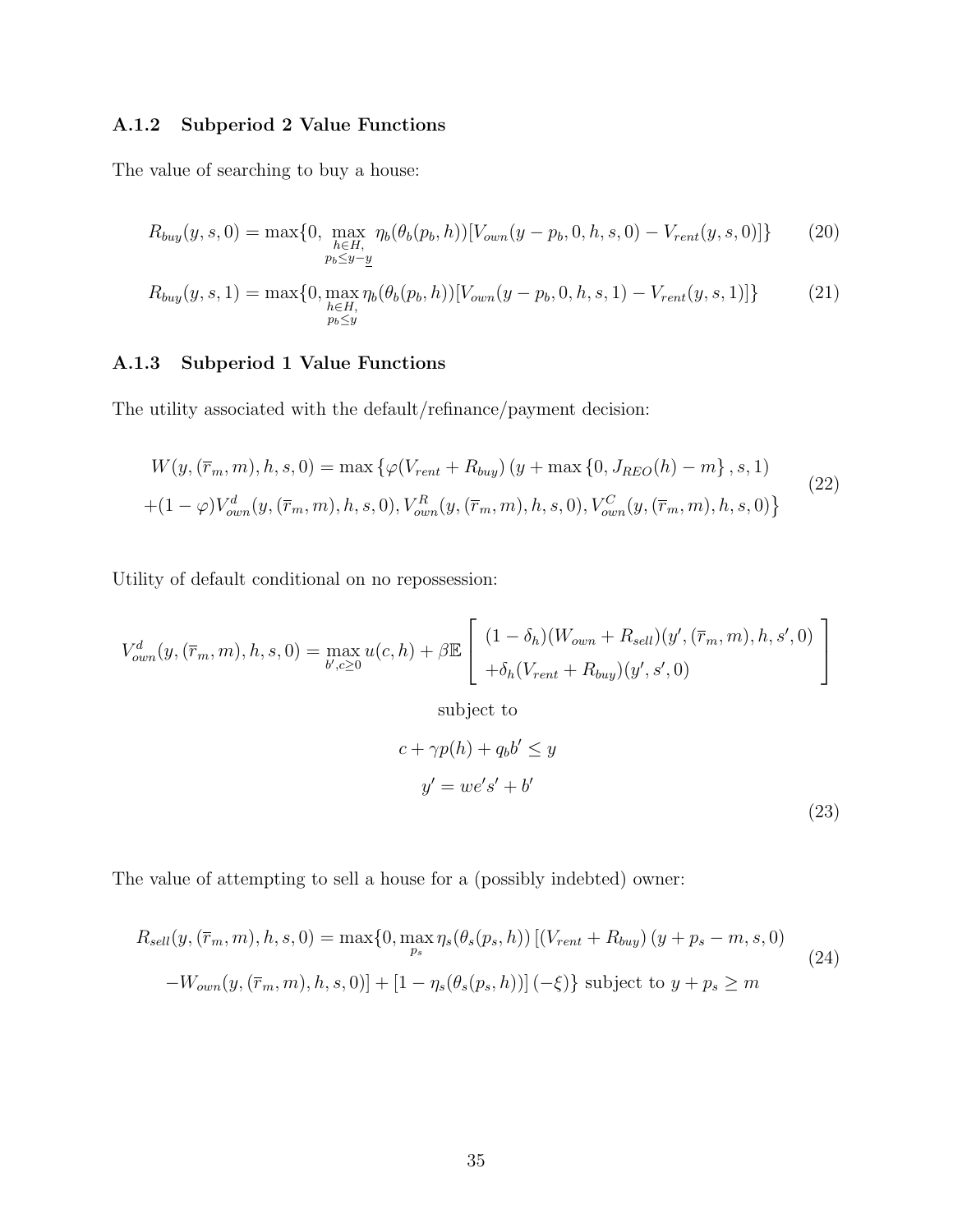The value of attempting to sell a house for an owner with bad credit:

<span id="page-35-0"></span>
$$
R_{sell}(y, 0, h, s, 1) = \max\{0, \max_{x_s} \eta_s(\theta_s(p_s, h)) \left[ (V_{rent} + R_{buy}) (y + p_s, s, 1) - W_{own}(y, 0, h, s, 1) \right] + \left[ 1 - \eta_s(\theta_s(p_s, h)) \right] (-\xi) \}
$$
\n(25)

### A.2 Firms

### A.2.1 Composite Consumption

The profit maximization condition of the composite good firm is

<span id="page-35-3"></span>
$$
w = A_c \tag{26}
$$

### A.2.2 Apartments

The profit maximization condition of landlords is

$$
r_a = \frac{1}{A_h} \tag{27}
$$

#### A.2.3 Housing Construction

The relevant profit maximization conditions of home builders are

$$
1 = p \frac{\partial F_h(\overline{L}, S_h, N_h)}{\partial S_h} \tag{28}
$$

$$
w = p \frac{\partial F_h(\overline{L}, S_h, N_h)}{\partial N_h} \tag{29}
$$

### A.3 Banks

Bond prices satisfy

<span id="page-35-2"></span><span id="page-35-1"></span>
$$
q_b = \frac{1}{1+r} \tag{30}
$$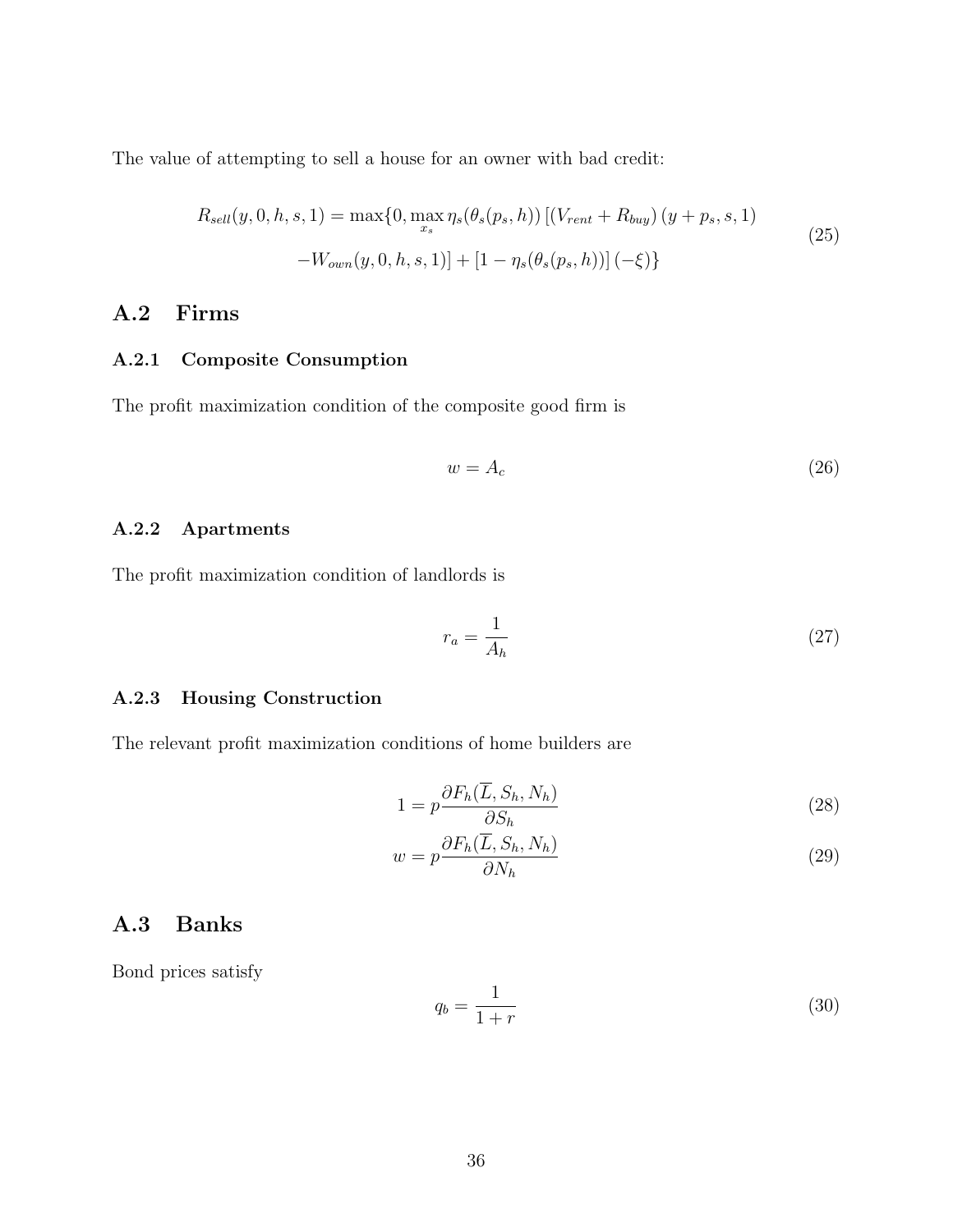Mortgage rates satisfy

<span id="page-36-3"></span>
$$
1 + r_m = \frac{(1+\phi)(1+r)}{1-\delta_h} \tag{31}
$$

The value to the bank of repossessing a house  $h$  is

<span id="page-36-4"></span>
$$
J_{REO}(h) = R_{REO}(h) - \gamma p(h) + \frac{1 - \delta_h}{1 + r} J_{REO}(h)
$$

$$
R_{REO}(h) = \max \left\{ 0, \max_{p_s \ge 0} \lambda \eta_s(\theta_s(p_s, h)) \left[ (1 - \chi)p_s - \left( -\gamma p(h) + \frac{1 - \delta_h}{1 + r} J_{REO}(h) \right) \right] \right\}
$$
(32)

Mortgage prices satisfy the following recursive relationship:

<span id="page-36-0"></span>
$$
q_m^0((\overline{r}_m, m'), b', h, s)m' = \frac{1 - \delta_h}{(1 + \zeta)(1 + \phi)(1 + r)} \mathbb{E} \left\{ \overbrace{\eta_s(\theta_s(p'_s, h))m'}^{\text{self + repay}} + \overbrace{\left[1 - \eta_s(\theta_s(p'_s, h))\right]}^{\text{no sale (do not try/fail)}} \right\}
$$

$$
\times \left[ \underbrace{d'\varphi \min \{J_{REO}(h), m'\}}_{\text{default + repossession}} + \underbrace{d'(1 - \varphi)}_{\text{no repossession}} \left( -\phi m' + \underbrace{(1 + \zeta)(1 + \phi)q_m^0((\overline{r}_m, m'), b'', h, s')m'}_{\text{continuation value of current } m'} \right)
$$

$$
+ (1 - d') \left\{ m' \mathbf{1}_{[\text{Refi}]} + \mathbf{1}_{[\text{No Ref}]}\right\}
$$

$$
\left[ \underbrace{l - \frac{\phi}{1 + \overline{r}_m} m''}_{\text{payment - serving costs}} + \underbrace{(1 + \zeta)(1 + \phi)q_m^0((\overline{r}_m, m''), b'', h, s')m''}_{\text{continuation value of new } m''} \right] \right\} \right\}
$$
(33)

## A.4 Housing Market Equilibrium

#### A.4.1 Market Tightnesses

Market tightnesses satisfy

<span id="page-36-2"></span><span id="page-36-1"></span>
$$
\kappa_b h \ge \overbrace{\alpha_b(\theta_b(p_b, h))}^{\text{prob of match broken revenue}} (34)
$$

$$
\kappa_s h \ge \underbrace{\alpha_s(\theta_s(p_s, h))}_{\text{prob of match}} \underbrace{(p(h) - p_s)}_{\text{broken revenue}} \tag{35}
$$

with  $\theta_b(x_b, h) \ge 0$ ,  $\theta_s(x_s, h) \ge 0$ , and complementary slackness.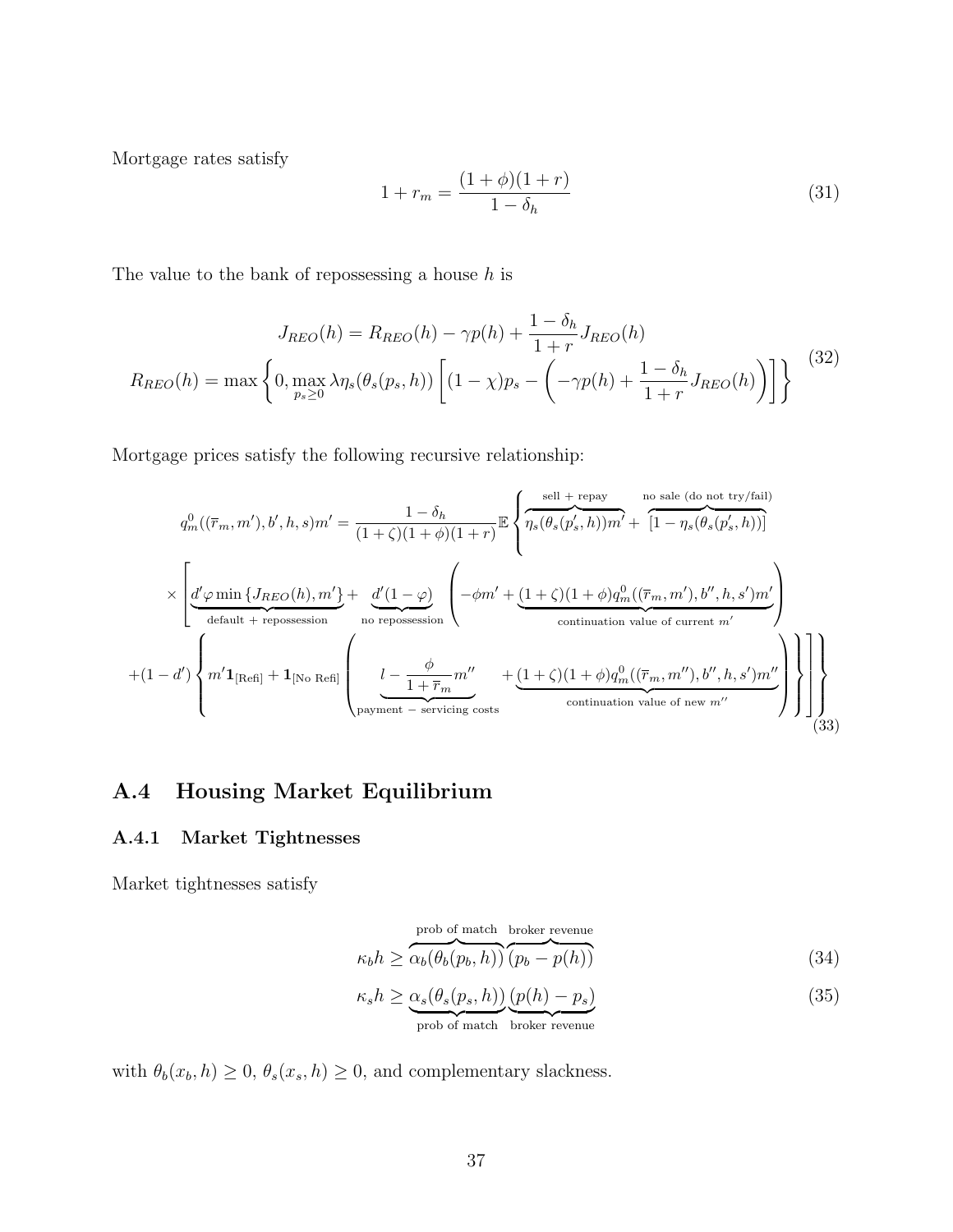#### A.4.2 Determining the Shadow Housing Price

Housing supply  $S_h(p)$  equals the sum of new and existing sold housing,

<span id="page-37-0"></span>
$$
S_h(p) = \overbrace{Y_h(p)}^{\text{new housing}} + \overbrace{S_{REO}(p)}^{\text{REO housing}} + \overbrace{\int h\eta_s(\theta_s(x_s^*, h; p))\Phi_{own}(dy, dm, dh, ds, df)}^{\text{ sold by owner}}
$$
(36)

The supply of REO housing is given by

$$
S_{REO}(p) = \sum_{h \in H} h\lambda \eta_s(\theta_s(x_s^{*REO}, h; p)) \left[ \underbrace{H_{REO}(h)}_{\text{existing REOs}} + \underbrace{\int [1 - \eta_s(\theta_s(x_s^*, h; p))] d^* \Phi_{own}(dy, dm, dh, ds, 0)}_{\text{new foreclosures from failing to sell and then defaulting}} \right]
$$
(37)

Housing demand  $D_h(p)$  equals housing purchased by matched buyers,

$$
D_h(p) = \int h^* \eta_b(\theta_b(x_b^*, h^*; p)) \Phi_{rent}(dy, ds, df)
$$
\n(38)

The per unit shadow housing price p (recall that  $p(h) = ph$ ) equates these Walrasian-like equations,

<span id="page-37-1"></span>
$$
D_h(p) = S_h(p) \tag{39}
$$

### A.5 Detailed Equilibrium Definition

**Definition 1** Given interest rate r and permits  $\overline{L}$ , a stationary recursive equilibrium is

- 1. Household value and policy functions
- 2. Intermediary value and policy functions  $J_{REO}$  and  $x_s^{REO}$
- 3. Market tightness functions  $\theta_b$  and  $\theta_s$
- 4. A mortgage pricing function  $q_m^0$
- 5. Prices w,  $q_b$ ,  $q_m$ ,  $r_h$ , and  $p$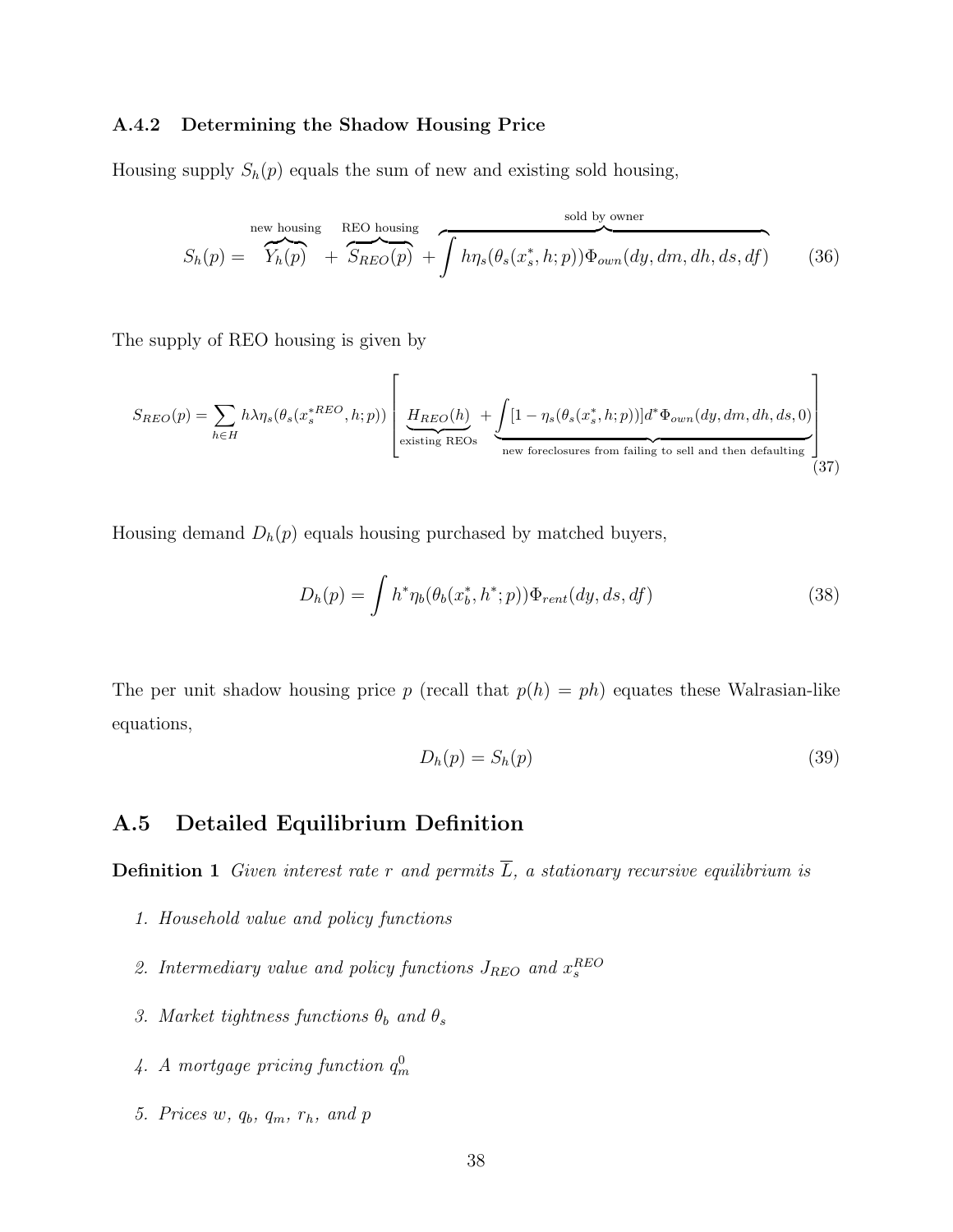- 6. Quantities  $K_c$ ,  $N_c$ ,  $S_h$ , and  $N_h$
- 7. Stationary distributions  $\{H_{REO}\}_{h\in H}$ ,  $\Phi_{own}$ , and  $\Phi_{rent}$

such that

- 1. **Household Optimality:** The value/policy functions solve  $(15) (25)$  $(15) (25)$  $(15) (25)$ .
- 2. Firm Optimality: Condition [\(29\)](#page-35-1) is satisfied.
- 3. **Bank Optimality:** Conditions  $(30) (33)$  $(30) (33)$  $(30) (33)$  are satisfied.
- 4. Market Tightnesses:  $\{\theta_b(x_b, h)\}\$  and  $\{\theta_s(x_s, h)\}\$  satisfy  $(34)$   $(35)$ .
- 5. Labor Market Clears:  $N_c + N_h = \sum_{s \in S} \int_E e \cdot sF(de) \Pi_s(s)$ .
- 6. **Shadow Housing Price:**  $D_h(p) = S_h(p)$ .
- 7. Stationary Distributions: the distributions are invariant with respect to the Markov process induced by the exogenous processes and all relevant policy functions.

## B Computation

The computational algorithm to find the stationary equilibrium is as follows:

- 1. Given r, calculate  $q_b$  and  $q_m$  using  $(30) (31)$  $(30) (31)$  $(30) (31)$ .
- 2. Loop  $1$  Make an initial guess for the shadow housing price p.
	- (a) Solve for market tightnesses  $\{\theta_b(x_b, h; p)\}\$  and  $\{\theta_s(x_s, h; p)\}\$  using  $(34) (35)$  $(34) (35)$  $(34) (35)$ .
	- (b) Calculate the wage w and housing construction  $Y_h$  using  $(26) (29)$  $(26) (29)$  $(26) (29)$ .
	- (c) Loop 2a Make an initial guess for the bank's REO value function,  $J_{REO}^0(h)$ .
		- i. Substitute  $J_{REO}^0$  into the right hand side of [\(32\)](#page-36-4) and solve for  $J_{REO}(h)$ .
		- ii. If  $\sup(|J_{REO} J_{REO}^0|) < \epsilon_J$ , exit the loop. Otherwise, set  $J_{REO}^0 = J_{REO}$  and return to (i).
	- (d) Loop 2b Make an initial guess for mortgage prices  $q_m^{0,n}(m',b',h,s)$  for  $n=0$ .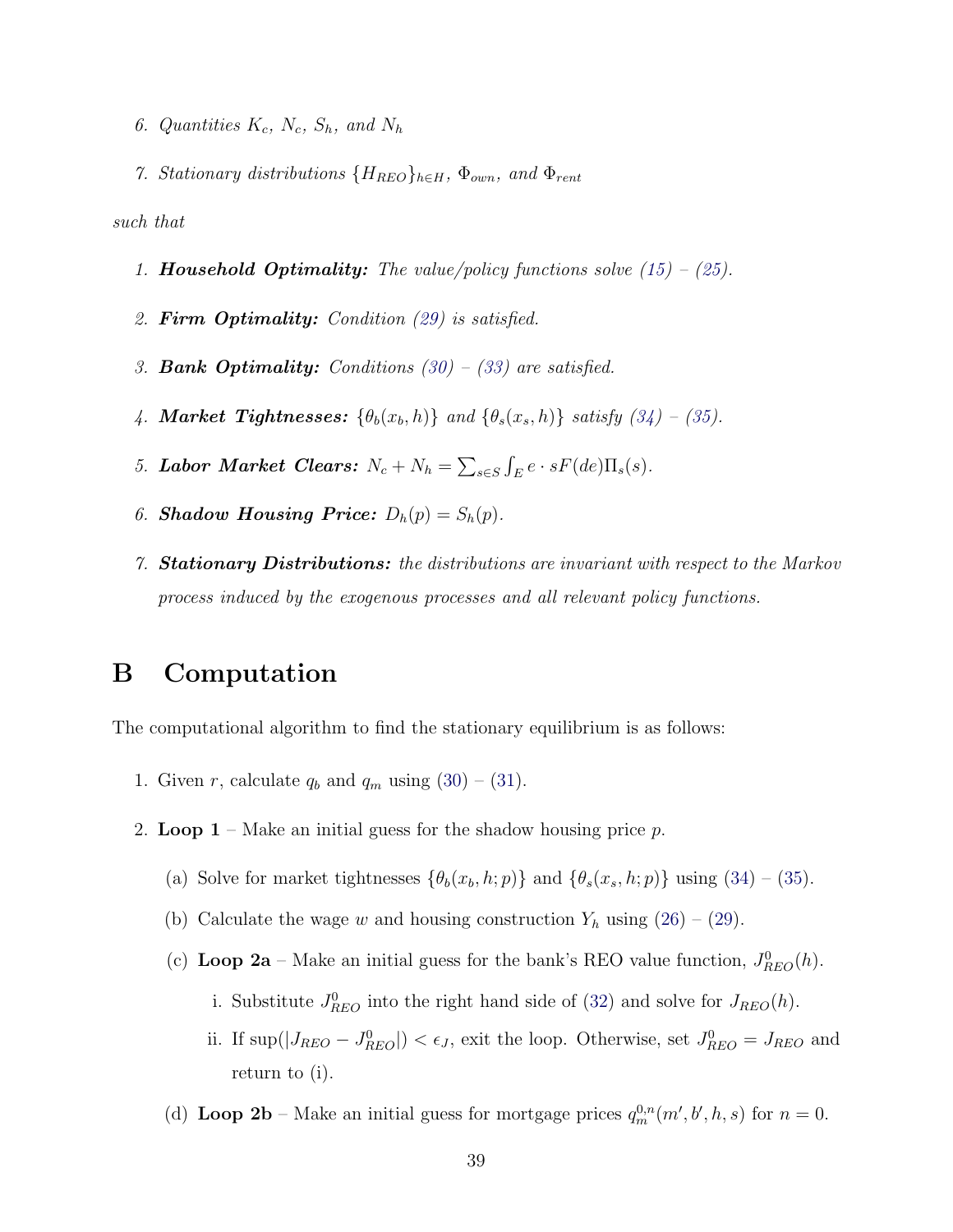i. Calculate the lower bound of the budget set for homeowners with good credit entering subperiod 3,  $y(m, h, s)$ , by solving

$$
\underline{y}(m, h, s) = \min_{m', b'} [\gamma p(h) + q_b b' + m - \widetilde{q_m}(m', b', h, s)m'], \text{ where}
$$

$$
\widetilde{q_m}(m', b', h, s) = \begin{cases} q_m^0(m', b', h, s) & \text{if } m' > m \\ q_m & \text{if } m' \le m \end{cases}
$$

ii. Loop 3 – Make an initial guess for  $V_{rent}^0(y, s, f)$  and  $V_{own}^0(y, m, h, s, f)$ .

- A. Substitute  $V_{rent}^0$  and  $V_{own}^0$  into the right hand side of  $(20) (21)$  $(20) (21)$  $(20) (21)$  and solve for  $R_{buy}$ .
- B. Substitute  $V_{rent}^0$ ,  $V_{own}^0$ , and  $R_{buy}$  into the right hand side of [\(22\)](#page-34-2) and solve for  $W_{own}$ .
- C. Substitute  $W_{own}$ ,  $V_{rent}^0$ , and  $R_{buy}$  into the right hand side of  $(24) (25)$  $(24) (25)$  $(24) (25)$ and solve for  $R_{sell}$ .
- D. Substitute  $W_{own}$ ,  $V_{rent}^0$ ,  $R_{sell}$ , and  $R_{buy}$  into the right hand side of [\(15\)](#page-32-1) [\(19\)](#page-33-0) and solve for  $V_{rent}$  and  $V_{own}$ .
- E. If  $\sup(|V_{rent} V_{rent}^0|) + \sup(|V_{own} V_{own}^0|) < \epsilon_V$ , exit the loop. Otherwise, set  $V_{rent}^0 = V_{rent}$  and  $V_{own}^0 = V_{own}$  and return to A.
- iii. Substitute  $q_m^{0,n}$ ,  $J_{REO}$ , and the household's policy functions for bonds, mortgage choice and selling and default decisions into the right hand side of [\(33\)](#page-36-0) and solve for  $q_m^0$ .
- iv. If  $\sup(q_m^0 q_m^{0,n}) < \epsilon_q$ , exit the loop. Otherwise, set  $q_m^{0,n+1} = (1 \lambda_q)q_m^{0,n} + \lambda_q q_m^{0,n}$ and return to (i).
- (e) Compute the invariate distribution of homeowners and renters,  $\Phi_{own}$  and  $\Phi_{rent}$ . and the stock of REO houses,  $\{H_{REO}\}_{h\in H}$ .
- (f) Calculate the excess demand for housing using  $(36) (39)$  $(36) (39)$  $(36) (39)$ .
- (g) If  $|D_h(p) S_h(p)| < \epsilon_p$ , exit the loop. Otherwise, update p using a modified bisection method and go back to (a).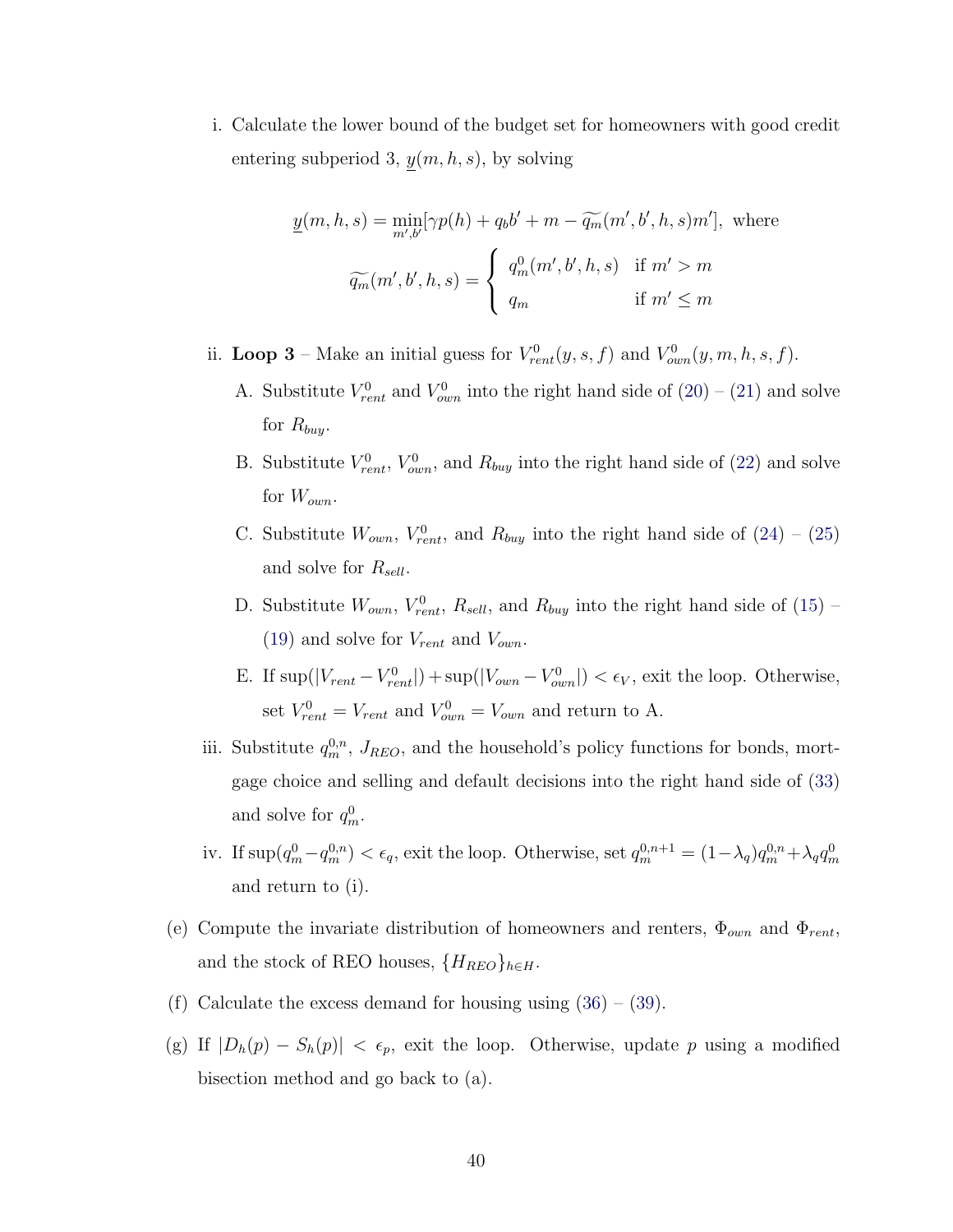The state space  $(y, m, h, s)$  for homeowners is discretized using 275 values for y, 131 values for  $m$ , 3 values for  $h$ , and 3 values for  $s$ . Homeowners with bad credit standing  $(f = 1)$  have state  $(y, h, s)$ , and renters have state  $(y, s)$ . To compute the equilibrium transition path, the algorithm starts with an initial guess for the path of shadow house prices,  $\{p_{h,t}\}_{t=1}^T$ . The algorithm then does backward induction on the REO value function, mortgage price equation, and the household Bellman equations before forward iterating on the distribution of households and REO properties. Equilibrium house prices (which depend on the current guess for the house price trajectory) are calculated period by period during the forward iteration. The initial guess is then compared with these equilibrium prices, and a convex combination of these sequences is used for the next guess. The process continues until convergence.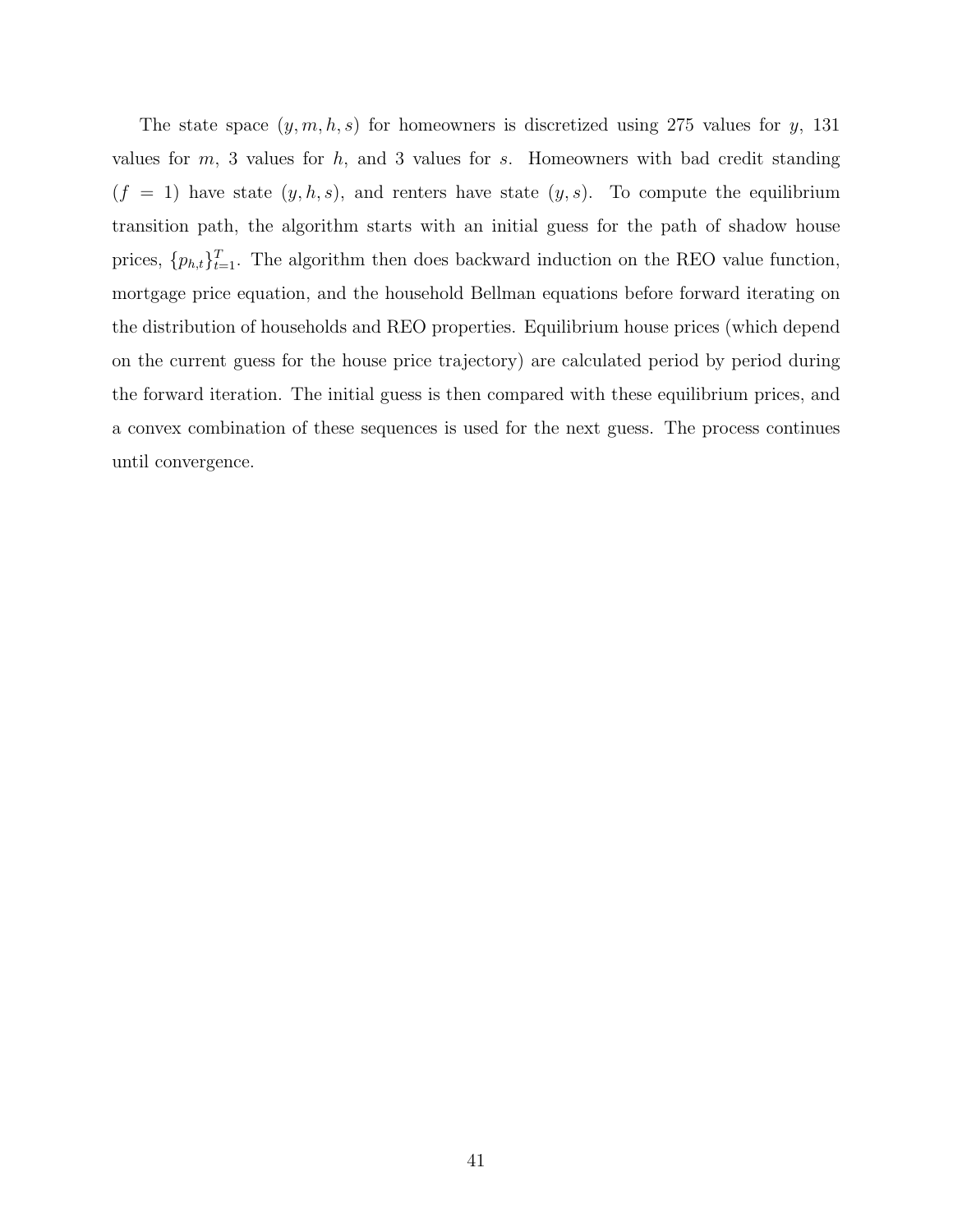## C Calibrating Labor Efficiency

As explained in section [3,](#page-15-1) it is impossible to estimate quarterly income processes from the PSID because it is annual data. Instead, a labor process is specified like that in [Storesletten](#page-31-2) [et al.](#page-31-2) [\(2004\)](#page-31-2), except without life cycle effects or a permanent shock at birth. Their values are adopted for the annual autocorrelation of the persistent shock and for the variances of the persistent and transitory shocks and transformed into quarterly values.

Persistent Shocks It is assumed that in each period households play a lottery in which, with probability  $3/4$ , they receive the same persistent shock as they did in the previous period, and with probability 1/4, they draw a new shock from a transition matrix calibrated to the persistent process in [Storesletten et al.](#page-31-2) [\(2004\)](#page-31-2) (in which case they still might receive the same persistent labor shock). This is equivalent to choosing transition probabilities that match the expected amount of time that households expect to keep their current shock. [Storesletten et al.](#page-31-2) [\(2004\)](#page-31-2) report an annual autocorrelation coefficient of 0.952 and a frequency-weighted average standard deviation over expansions and recessions of 0.17. The Rouwenhorst method is used to calibrate this process, which gives the following transition matrix:

$$
\tilde{\pi}_s(\cdot,\cdot) = \left(\begin{array}{ccc} 0.9526 & 0.0234 & 0.0006 \\ 0.0469 & 0.9532 & 0.0469 \\ 0.0006 & 0.0234 & 0.9526 \end{array}\right)
$$

As a result, the transition matrix is

$$
\pi_s(\cdot, \cdot) = 0.75I_3 + 0.25\tilde{\pi}_s(\cdot, \cdot) = \begin{pmatrix} 0.9881 & 0.0059 & 0.0001 \\ 0.0171 & 0.9883 & 0.0171 \\ 0.0001 & 0.0059 & 0.9881 \end{pmatrix}
$$

Transitory Shocks [Storesletten et al.](#page-31-2) [\(2004\)](#page-31-2) report a standard deviation of the transitory shock of 0.255. To replicate this, it is assumed that the annual transitory shock is actually the sum of four, independent quarterly transitory shocks. The same identifying assumption as in [Storesletten et al.](#page-31-2) [\(2004\)](#page-31-2) is used, namely, that all households receive the same initial